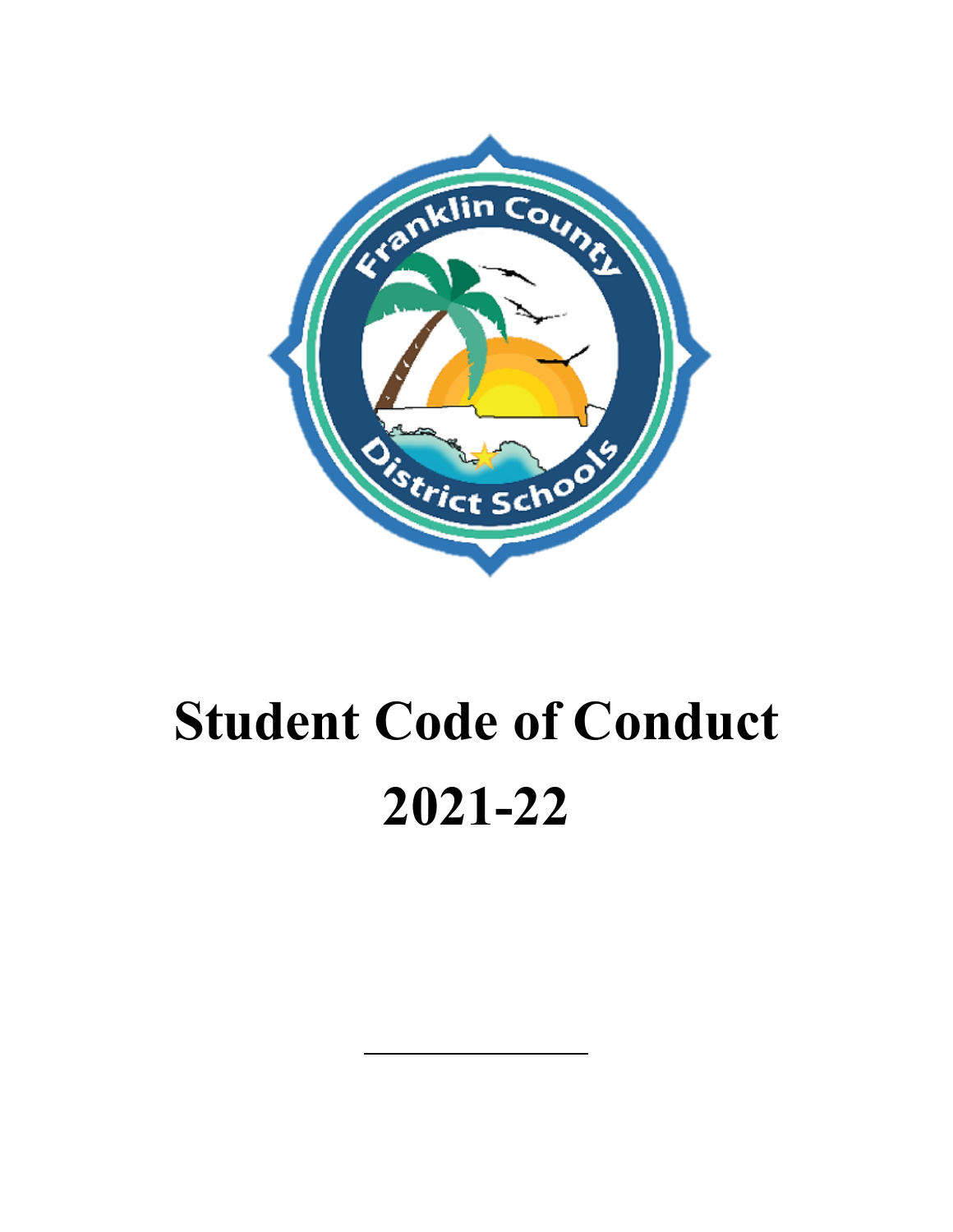| <b>TABLE OF CONTENTS</b>                                    |    |
|-------------------------------------------------------------|----|
| <b>GUIDING PRINCIPLES</b>                                   | 6  |
| <b>MISSION STATEMENT</b>                                    | 7  |
| <b>INTRODUCTION</b>                                         | 7  |
| <b>SECTION 1- STUDENT RIGHTS AND RESPONSIBILITIES</b>       | 8  |
| Overview                                                    | 8  |
| Safe, Positive and Receptive Learning Environment           | 8  |
| Attendance                                                  | 8  |
| Counseling                                                  | 8  |
| Curriculum                                                  | 8  |
| Free Speech/Expression                                      | 9  |
| Grades                                                      | 9  |
| Privacy and Property Rights                                 | 9  |
| <b>Student Records</b>                                      | 9  |
| <b>Scheduling Procedures</b>                                | 10 |
| <b>Schedule Change Procedures</b>                           | 10 |
| Participation in Extracurricular Procedures                 | 11 |
| <b>Student Dress Code</b>                                   | 11 |
| <b>Enforcement and Waiver</b>                               | 12 |
| Standards of Conduct for Students Transported by School Bus | 12 |
| <b>School Trips</b>                                         | 13 |
| Driving Privileges/Park Lot Regulations                     | 14 |
| <b>SECTION 2-STUDENT ATTENDANCE</b>                         | 15 |
| Overview                                                    | 15 |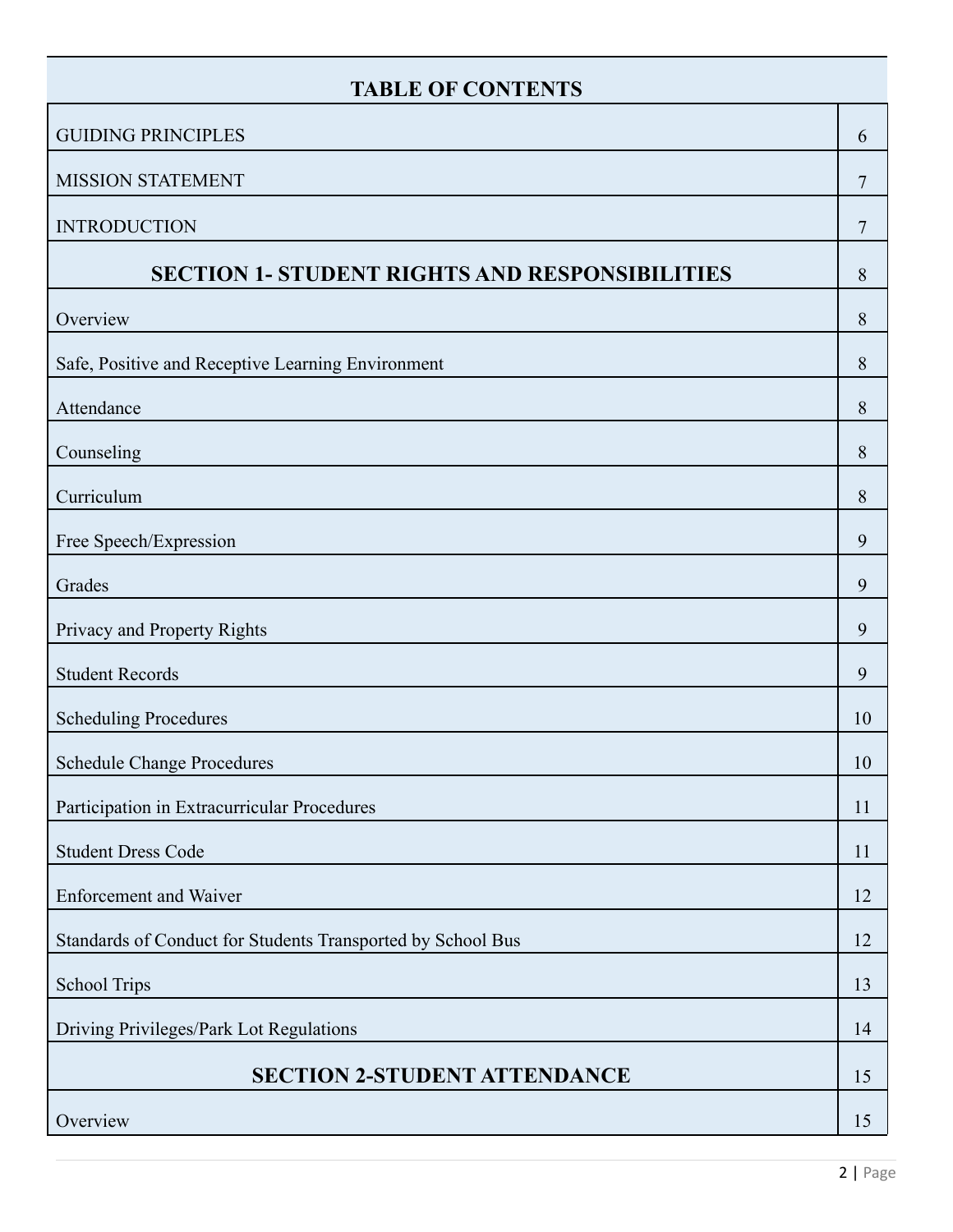| Attendance-Based Semester Exam Policy              | 16 |
|----------------------------------------------------|----|
| Make-up for Absences                               | 17 |
| <b>Excused Absences</b>                            | 17 |
| Discipline                                         | 17 |
| Habitual Truancy                                   | 18 |
| Tardiness                                          | 18 |
| Driver's License                                   | 18 |
| Releasing Students from School                     | 19 |
| Granting Permission to Leave School Grounds        | 19 |
| Exemption for Regular School Attendance            | 19 |
| Illness in School                                  | 19 |
| School-entry health examinations and immunizations | 19 |
| <b>SECTION 3-STUDENT DISCIPLINE</b>                | 20 |
|                                                    |    |
| Overview                                           | 20 |
| Student in Good Standing                           | 20 |
| <b>Student Athletes</b>                            | 20 |
| Possession of Alcohol, Tobacco and Drugs           | 21 |
| Tobacco/Vaping                                     | 21 |
| Alcohol                                            | 21 |
| Drugs                                              | 21 |
| Use of Alcohol and Drugs                           | 21 |
| Prescription and Non-Prescription Medicine         | 22 |
| Search and Seizure                                 | 22 |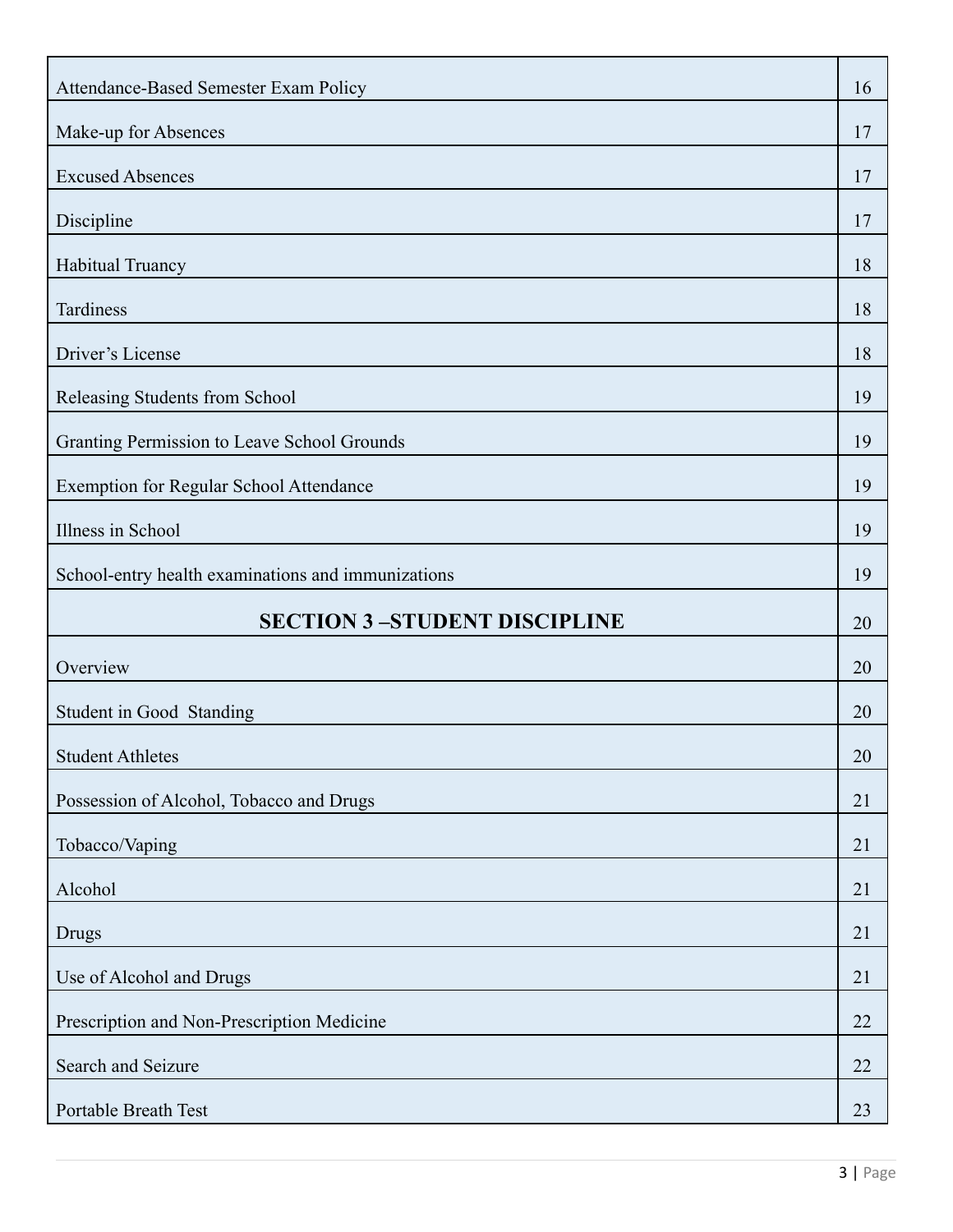| Cell Phones and Wireless Communication Devices        | 23     |
|-------------------------------------------------------|--------|
| <b>Instructional Technology</b>                       | 23     |
| <b>Bullying and Harassment</b>                        | 23     |
| Hazing                                                | 23     |
| Dating Violence & Abuse                               | 24     |
| Zero Tolerance                                        | 24     |
| <b>Weapons Prohibited</b>                             | 24     |
| Legal Notices - Florida Statute 1006.07               | 25     |
| <b>SECTION 4 -DISCIPLINE</b>                          | 26     |
| Overview                                              | 26     |
| Progressive Discipline                                | 26     |
| Level I Infractions/Offenses                          | 26     |
| Responses and Disciplinary Actions for Level I        | 27     |
| Level II Infractions/Offenses                         | 27     |
| Responses and Disciplinary Action for Level II        | 28     |
| Level III Infractions/Offenses                        | $28\,$ |
| Responses and Disciplinary Action for Level III       | 29     |
| Level IV Infractions/Offenses                         | 30     |
| Responses and Disciplinary Action for Level IV        | 33     |
| Procedures Relating to Suspension                     | 33     |
| Procedures for Placement in an Alternative School     | 34     |
| Procedures for Appeal of Alternative School Placement | 34     |
| Expulsion                                             | 35     |
| Discipline Procedures for Students with Disabilities  | 35     |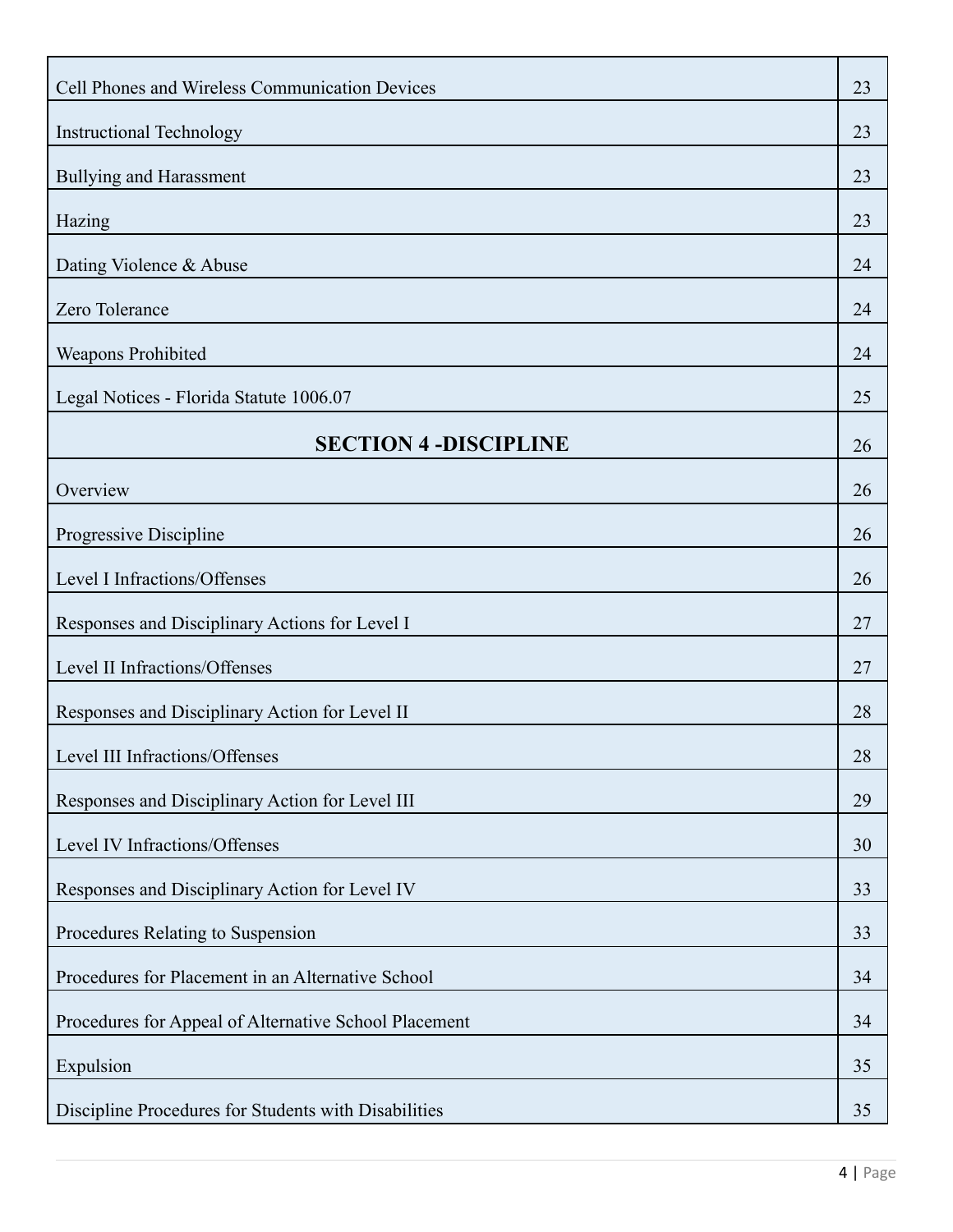| Procedures for Felony Suspension                                                                     | 36 |
|------------------------------------------------------------------------------------------------------|----|
| Corporal Punishment                                                                                  | 36 |
| <b>SECTION 5-MISCELLANEOUS</b>                                                                       | 37 |
| Administrative Assignment to an Alternative School                                                   | 37 |
| Educational Records Release - FS 1002.22                                                             | 37 |
| Directory Information                                                                                | 37 |
| Notice of Rights                                                                                     | 37 |
| Divorced or Unmarried Parents                                                                        | 38 |
| Name Change                                                                                          | 38 |
| <b>Discrimination Prohibited</b>                                                                     | 38 |
| Students Alleging Unlawful Discrimination or Sexual Harassment                                       | 38 |
| Grievance/Complaint Procedures                                                                       | 39 |
| Investigations                                                                                       | 40 |
| <b>Disciplinary Consequences</b>                                                                     | 40 |
| Remedies and Support                                                                                 | 40 |
| Confidentiality and Protection                                                                       | 40 |
| Homeless Students                                                                                    | 40 |
| Notification of Social Security Number Collection and Use                                            | 41 |
| Pledge of Allegiance                                                                                 | 41 |
| Acceptable Use Procedures (AUP) for Students & Visitors/ Digital Network and Technology<br>Resources | 41 |
| <b>Prohibited Activities</b>                                                                         | 41 |
| Enforcement                                                                                          | 42 |
| No Expectation of Privacy                                                                            | 42 |
| <b>AUP</b> Agreement                                                                                 | 42 |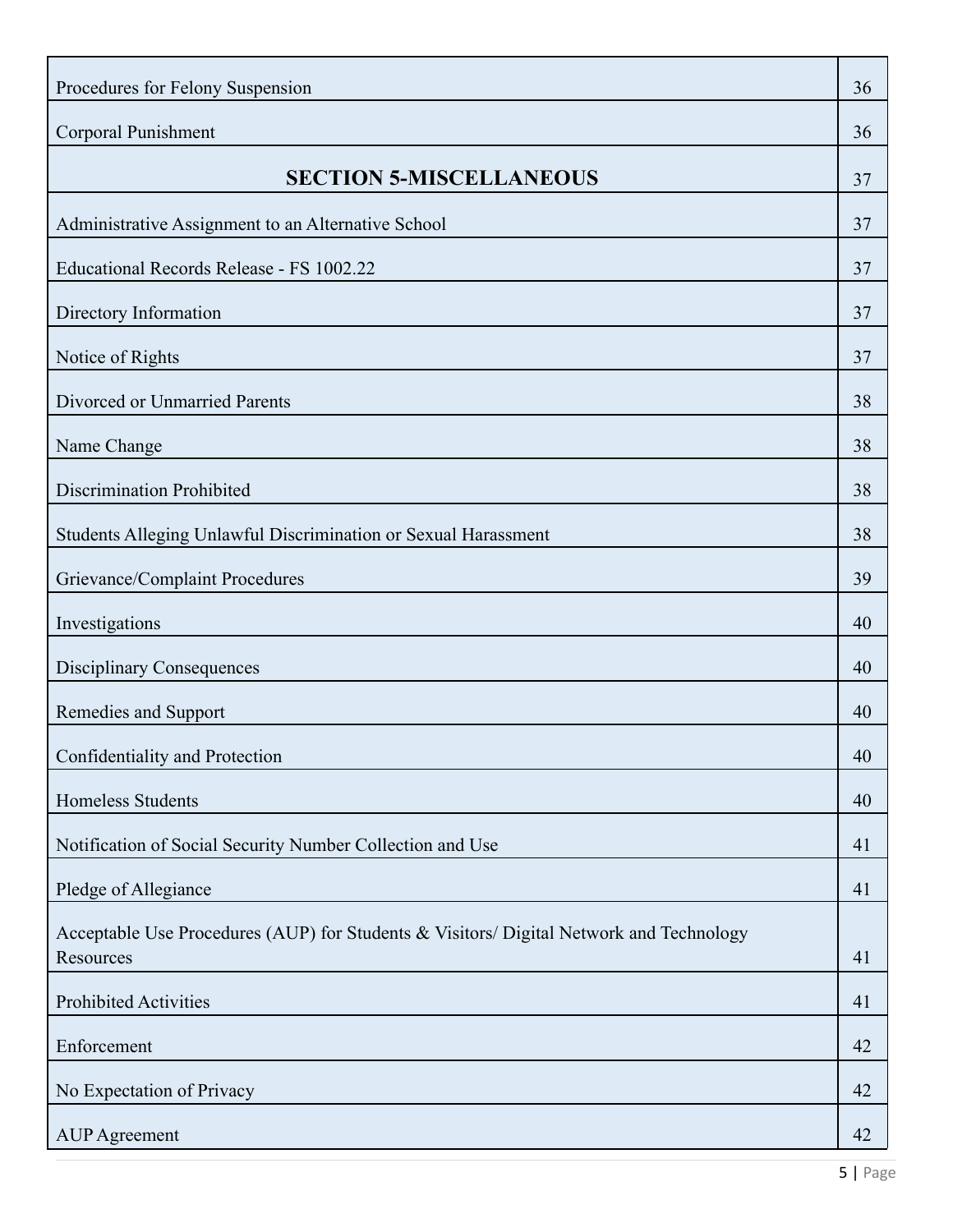| The Use and Operation of Personally Owned Technology Devices or Electronic Property                                 |    |  |  |
|---------------------------------------------------------------------------------------------------------------------|----|--|--|
| Additional Requirements for Students or Visitors Requesting a Waiver for Personal Electronic Property               | 42 |  |  |
| <b>Additional Guidelines for Students</b>                                                                           | 43 |  |  |
| Additional Rules Governing the Use of Video, Photo and/or Audio Recording Devices at School                         | 43 |  |  |
| General Rule                                                                                                        | 43 |  |  |
| Open House and Public Events Exception                                                                              | 43 |  |  |
| Web Content Developed by Students                                                                                   | 43 |  |  |
| <b>SECTION 6-FORMS</b>                                                                                              | 44 |  |  |
| Student Acceptable Use Procedures Agreement Form and Student Waiver for Personal Electronic<br><b>Property Form</b> | 45 |  |  |
| Franklin County School District Release of Student Directory Information Options                                    | 46 |  |  |
| Student Code of Conduct Parent/Student Acknowledgement                                                              | 47 |  |  |
| Authorization of Corporal Punishment                                                                                | 48 |  |  |

# **GUIDING PRINCIPLES**

We believe that...

- Trustworthiness, respect, responsibility, fairness, caring and citizenship are essential to the well-being of individuals and society.
- All individuals have intrinsic value.
- Every individual can contribute something of worth to society.
- Individuals are responsible and accountable for their choices and decisions.
- In order to grow and thrive, individuals need caring relationships and a nurturing environment.
- Supportive family relationships are the foundation of the community.
- High expectations lead to higher performance which, in turn, empowers the individual and strengthens society.
- Continuous learning is a lifelong process that is essential to a productive and enriched life.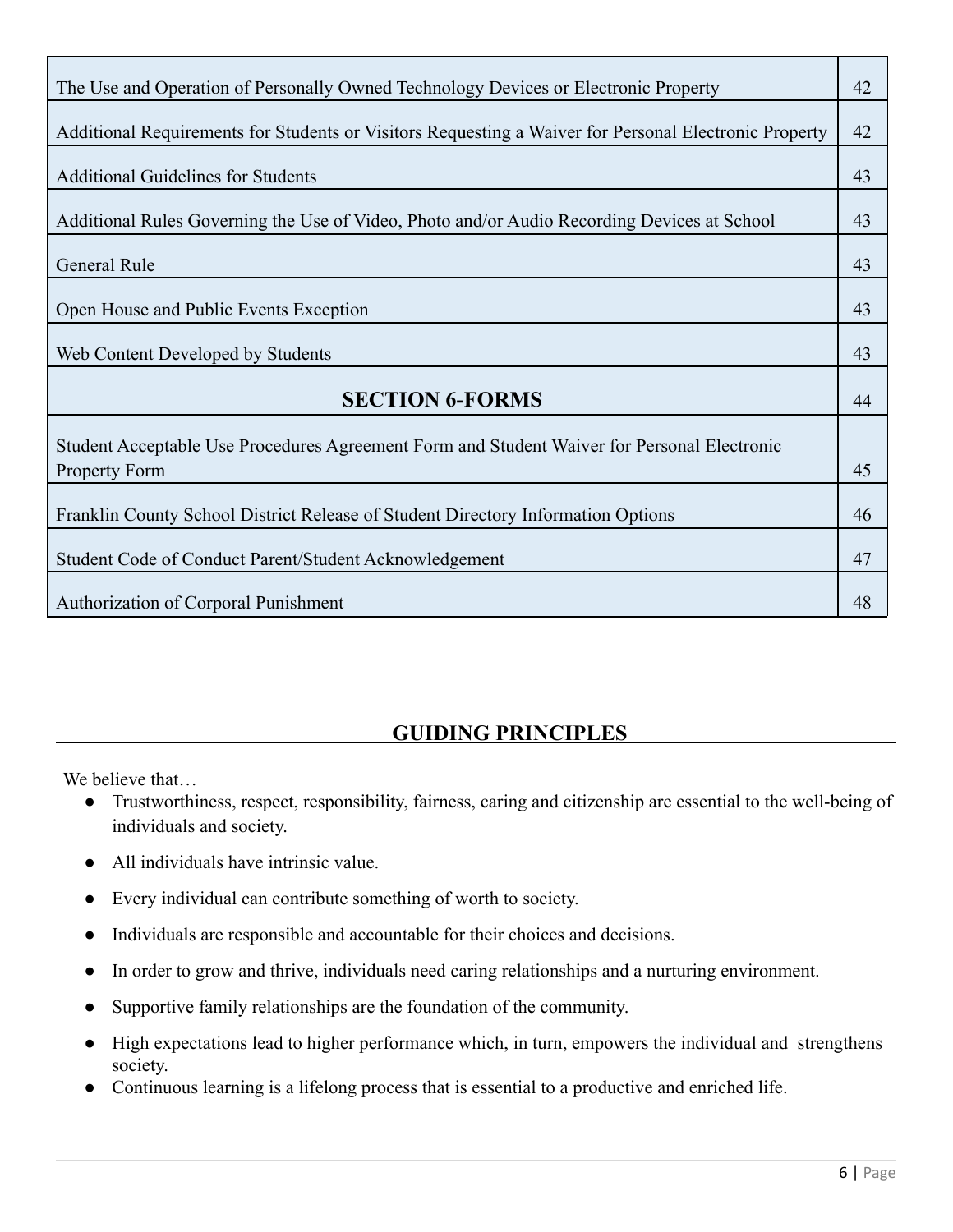Franklin County Schools and organizations have come together with a common approach in an effort to say children matter, values matter, character matters, and academic excellence matters in our community. Their principles are embodied in the District's Mission Statement.

## **MISSION STATEMENT**

## **To inspire our students to soar with pride every day, offering the best of ourselves at every opportunity, and to lead with humility, understanding that our greatest accomplishments lie in working together to achieve excellence.**

To accomplish our mission, we will seek and provide visionary leadership, work together as a team, focus our decisions and activities to provide the maximum learning opportunities for each student and employ sound fiscal management practices. Our mission will be realized in the context of a safe and positive environment that values the contributions and needs of individuals while working effectively with our Board, staff, parents, and community to achieve our vision of a brighter tomorrow for our students.

# **INTRODUCTION**

The Student Code of Conduct was developed to help students, parents, faculty and staff understand the guidelines for maintaining a safe and orderly learning environment. In addition, all students and staff are charged with modeling the characteristics of citizenship, character education and literacy. This Code applies to all Franklin County District Schools' students in pre-kindergarten through grade 12, including high school age students attending either a technical center in a dual-enrollment program or a community school program for high school credit. It applies to students:

- While on school grounds
- While being transported by School District transportation
- During school-sponsored events, such as field trips, athletic functions and similar activities.

While students may be disciplined for infractions as provided in this Student Code of Conduct, there also may be law enforcement consequences for acts of misconduct that violate the law.

This Student Code of Conduct is based upon the School Board's rules governing student conduct and discipline. It includes:

- Rules of conduct
- Specific grounds for disciplinary action
- Procedures to be followed in disciplinary actions, including corporal punishment ∙ An explanation of the rights and responsibility of students with regard to attendance, respect for person and property,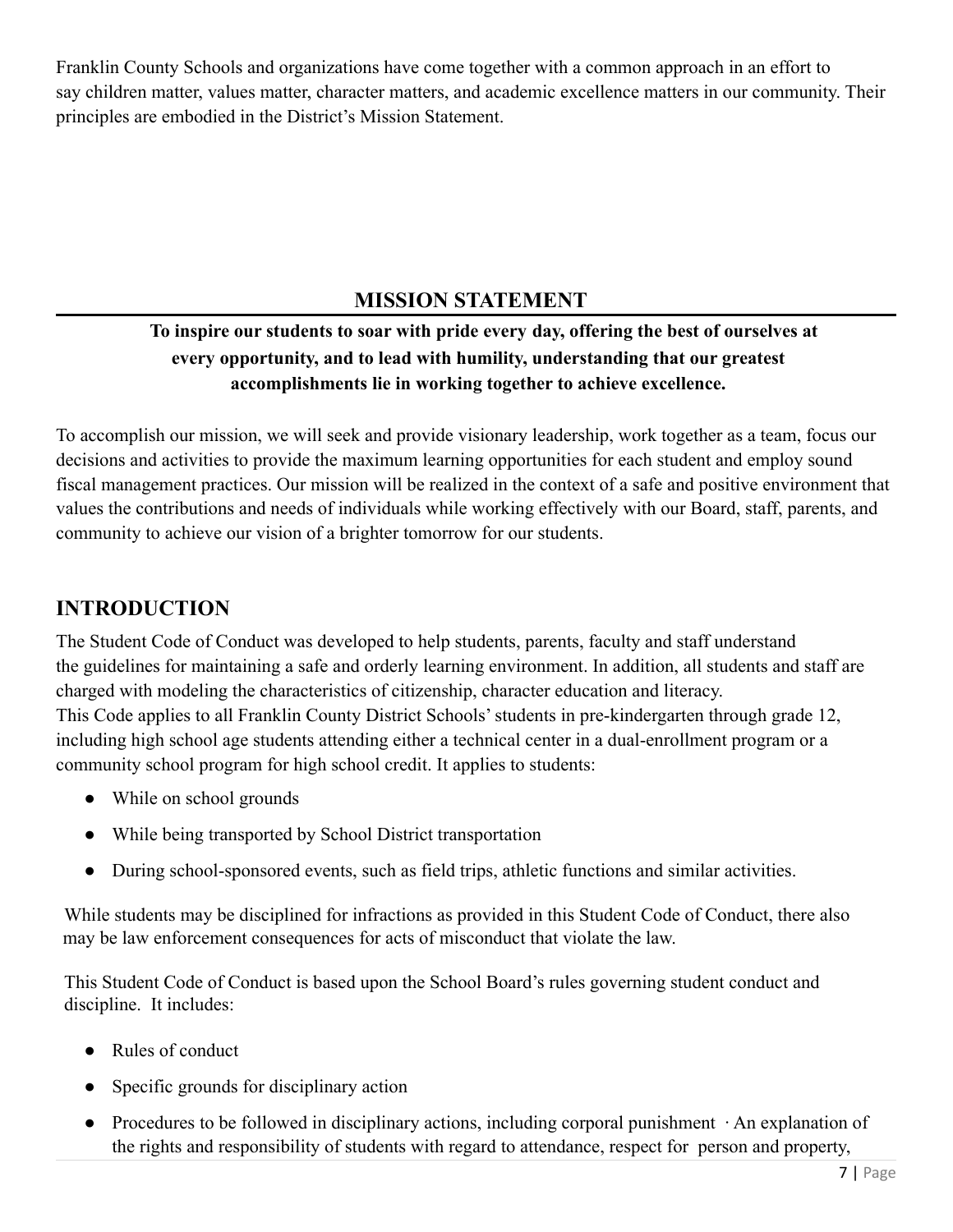knowledge and observation of rules of conduct, the right to learn, free speech and student publications, assembly, privacy, and participation in school programs and activities.

Required revisions made to the school board approved 2021-22 Student Code of Conduct will be made available on the school district's website at franklincountyschools.org

**IMPORTANT NOTE**: INFORMATION REGARDING FORMS WHICH MUST BE RETURNED BEGINS ON PAGE 41. FORMS *MUST* BE SIGNED BY STUDENT, PARENT OR GUARDIAN AND RETURNED TO STUDENT'S SCHOOL.

# **SECTION 1**

# **STUDENT RIGHTS AND RESPONSIBILITIES**

#### OVERVIEW:

It is the intent of the Student Rights and Responsibilities section of this Code that students understand individual rights involve associated responsibilities and must be viewed in relationship to the health, safety, and welfare of the majority of students within each school. In each school, the principal is responsible for the orderly school administration, operation and instructional leadership under the supervision of the Superintendent, in accordance with rules and regulations of the School Board. The faculty and staff shall assist in the orderly operation of the school and assure the rights of students.

## **Safe, Positive and Receptive Learning Environment**

Student Rights

- To attend school in a positive learning environment.
- To have school staff who are receptive to student needs and concerns.
- To be safe from crime, violence, intimidation, bullying, harassment, racism and other discrimination in the school.

Student Responsibilities

- To maintain decorum that enhances a positive learning environment.
- To express needs and concerns in an appropriate manner.
- To know and obey District and school behavioral expectations and to report unsafe situations to school or law enforcement personnel.

## **Attendance**

Student Rights

- To be informed of School Board policies and school rules about absenteeism and tardiness.
- To appeal a decision about an absence.
- To make up class work in a reasonable amount of time after an excused absence.

Student Responsibilities

- To attend classes daily and be on time.
- To explain or document the reason for an absence.
- To request make-up work after an absence and to complete it in a reasonable amount of time.

## **Counseling**

Student Rights

- To be informed about school guidance services.
- To have access to individual and group counseling.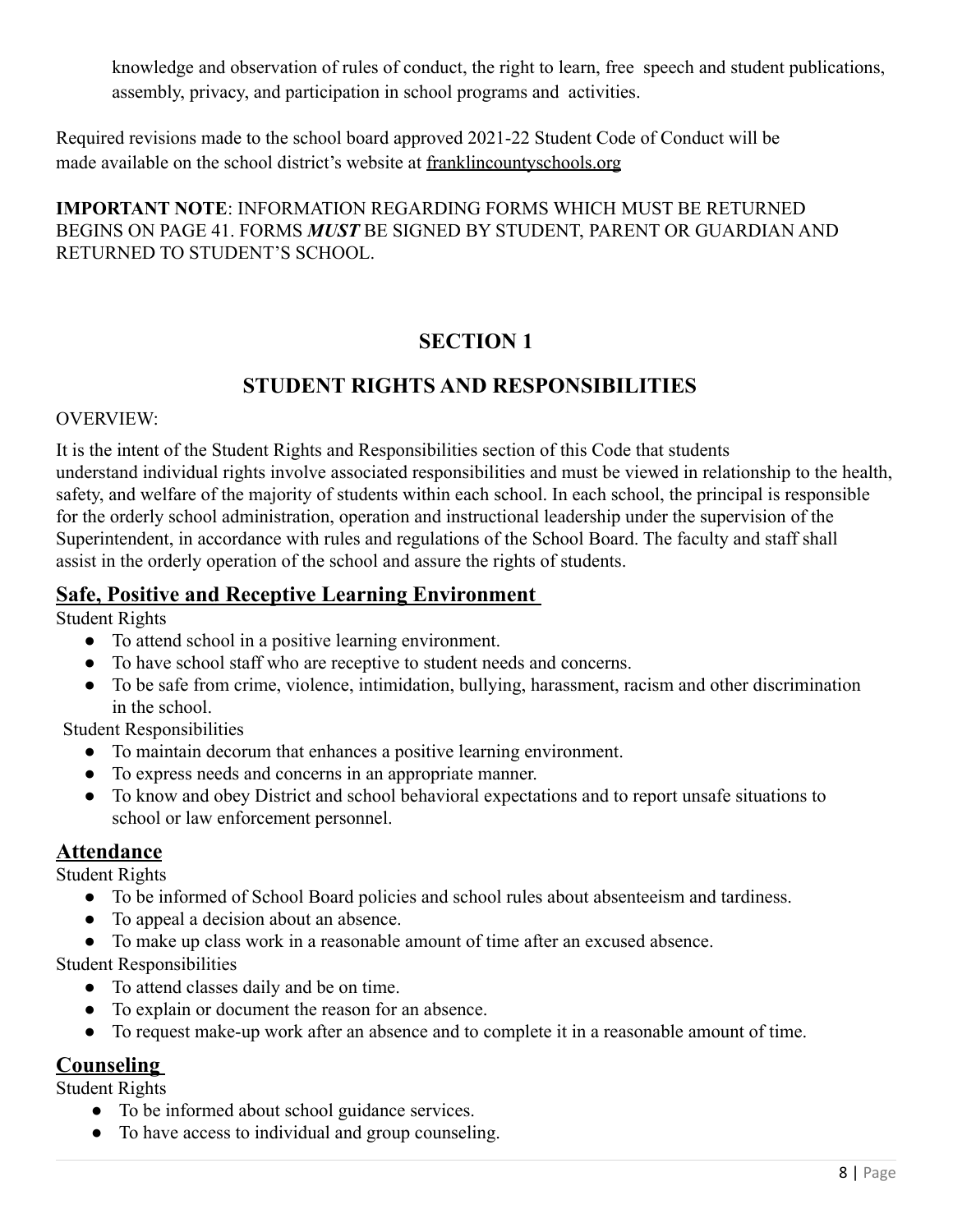#### • To request counseling.

Student Responsibilities

- To use guidance services for educational and personal improvement.
- To schedule guidance appointments ahead of time, except in emergencies.
- To work cooperatively with all school staff.

## **Curriculum**

Student Rights

- To have equal educational opportunity in academic and extracurricular programs, within reasonable limits.
- To receive course descriptions.
- To learn from competent teachers in an atmosphere free from bias and prejudice.
- To take part in basic skills programs.

Student Responsibilities

- To request academic and extracurricular programs consistent with ability.
- To ask for help from school staff in choosing courses.
- To cooperate with teachers and contribute to an atmosphere free from bias and prejudice.
- To make every effort to master academic standards.

#### **Free Speech/Expression**

Student Rights

- To express views through speaking and writing without being obscene, disruptive, slanderous or libelous.
- To participate in patriotic observances.
- To have the free exercise of religious beliefs as guaranteed by law.
- To assemble peaceably on school grounds while following federal, state and local law and school rules.
- To help develop and distribute publications as part of the educational process.
- To be protected from sexual harassment and all other forms of bullying and harassment.

#### Student Responsibilities

- To respect the right of others to express their views.
- To behave respectfully during patriotic observances.
- To respect the religious beliefs of others.
- To plan, get approval for and conduct activities that are consistent with the school's goals.
- To follow the rules of responsible journalism under the guidance of an advisor, including seeking complete information about topics and refraining from publishing libelous, obscene or disruptive material.
- To refrain from sexual harassment and all other forms of bullying and harassment.

## **Grades**

Student Rights

- To receive a teacher's grading standards at the beginning of the year or semester.
- To be notified of failure/potential failure when work is unsatisfactory.

Student Responsibilities

- To learn about grading standards.
- To meet academic standards in line with ability and to make every effort to improve unsatisfactory work.

## **Privacy and Property Rights**

Student Rights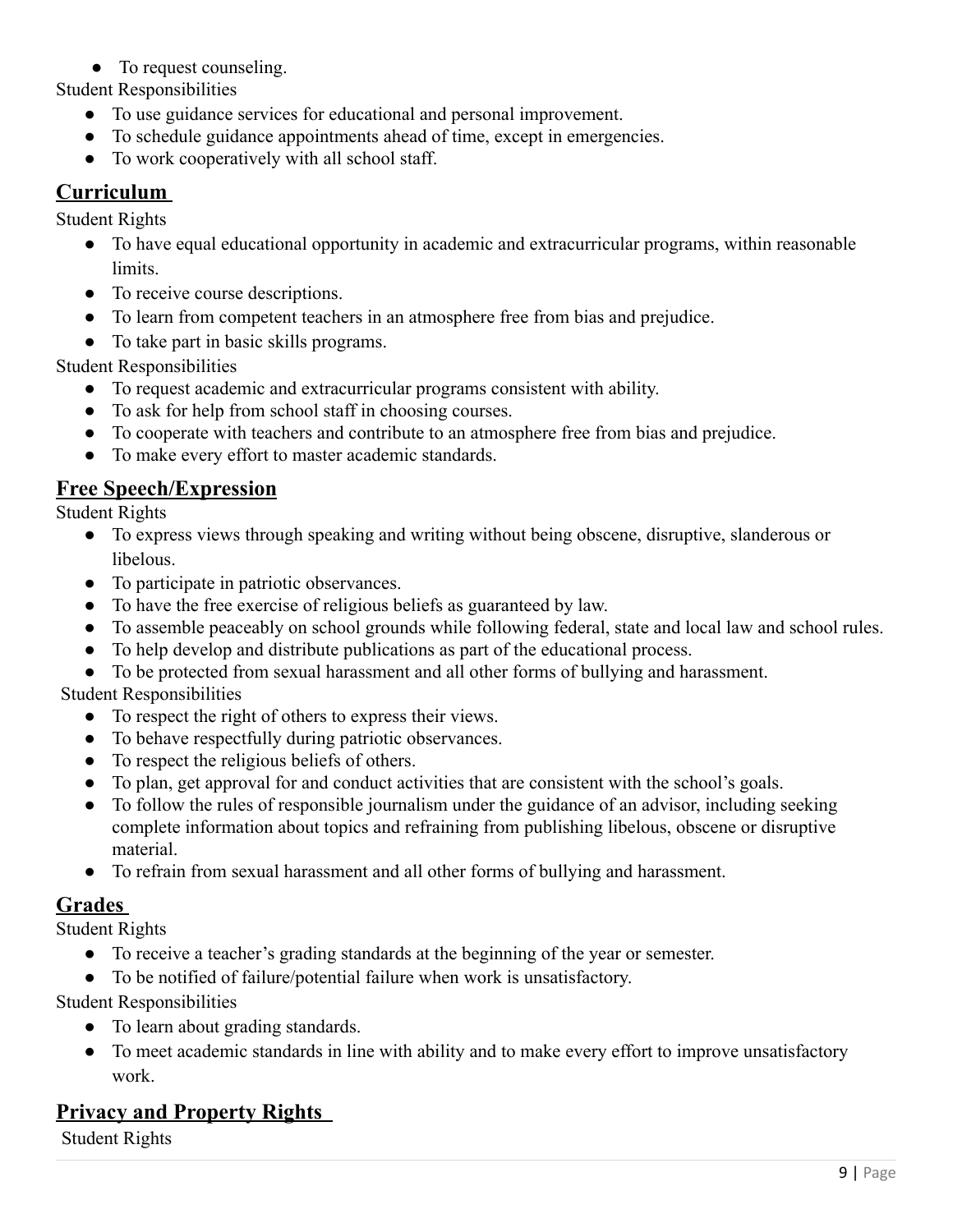- To have privacy of personal possessions within the limitations prescribed by School Board rules and policies.
- To have personal property rights respected.

Student Responsibilities

- To obey laws and School Board rules against bringing prohibited substances of any kind to or possessing them at school or school activities.
- To acknowledge the school is not responsible for students' personal property.
- To respect others' personal property.

## **Student Records**

Student and Parental Rights

- To inspect a student's records and challenge inaccurate entries.
- To be protected from unlawful disclosure of student records and information.

Student and Parental Responsibilities

- To provide the school with accurate information that could help in making educational decisions Student Privacy and Parental Access to Information under School Board Policy 2416
	- To inspect instructional materials.
	- To consent to their student submitting to a survey, analysis, or evaluation, if pertaining to a matter listed in School Board Policy 2416: Parental Access to Information.
	- If a student states that they have a social, emotional, or mental health related issue, the student will be referred to School Administration immediately, to assess the steps necessary to be evaluated by school district mental health professionals/providers. The staff member that the issue was reported to will provide a written statement, explaining the referral for evaluation to School Administration. Upon further evaluation and meeting with the student, the mental health professional and/or school administration will contact parents/guardians regarding next steps.

## **Scheduling Procedures**

We will try to schedule all the courses selected by a student; however, the following may affect a student's final schedule:

- If a course is not requested by a sufficient number of students, that course will not be offered. In this case every attempt will be made to select a course from the "elective course selections" list from the student's course request form.
- If two selected courses are only offered at the same time, the student can only be scheduled into one of them. Every attempt will be made to use one of the student's alternate selections to replace the unscheduled course.
- If a student chooses a course that has a prerequisite and the student's final grade in the prerequisite course is not adequate, the student's schedule will be adjusted accordingly. For these reasons, it is crucial that the student completes the elective section on the option verification letter. Please note that if this section is not completed, the student will be scheduled for available electives.
- The scheduling procedure is to fill openings in courses in a descending order with 12th graders scheduled first, 11th graders next, etc. This is done to ensure that students closest to graduation meet their graduation requirements. Students should discuss and plan their schedule with their parents. Parents should assure their student's planned schedule reflects the scheduling procedures and courses needed for graduation. If a student fails a course, they will automatically be placed in the same course the next school year. The failed course must be completed with a passing grade before being placed in the next sequential course. If a student chooses to retake the failed course at another school (example Virtual School) they must be 75% finished with the course by August 1st before they will be scheduled for the next sequential course.

# **Schedule Change Procedures**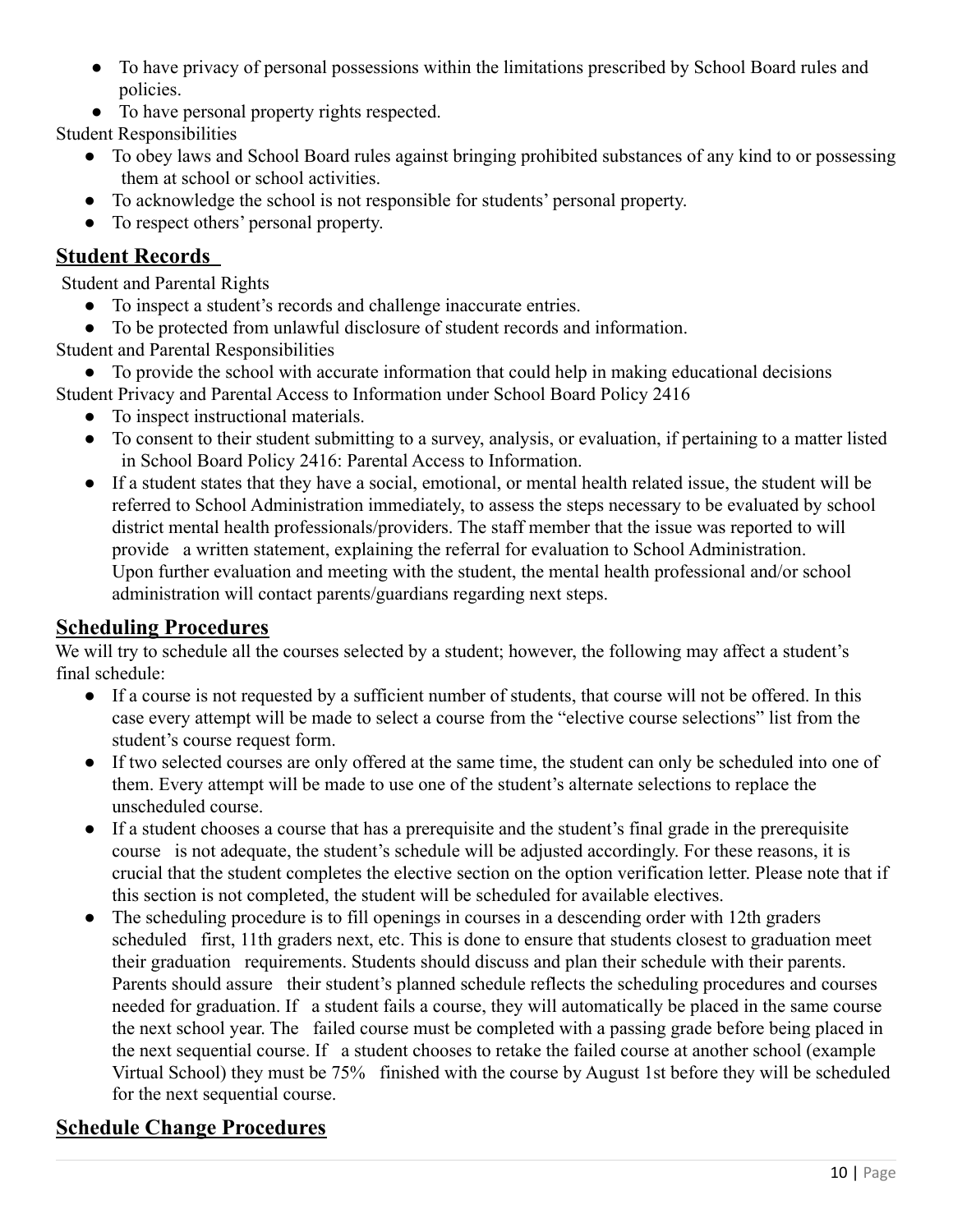Please be aware of the schedule change procedure when course selections and their alternates are made. A student's schedule may only be changed under the following conditions:

- A student is incorrectly-scheduled because of inadequate or erroneous information
- Administrative action becomes necessary because of imbalance of class loads, loss of a teaching unit, unique or unforeseen constraints
- An additional course is needed to meet graduation requirements
- A schedule adjustment is required because a student already has received credit in a scheduled class
- The student must list a **valid educational reason** for requesting a schedule change
- Receiving teacher and current teacher will both have to approve the student's schedule change
- The parent will need to sign the schedule change form, as well as the administrator
- This process must be completed and the form returned during the first 5 days of the applicable semester or at school administration's discretion or changes will not be made.

The Franklin County School District employs teachers certified by the Florida Department of Education. The school administration will decide the instructor for each course section. Students and parents will abide by the choice of instructor. Course content is consistent in all sections with the same course number and description. It is very important that you choose your courses carefully. The master schedule is built and teachers are hired based on your course requests. Changes, once the school year has started, may not be possible.

## **Participation in Extracurricular Activities**

In order to participate in extracurricular activities (including athletic programs), students must adhere to School Board rules, school rules and applicable law. It is important for students to understand that the behavioral expectations placed upon them by the school can extend beyond the classroom and school campus. Participation in extracurricular activities is a privilege. The school administration may restrict a student's extracurricular activity privileges in connection with poor attendance, repeated tardiness, and/or disciplinary action administered under Section 3, or when in the judgment and discretion of the administration such restrictions are in the best interest of the student or the school. Students participating in any extracurricular activity are subject to random drug screening per School Board Policy ###.

## **Student Dress Code**

The dress and grooming of Franklin County Public Schools students shall contribute to the health and safety of the individual, promote a positive educational environment and not disrupt the educational activities and processes of the school. Because inappropriate clothing worn by a student is detrimental to the school program, the wearing of garments suitable for school shall be encouraged. All faculty and administrative staff shall be on the alert to give positive guidance in these matters, without embarrassment to the student. These rules on personal appearance of students are intended to enable the students of Franklin County Public Schools to dress casually but reasonably. However, the school principal is the final authority with regard to the appropriateness of student dress. **Nothing in these rules shall be construed to pre-empt the principal's authority** to act in specific cases when, in the principal's judgment and discretion, a student's dress threatens to disrupt the educational process or the good order and discipline of the school, or is otherwise inappropriate. A student's apparel and grooming shall be the responsibility of the individual student and his or her parents or guardians. Each student is expected to dress appropriately and in such a manner that it is respectful to self and others. Dress and grooming shall be clean, healthy, and safe and shall not be permitted to disrupt the teaching and learning environment. Items that when worn together are usually indicative of gang memberships, or apparel that contains a message that is obscene, racist, or promotes illegal activities, (drugs, alcohol, or tobacco products) shall not be permitted on school grounds or at school functions. Students shall not wear sunglasses or hats in the classroom, hallway or other indoor instructional spaces. This dress code is designed to promote safety and good hygiene as well as allow students the convenience of dressing comfortably while at school. Encouraging students to dress appropriately for school will prepare them to be productive members of society.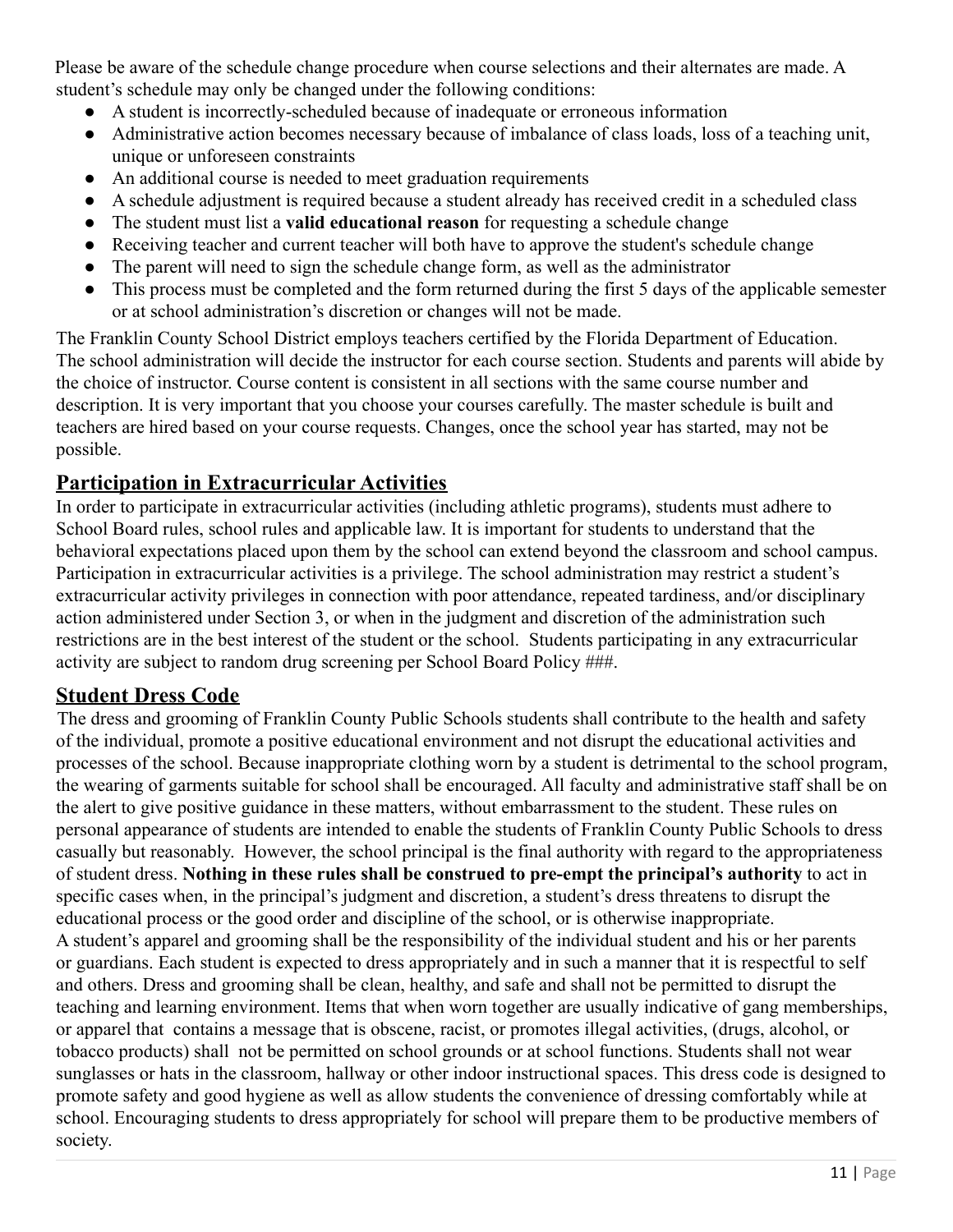# **Dress Code**

- 1. Skirts, Dresses, Skorts or Shorts: Clothing should not be shorter than 4"above the knee for boys or girls. This also includes slits. No "rompers" will be allowed.
- 2. Shirts: Shirts, tops, jackets, dresses or blouses should cover all aspects of the bosom, chest, back and sides. This should also include when arms are raised above the head.
	- a. Cleavage should not be visible.
	- b. Mid-section/abdominal/stomach should not be visible.
	- c. Tank tops, tube tops, halters, razorbacks, cutouts, sheer materials or spaghetti straps are not permitted as a primary top.
	- d. No tank tops will be permitted for any student.
	- e. Beachwear, Blankets and sleepwear/pajamas/bedroom clothes are not permitted (unless pre-approved by the principal).
	- f. Undergarments should not be visible at any time.
- 3. Pants: Pants must have NO holes and should fit appropriately, without sagging, and hide all undergarments. (Underwear, boxers, shorts, etc.)
- 4. Head coverings are not permitted indoors. Exceptions may be made by the principal.
- 5. Shoes: Shoes must be worn at all times and conform to the safety requirements of any activity in which the student will take part. Open-toed and backless slides are acceptable if they are sturdy and fit securely. Bedroom shoes or slippers are not permitted (unless pre-approved by the principal).
- 6. Accessories and Jewelry: Accessories and jewelry must not be sexually suggestive or feature crude or vulgar commercial lettering, printing, or drawings which would be offensive or insensitive to anyone on campus. They may not depict drugs, tobacco, alcohol, or be indicative of gang membership. Accessories and jewelry must not be capable of causing physical harm (i.e. fish hooks on caps, hair picks, and hair curlers). Also, suggestive or offensive accessories are not permitted.

Clothing for special programs (i.e. physical education) is not to be worn in the regular classroom. Uniforms for sports and special activities sponsored by the school and district may be exempt from the Student Dress Code if approved by the administration.

## **Enforcement and Waiver**

- The principals or designees will determine the appropriateness of attire.
- For special events and occasions, principals may grant requests to modify this policy for their particular school.

# **Standards of Conduct for Students Transported by School Bus**

Riding a school bus is a privilege. Students are responsible to the driver and must obey rules of conduct. Discipline on the school bus will follow the progressive discipline strategies outlined below.

Bus drivers will report any student action that requires discipline to school administration. The school administration is responsible for disciplining bus students who do not obey the rules. The following rules apply to regular bus trips as well as extracurricular/field trips. Students are safe when riding on the bus. Students should watch for traffic as they walk to and from the bus, to and from the bus stop, and while at the bus stop. Parents are prohibited from boarding the school bus without the direct consent of the driver.

Responsibilities of the Bus Driver

- Maintain order on the bus.
- Assign specific seats to students
- Kindergarten through 2nd grade will not be released off the school bus unless the parent/designee is present. If the parent/designee is not at the stop, the bus operator will take other students home and will make a second attempt to deliver the child, if the route allows. If it does not or if the parent/designee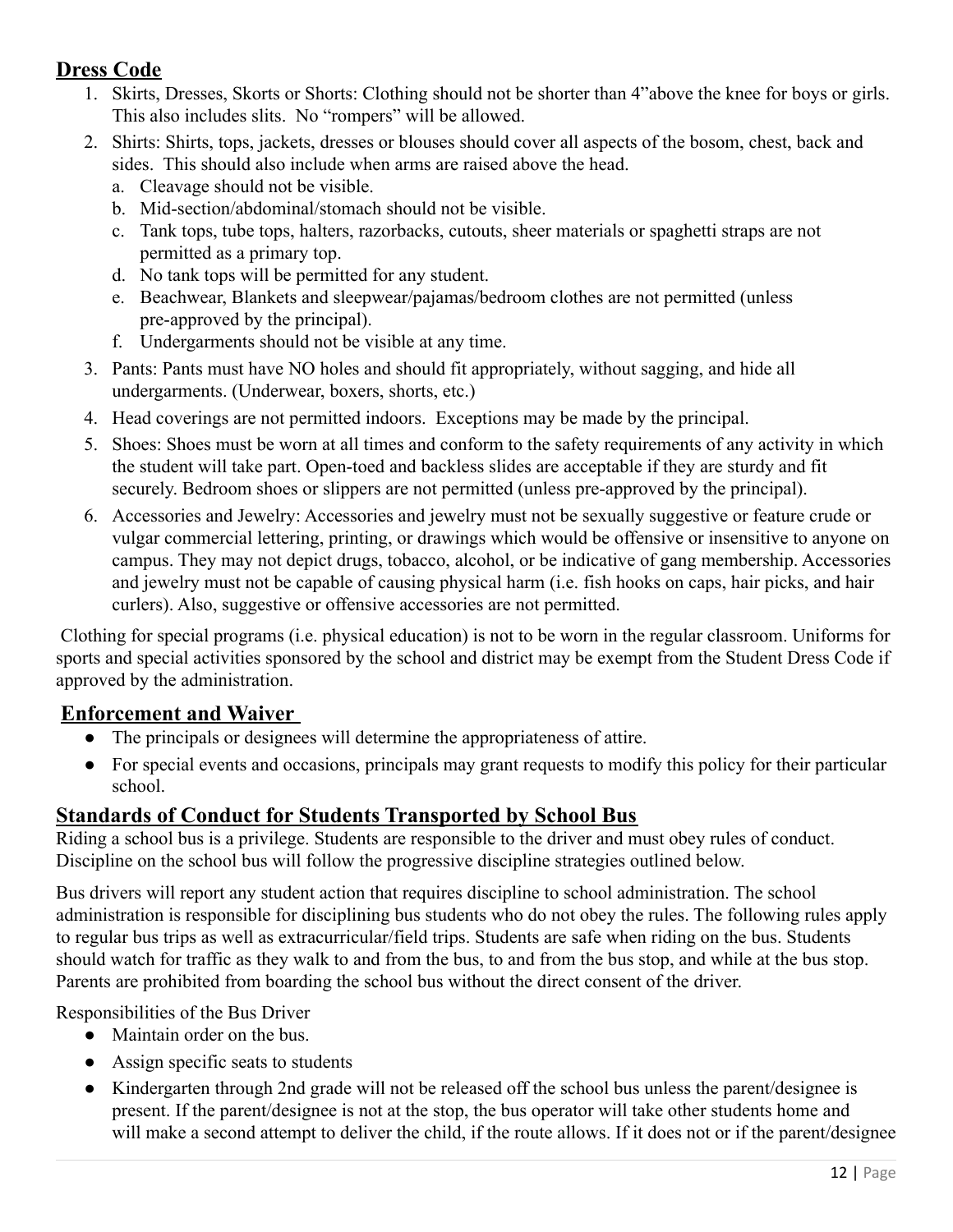is not at the stop the second time, the child will be returned to the school. Designee may be a sibling, grandparent, etc. The parent must communicate this information in writing to the Transportation Department AHEAD of time. The request will be reviewed and approved by Transportation.

- Parents may give permission in writing to the bus operator allowing the Kindergarten, 1st, or 2nd grade student to be released with a sibling or to walk home alone.
- All Exception Student Education (ESE) students must be received at the afternoon bus stop by a parent/designee; unless prior arrangements are made.
- All 3rd through 12th grade students will be released at the afternoon bus stop.
- Bus Drivers have authority to direct students to refrain from using CD players, iPods, or other musical/audio devices on their bus.

Responsibilities of the Student

- Board and leave the bus at the assigned stop location (unless bus transfer is presented to the driver).
- Arrive at the bus stop at least five minutes prior to the bus stop time. The bus will not wait for those who are tardy.
- Stand at least 12 feet off the roadway while waiting for the bus.
- If you cross the road to board/disembark the bus, wait for the driver's crossing signal to cross the road. If you cross the road, walk 12 feet in front of the bus.
- Remain seated at all times when the bus is moving.
- Keep arms and head inside windows. Do not throw objects from windows.
- Refrain from unnecessary conversation with the driver.
- Observe classroom conduct. Ordinary conversation is acceptable.
- No fighting, bullying, pushing and tripping while boarding, riding and leaving the bus.
- Refrain from any abusive or profane language to other students or driver.
- Maintain silence at railroad crossings.
- No food, drink, chewing gum and/or tobacco on the bus.
- Refrain from using iPods or other musical/audio devices, if directed by the Driver.
- No animals (dead or alive), glass or glass containers, sharp objects, balls, bats, cutting instruments, batons, drum sticks, skate boards and large objects (including band instruments) unless you have prior permission of the school administration and driver.
- Refrain from bringing, applying or spraying perfume, cologne or aerosol items that could cause allergic reactions and breathing problems.
- Vandalism of school bus will not be tolerated and will result in disciplinary action including compensation from the parent for repair(s)
- If the bus is equipped with lap belts, students must wear the lap belt while riding the bus. Discipline for Students Violating Bus Rules Disruptive behavior and violation of the Code of Conduct on a school bus by a student are grounds for suspension of the student's privilege of riding on a school bus, may be grounds for disciplinary action by the school and may also result in criminal penalties being imposed. In particular:
- $\bullet$  The principal or the principal's designee may suspend a student from the school bus for up to ten (10) days per occurrence for violating the standards of conduct for students riding the bus or other misconduct.
- In addition to the suspension of bus privileges, students who violate the Code of Conduct while on a bus are subject to out-of-school suspension and other disciplinary action as authorized by this Code.

# **School Trips**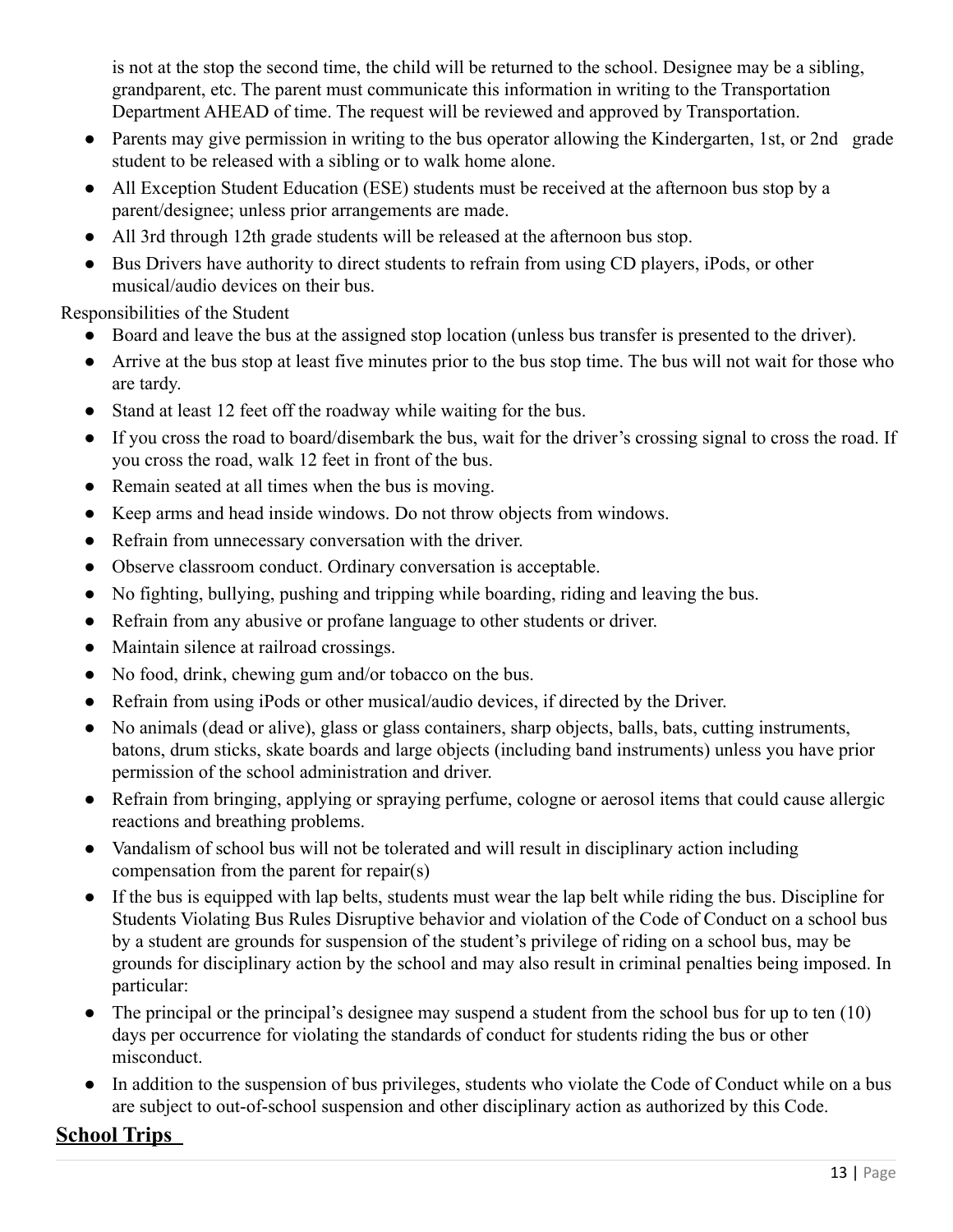- Students are to travel to and from events on school transportation
- Students return via transportation provided by the school unless the student is signed out by a parent, guardian or emergency contact as listed on the registration form on file at the school.
- Principal and/or designees must be notified by a coach prior to acknowledging approval of any note by signing his/her initials.
- Classroom teacher/coach / sponsor must see the student leave with parent/guardian/grandparents
- Students are not counted absent when on a school sponsored trip.
- Students must make up the work missed, as with any other absence.
- All regular school rules and regulations apply.
- Parents are responsible for any costs incurred by students having to be suspended from a trip and returned home.
- School sponsored trips are a privilege with administration reserving the right to withdraw privilege for reasons relevant to school safety or reputation.

## **Driving Privileges/Parking Lot Regulations**

Motor vehicles must be registered with the Dean of Students and display a proper permit at all times. Requirements for vehicle registration are:

- Valid state vehicle registration
- Valid driver's license and parent permission form completed

The speed limit is 10 miles per hour on school grounds and 15 miles per hour in all school zones. Speeding for reckless driving on school grounds may result in suspension of driving privileges. Students are to park in designated student parking areas. After parking vehicles, students should proceed to campus. Loitering in the parking areas is not permitted at any time. Students should not return to vehicles until the end of the school day or as they are leaving campus with permission.

STUDENTS SHOULD KEEP THEIR CARS LOCKED. THE FRANKLIN COUNTY SCHOOL DISTRICT IS NOT RESPONSIBLE FOR ANY LOSSES. SCHOOL ADMINISTRATION RESERVES THE RIGHT TO SUSPEND DRIVING PRIVILEGES AT ANY TIME. STUDENTS MAY BE SUBJECT TO DISTRICT DRUG SCREENING PROTOCOL.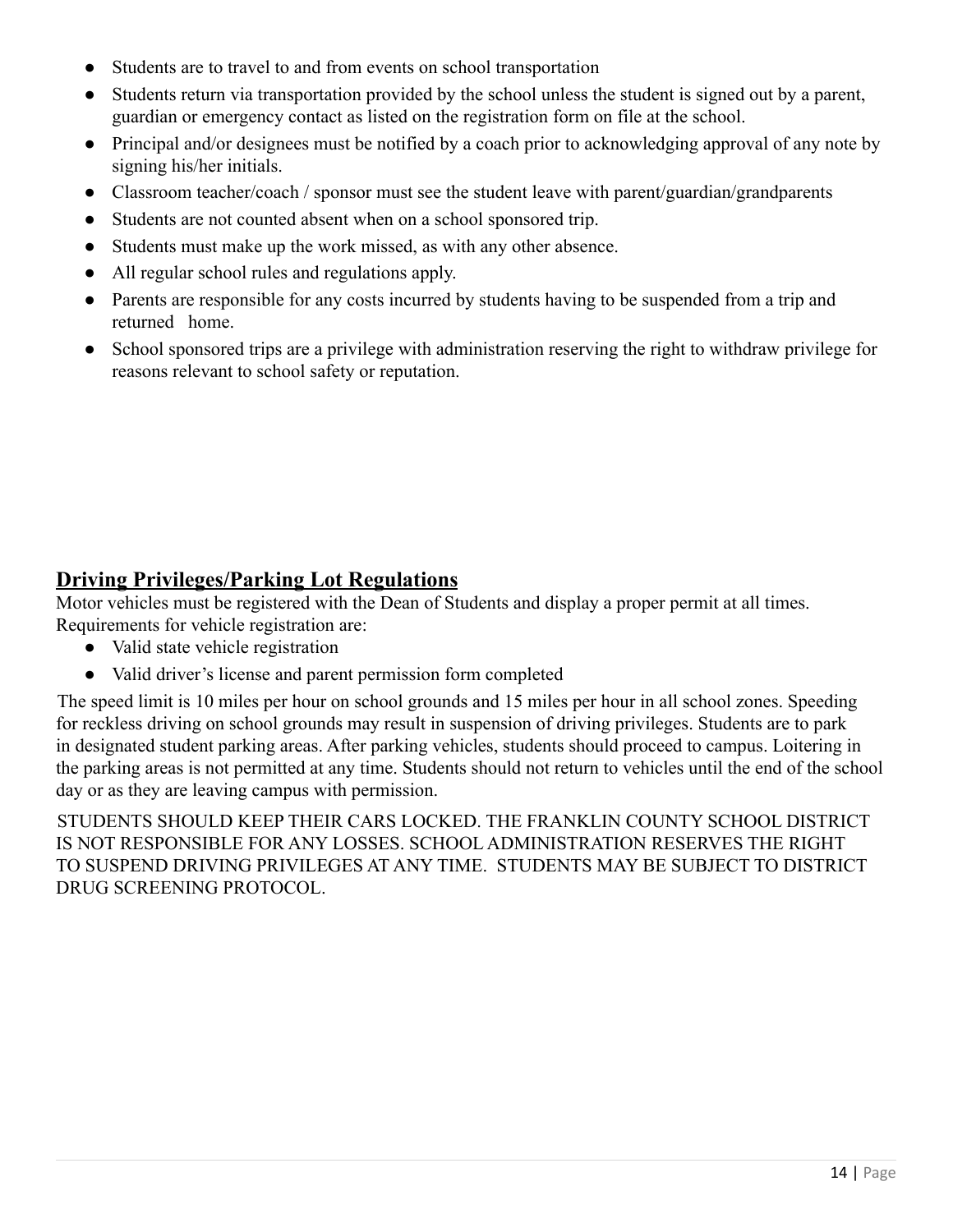## **SECTION 2 STUDENT ATTENDANCE**

## **OVERVIEW**

SB Policy 5200- The educational program offered by this District is predicated upon the presence of the student and requires continuity of instruction and classroom participation. Attendance shall be required of all students enrolled in the schools during the days and hours that the school is in session. School attendance is the responsibility of parents and students. Absences shall be reported to the school attendance office by the parent or adult student as soon as practicable.

In accordance with statute, the Superintendent shall require, from the parent of each student of compulsory school age or from an adult student who has been absent from school or from class for any reason, a statement of the cause for such absence. The School Board reserves the right to verify such statements and to investigate the cause of each single absence.

In addition, educators have the responsibility to encourage regular attendance of students, maintain accurate attendance records, and follow reporting procedures prescribed by the Superintendent. Schools will record absent and tardy students in the automated student attendance recordkeeping system.

Provision shall be made for promoting school attendance through adjustment of personal problems, education of parents, and enforcement of the compulsory attendance laws and related child-welfare legislation. Accordingly:

- A. absences must be reported to the school by the parent or adult student as soon as practicable; Failure to report and explain the absence(s) shall result in unexcused absence(s). The final authority for determining acceptability of the reason for the absence(s) shall rest with the principal.
- B. upon each unexcused absence, or absence for which the reason is unknown, the principal or designee shall contact the student's parent to determine the reason for the absence;
- C. teachers shall record absentees each period of the school day and report absences, excused and unexcused, as required by the school;
- D. insofar as possible, parents should be contacted each time their child has an unexcused absence or an absence for which the reason is unknown, to prevent the development of patterns of nonattendance;
- E. when a student has at least five (5) unexcused absences or absences for which the reasons are unknown, within a calendar month, or ten (10) unexcused absences, or absences for which the reasons are unknown, within a ninety (90) calendar day period, the teacher shall report to the Principal that the child may be exhibiting a pattern of nonattendance. Unless there is clear evidence that the absences are not a pattern of nonattendance, the Principal will refer to the case to the school's child study team to determine if early patterns of truancy are developing. If the child study team finds that a pattern of nonattendance is developing, a meeting with the parent must be scheduled to identify potential remedies. If the problem is not resolved, the child study team will implement interventions set forth in, and act in accordance with, the requirements in F.S. 1003.26.
	- 1. If a parent refuses to participate in the remedial strategies determined by the child study team because they believe that the strategies are unnecessary or inappropriate, the parent may appeal to the Board.
	- 2. The appeal will be heard by a hearing officer who will make recommendations for final action to the Board.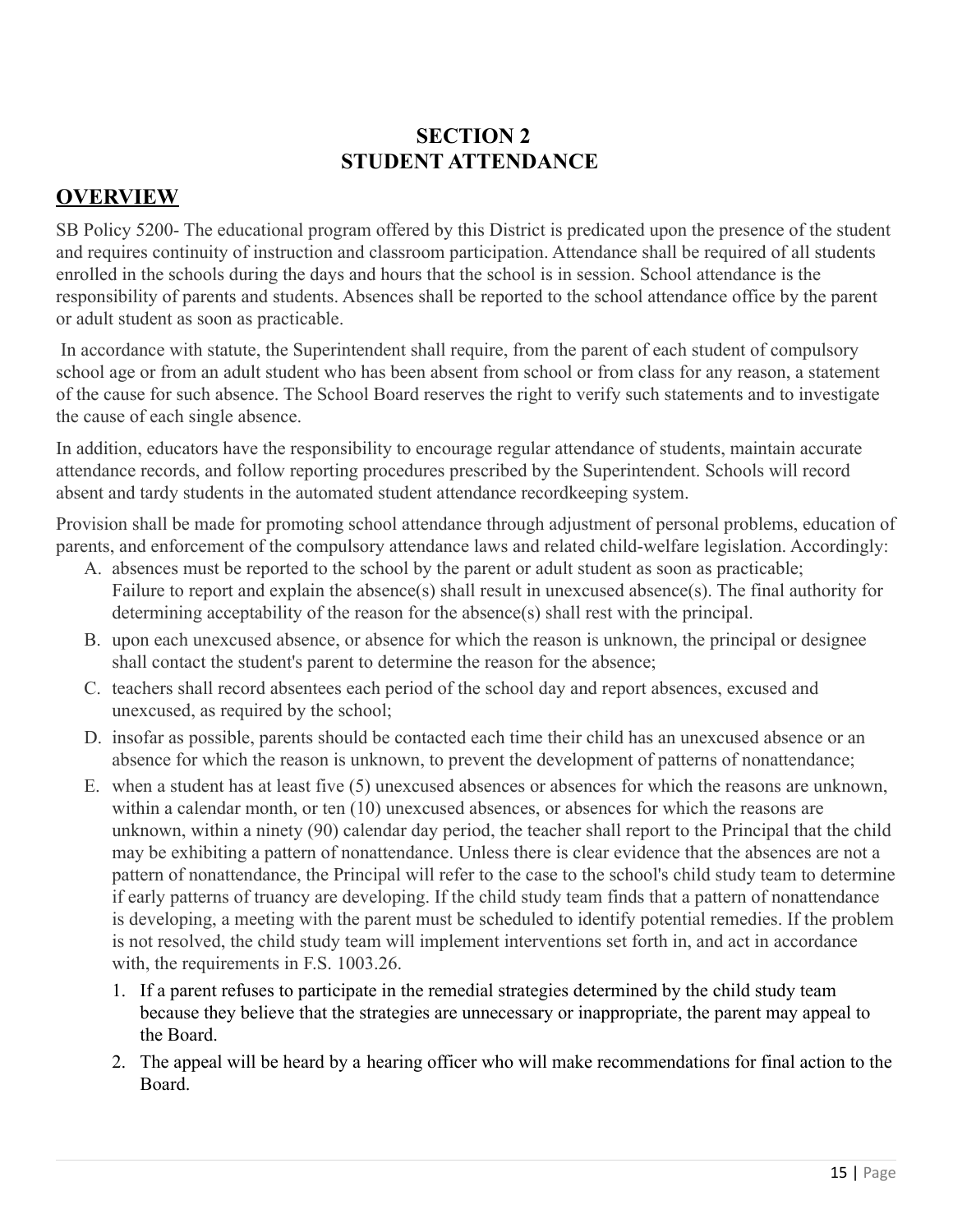3. If the Board's final determination is that the strategies of the child study team are appropriate, and the parent still refuses to participate or cooperate, the superintendent may seek criminal prosecution for noncompliance with compulsory school attendance.

If the parent of a child who has been identified as exhibiting a pattern of nonattendance enrolls the child in a home education program pursuant to F.S. Chapter 1002, the superintendent shall provide the parent a copy of F.S. 1002.41 and the accountability requirements set forth in F.S. 1003.26. The superintendent shall also refer the parent to a home education review committee composed of the District contact for home education programs and at least two (2) home educators selected by the parent from a District list of all home educators who have conducted a home education program for at least three (3) years and who have indicated a willingness to serve on the committee. The home education review committee shall review the portfolio of the student, as defined by F.S. 1002.41, every thirty (30) days during the District's regular school terms until the committee is satisfied that the home education program is in compliance with F.S. 1002.41(1, d). The first portfolio review must occur within the first thirty (30) calendar days of the establishment of the program. The following provisions shall also occur if the committee does not determine that the home education program is in compliance with F.S.  $1002.41(1, d)$ :

- A. If the parent fails to provide a portfolio to the committee, the committee shall notify the superintendent.
- B. The superintendent shall then terminate the home education program and require the parent to enroll the child in an attendance option that meets the definition of "regular school attendance" under F.S. 1003.01(13, a, b, c, or e) within three (3) days.
- C. Upon termination of a home education program pursuant to this subparagraph, the parent shall not be eligible to reenroll the child in a home education program for 180 calendar days.
- D. Failure of a parent to enroll the child in an attendance option as required by this subparagraph after termination of the home education program pursuant to this subparagraph shall constitute noncompliance with the compulsory attendance requirements of F.S. 1003.21 and may result in criminal prosecution under F.S. 1003.27(2).
- E. Nothing contained herein shall restrict the ability of the superintendent to review the portfolio pursuant to F.S. 1002.41(1, e).

If a student subject to compulsory school attendance will not comply with attempts to enforce school attendance, the parent or the superintendent shall refer the case to the case staffing committee pursuant to F.S. 984.12 and the superintendent may file a truancy petition pursuant to the procedures in F.S. 984.151.

Under the direction of the superintendent, the designee shall give written notice that requires enrollment or attendance within three (3) days after the date of notice, in person or by return-receipt mail, to the parent when no valid reason is found for a student's non-enrollment in school.

- A. If the notice and requirement are ignored, the designee shall report the case to the superintendent, who may refer the case to the child study team at the school the student would be assigned according to attendance area policies or to the case staffing committee, established pursuant to F.S. 984.12.
- B. The child study team shall diligently facilitate intervention services and shall report the case back to the superintendent only when all reasonable efforts to resolve the non-enrollment behavior are exhausted.
- C. If the parent still refuses to cooperate or enroll the child in school, the superintendent shall take such steps as are necessary to bring criminal prosecution against the parent. Subsequently, the superintendent shall give written notice in person or by return-receipt mail to the parent that criminal prosecution is being sought for nonattendance. The superintendent may file a truancy petition, as defined in F.S. 984.03, following the procedures outlined in F.S. 984.151.

*Each school should also establish procedures to ensure good attendance consistent with this policy.*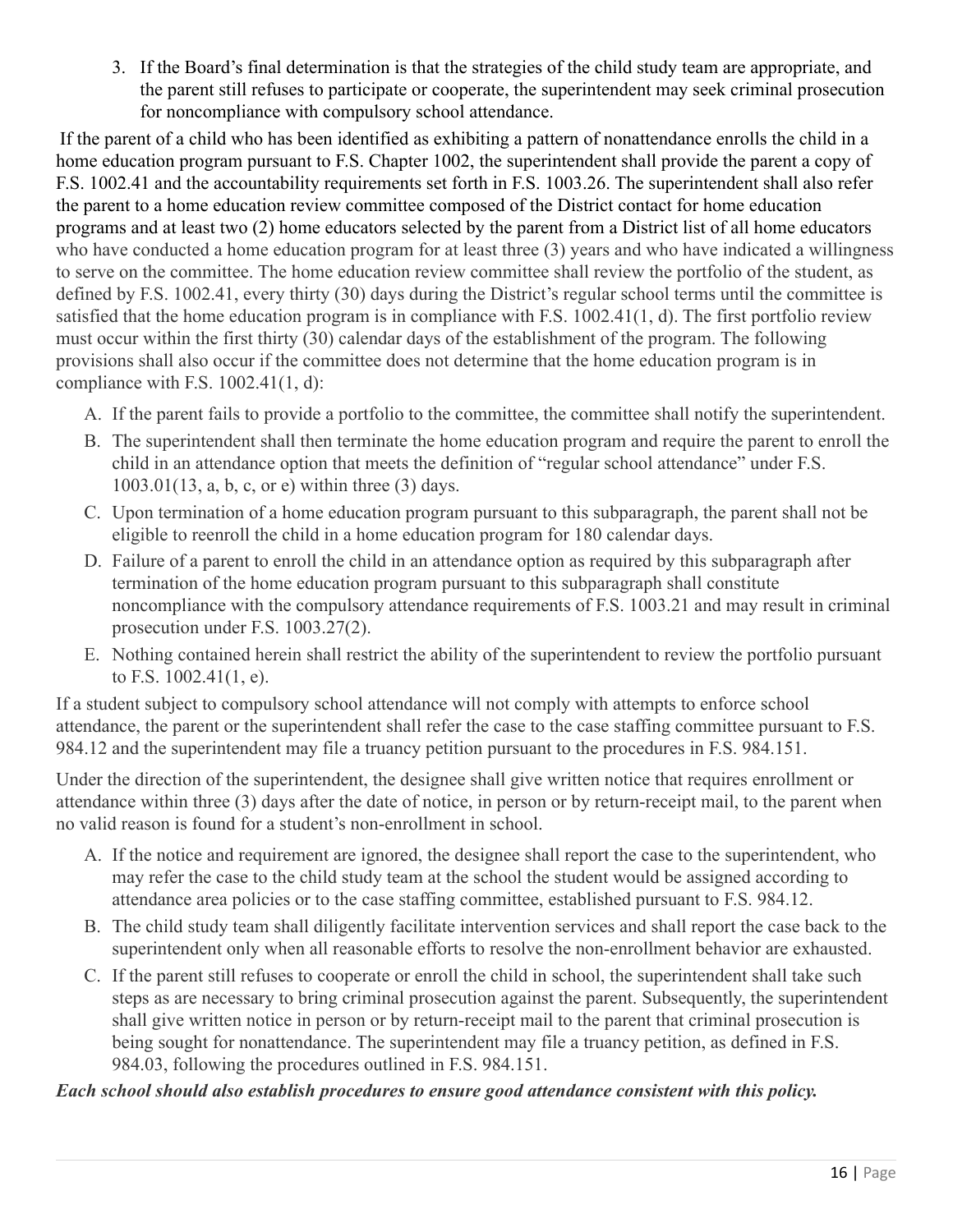## **Attendance-Based Semester Exam Policy**

The semester exam exemption policy is an incentive program to encourage improved attendance. If a student meets the following guidelines, he or she will be excused from having to take the semester exam (or other exam scheduled during the semester exam period  $-i.e.$  – nine (9) weeks test, etc.) and will be excused from attending the classes in which an exemption was earned. In order to be eligible for any exemption a student must have five (5) or less overall tardies for the semester.

- A. If a student has an "A" average in a particular class and four (4) or less absences (excused; unexcused; or OSS) in any of his/her scheduled classes for the semester, then that student may exempt the semester exam in that particular class.
- B. If a student has a "B" average in a particular class and two (2) or less absences (excused; unexcused; or OSS) in any of his/her scheduled classes for the semester, then that student may exempt the semester exam in that particular class.
- C. If a student has a "C" average in a particular class and zero (0) absences (excused; unexcused; or OSS) in any of his/her scheduled classes for the semester, then that student may exempt the semester exam in that particular class. Note: This policy does not apply to Dual Enrollment courses or to End of Course (EOC) exams.

## **Make-Up for Absences**

For excused absences, the student shall have a reasonable amount of time to complete make-up work. Principals may grant extensions to the make-up time limit for extenuating circumstances.

For unexcused absences, each principal shall establish site-specific policies that encourage both regular attendance and high academic achievement, and shall review and modify these policies from time-to-time as required to maintain and improve their effectiveness.

## **Excused Absences**

The Board considers the following factors to be reasonable excuses for time missed at school:

- A. Personal illness of the student (medical evidence may be required by the principal or designee for absences exceeding five (5) consecutive days).
- B. Court appearance of the student.
- C. Medical appointment of the student.
- D. Pregnancy related issues (see also Policy 5751).
- E. Approved school activity.
- F. Insurmountable problems. Prior permission by principal or designee is required except in the case of an emergency.
- G. Other absences with prior approval of the principal or designee.
- H. Attendance at a center under Children and Families Services supervision.
- I. Significant community events with prior permission of the principal.
- J. Religious instruction or religious holiday.
- K. Death in the immediate family.
- L. Appointments for a therapy service provided by a licensed health care practitioner or behavior analyst certified pursuant to Florida law for the treatment of autism spectrum disorder including, but not limited to, applied behavioral analysis, speech therapy, and occupational therapy.
- M. Students having or suspected of having a communicable disease or infestation that can be transmitted are to be excluded from school and are not allowed to return to school until they no longer present a health hazard (FS 1003.22). Examples of communicable diseases and infestations include, but are not limited to: fleas, head lice, ringworm, impetigo, and scabies. In alignment with the Florida Department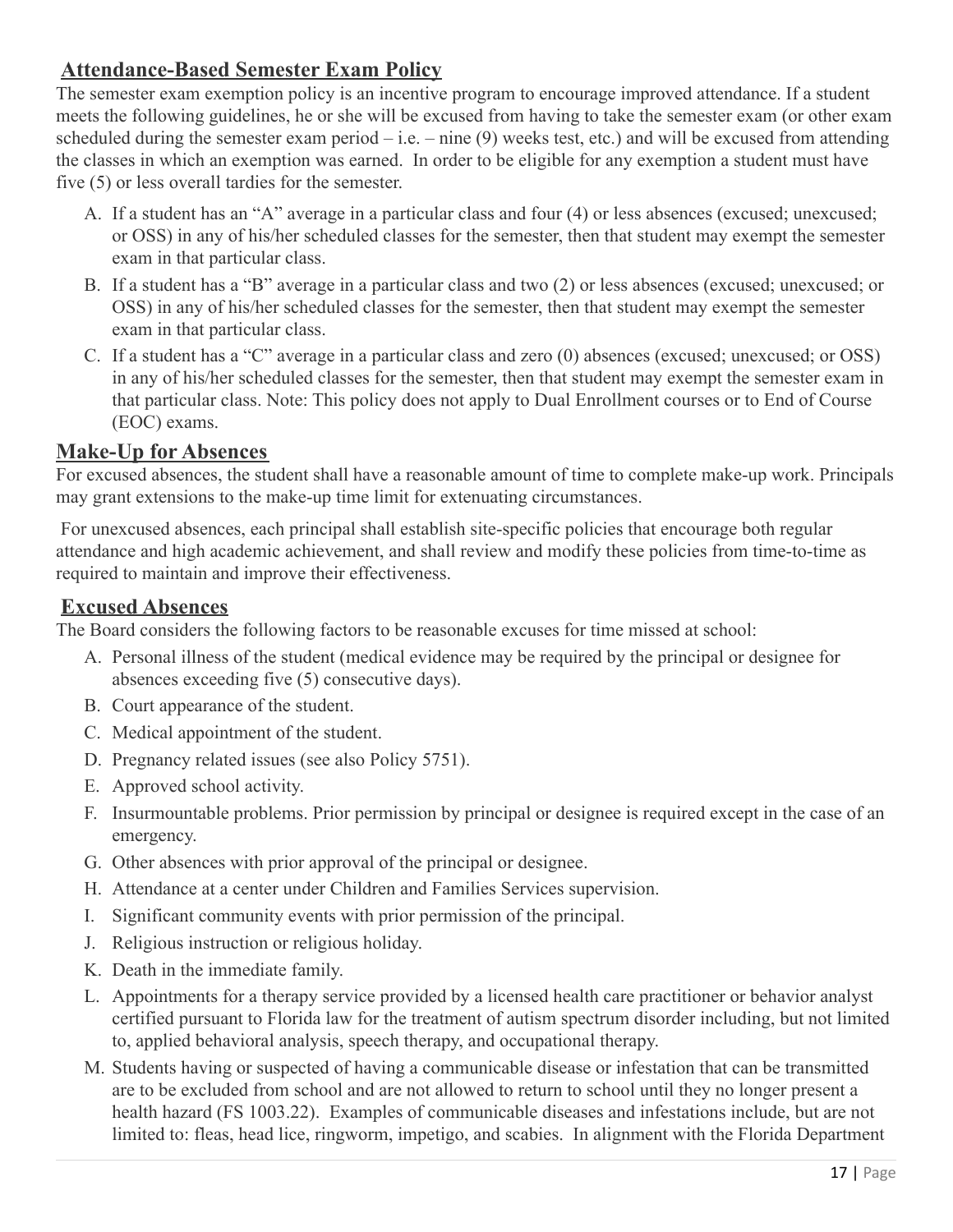of Health, children with head lice should not return to school/daycare until they are clear of both lice and nits. Students are allowed a maximum of three (3) days excused absence for an infestation of head lice.

Absences not included in excused absences listed above shall be unexcused.

Students may not be given excused absences to remain out of school for the purpose of working, unless the job is an integral part of the student's instructional program.

## **Discipline**

No student will be suspended for unexcused tardiness, lateness, absence, or truancy but the student may be assigned to detention or placed in existing alternative programs.

Any student who fails to attend any regularly scheduled class and has no excuse for absence should be referred to the appropriate administrator. Disciplinary action should include notification to parents or guardians.

A student's grade in any course is based on his/her performance in the instructional setting and shall not be reduced for reasons of conduct. If a student violates the attendance or other rules of the school, s/he should be disciplined appropriately for the misconduct, but his/her grades should be based upon what the student can demonstrate s/he has learned.

The Superintendent shall develop administrative procedures that:

- A. provide the student and his/her parents the opportunity to challenge the attendance record prior to notification and that such notification complies with applicable Board rules;
- B. require a school session that is in conformity with the rules of the State Board;
- C. govern the keeping of attendance records in accordance with the rules of the State Board;
- D. identify the habitual truant, investigate the cause(s) of his/her behavior, and consider modification of his/her educational program to meet particular needs and interests;
- E. require that students whose absence has been excused have an opportunity to make up work they missed and receive credit for the work, if completed;
- F. require that any student who, due to a specifically identifiable physical or mental impairment, exceeds or may exceed the District's limit on excused absence is referred for evaluation for eligibility either under the Individuals with Disabilities Education Act (IDEA) or Section 504 of the Rehabilitation Act of 1973 or other appropriate accommodation.

## **Habitual Truancy**

Whenever any student has a total of fifteen (15) unexcused absences from school within ninety (90) calendar days, with or without the knowledge or consent of the parent, s/he will be considered habitually truant. The Board authorizes the Superintendent to inform the student and his/her parents of the record of excessive absences as well as the District's intent to notify the Department of Highway Safety and Motor Vehicles, if appropriate. The Superintendent is authorized to file a truancy petition under F.S. 984.151 if a student has accrued at least five (5) unexcused absences, or absences for which the reasons are unknown, within a calendar month or ten (10) unexcused absences, or absences for which the reasons are unknown within a ninety (90) calendar day period or has had more than fifteen (15) unexcused absences in a ninety (90) calendar day period.

## **Tardiness**

Tardiness is disruptive to the learning environment and can have a negative impact on student achievement. Excessive tardiness (more than 5 times per 9 weeks) will be addressed on a case-by-case basis. Disciplinary action for unexcused tardiness shall be progressive, may include Level 1 consequences. Secondary students (grades 6-12), who arrive to class within the first 15 minutes, are considered tardy. If a student arrives later than 15 minutes into class, the student will be marked with an unexcused absence.

## **Driver's License**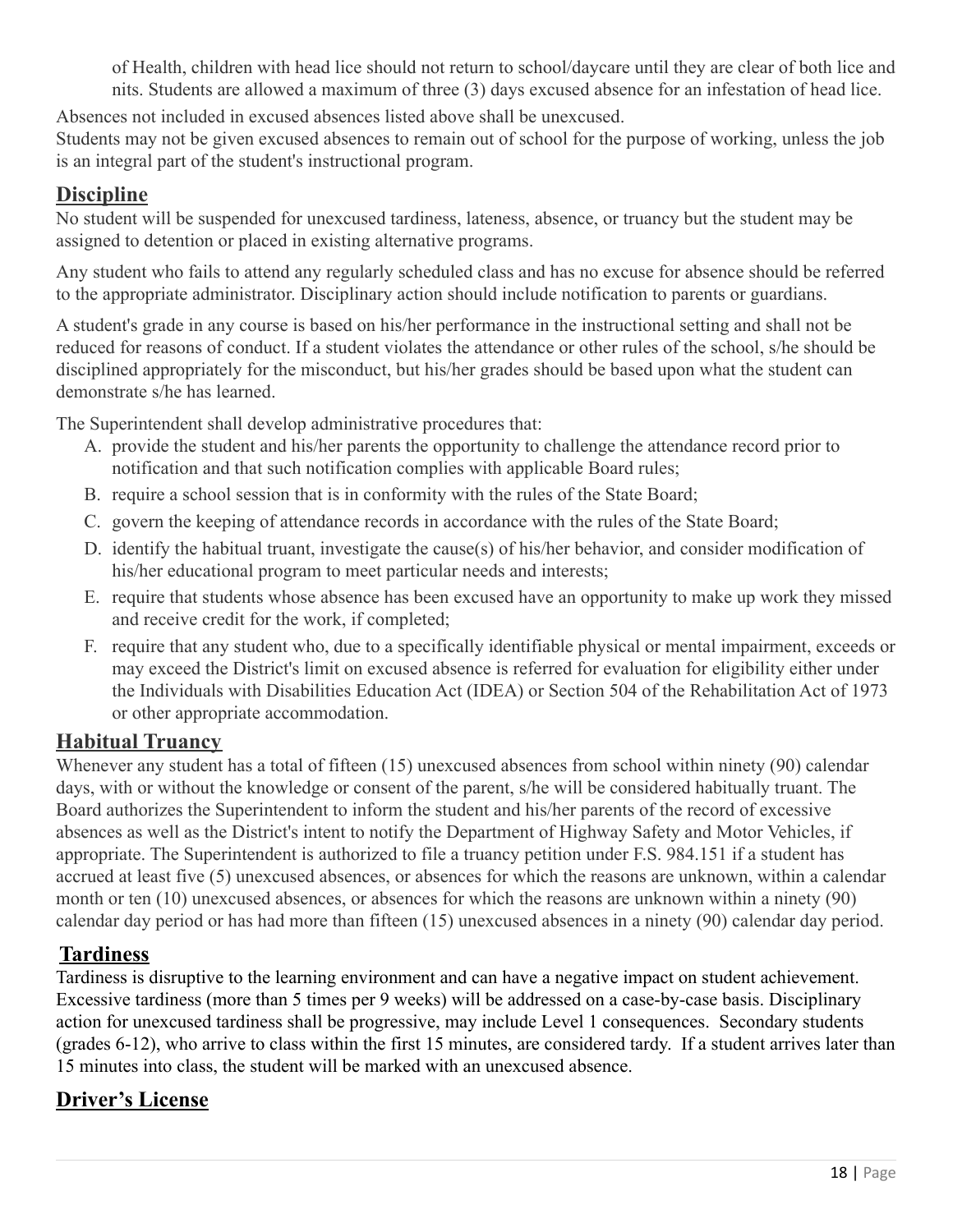Florida law requires that minors who fail to satisfy attendance requirements will be ineligible for driving privileges. The School District is required to notify the Department of Highway Safety and Motor Vehicles of the following:

- Students ages 14-18 who accumulate fifteen (15) unexcused absences, not including out of school suspensions, in a ninety (90) calendar-day period.
- Students between the ages of 16-18 who have signed a declaration of intent to terminate school enrollment.
- Students ages 14-18 who are expelled.
- Students ages 14-18 who did not enter school and for whom the school has received no indication of transfer to another educational setting.

These students may not be issued a driver's license or learner driver's license. Also, the Department of Motor Vehicles shall suspend any previously issued driver's license or learner driver's license of any such minor pursuant to Florida Statute 322.091. In order to have a driver's license reinstated, the student must attend school regularly for thirty (30) days with no unexcused absences and pay the appropriate reinstatement fee.

## **Releasing Students from School**

Any student to be released from school, prior to the regular dismissal time, must be checked out by an identified emergency contact **who is present, on campus, for identification**. School staff shall definitively establish the identity and authority of any person who requests the release of a student from school prior to regularly-scheduled dismissal. If the person requesting the release of the student is a person other than a parent or guardian listed on the emergency contact form, the principal or teacher concerned shall not release the student without the consent of the parent or guardian who is listed on the emergency contact form. It is the responsibility of the enrolling parent or guardian at the time of registration, to make sure the emergency contact information is accurate and complete. If a non-enrolling parent contends that he or she has been improperly omitted from the contact list, it is that parent's responsibility to resolve the issue with the enrolling parent or seek a court order if the parties cannot resolve the issue. The Principal shall reserve the right to release students with parental consent on a case-by-case basis.

## **Granting Permission to Leave School Grounds**

No student shall be sent off the school grounds to perform an errand or to act as a messenger except with the approval of the principal, provided that approval shall be granted only for urgent and necessary school business and with the consent of the student's parent or guardian.

## **Exemption from Regular School Attendance**

A student of compulsory attendance age shall be required to attend school as provided by the law unless issued an exemption certificate by the Superintendent FS 1003.21 (3). Students who have reached age 16 must file a "Declaration of Intent to Terminate School Enrollment" if they wish to discontinue their education. Upon filing the intent, the student must allow the school to conduct an "Exit Interview" to determine the reasons for the decision to terminate school enrollment and the actions that could be taken to prevent termination.

## **Illness in School**

A student with a temperature above normal or who is exhibiting other signs of illness shall be evaluated by the school nurse and sent home. The specific guidelines and recommendations for exclusion from school due to illness are referenced in each of the Franklin County School District's Health Manuals, on file at each school.

## **School-entry health examinations and immunizations**

Florida Statute 1003.22 states that each child who is entitled to admittance to kindergarten, or entitled to any other initial entrance into a Florida public school, must present certification of a school-entry health examination performed within one year before enrollment in school and a completed DH Form 680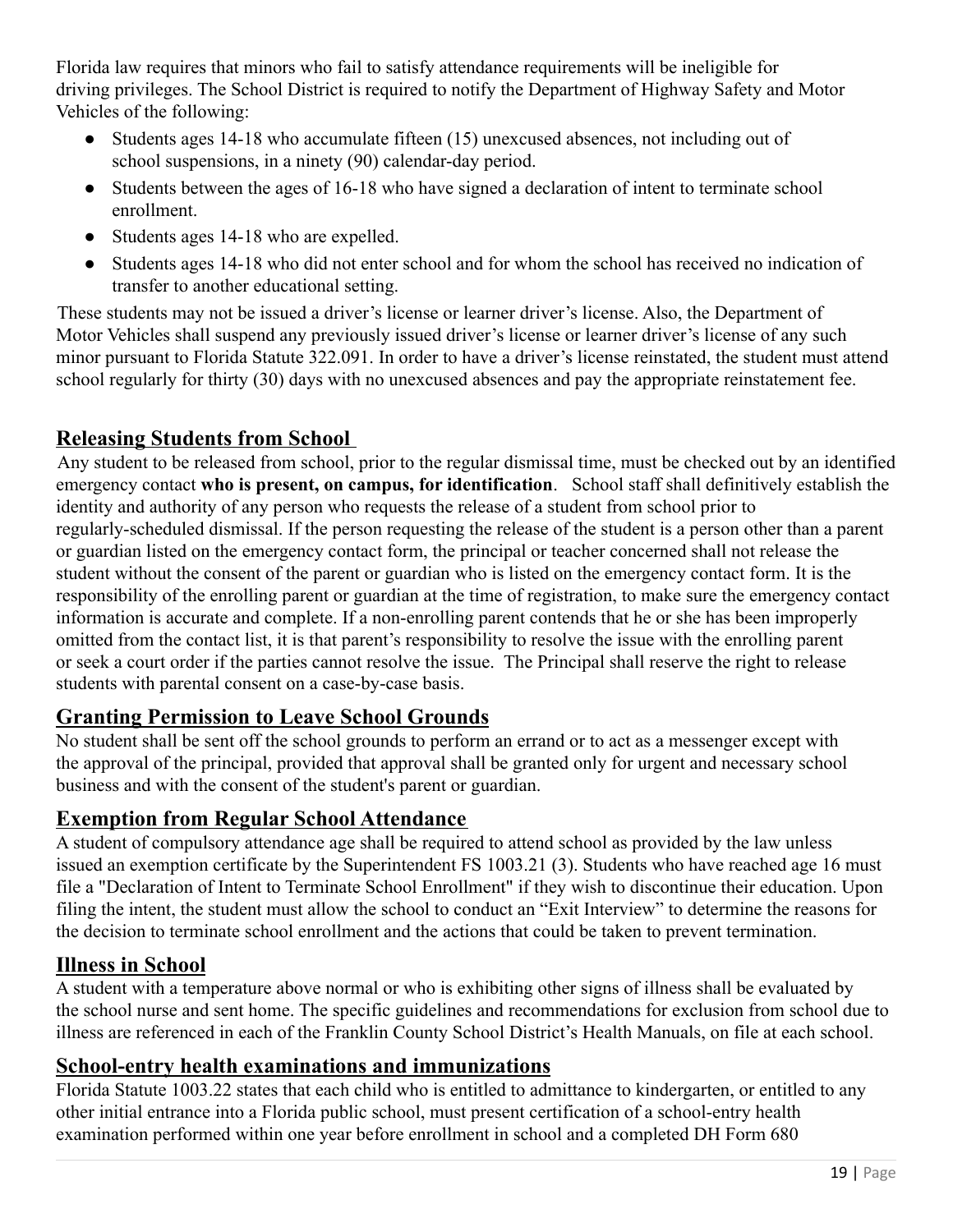Certification of Immunization record for the prevention of those communicable diseases for which immunization is required by the Department of Health. A child may only be exempted from the requirement for immunizations under the same statute.

# **SECTION 3 STUDENT DISCIPLINE**

#### **Overview**

Every student is subject to state and federal law, State Board of Education rules and School Board rules and policies while:

- Being transported to or from school, or is presumed by law to be attending school
- Attending school or a school-sponsored activity
- Present on school premises

Student disciplinary infractions and the responses to them are divided into four levels. Each level represents progressively more serious infractions, and responses to them become progressively more severe. Both infractions and responses are outlined later in this section. The procedures relating to disciplinary action are explained in Section 4. The Franklin County School District may require students who have multiple disciplinary referrals, felony charges pending against them (whether school-related or not), are habitually truant, or other habitual disciplinary issues to attend the district alternative placement school, The Franklin County Learning Center. **Franklin County Learning Center (Short-term and Long-term Alternative School) students are not permitted on any Franklin County School District Campus for any school or other functions, until the duration of their placement has been completed. Long-term Alternative School students who have completed Level 1 may be permitted to participate (at the Principal's discretion) unless prohibited by law.**

## **Student in Good Standing**

For any student to participate in school sponsored trips, including educational field trips, class trips, career or college ready trips, intramural or interscholastic activities, including any sport sponsored by FHSAA and/or Franklin County School District, etc., they must be a student in good standing. To be classified as a student in good standing the following must be met:

● No more than 10 days of absences (excused or unexcused) unless documented by medical staff.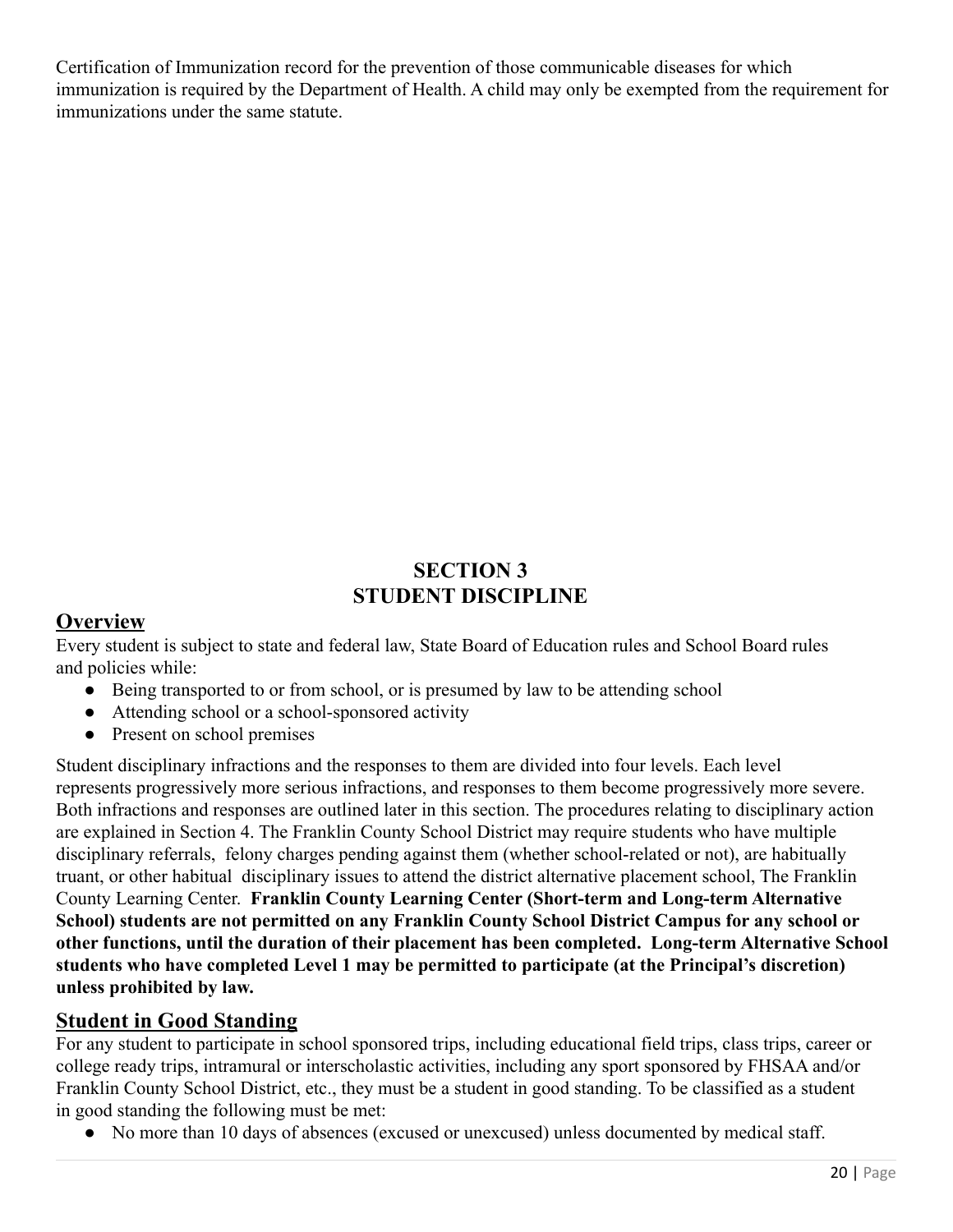- No more than one F in any course and GPA of 2.0 on a 4.0 scale.
- No suspensions/alternative placements.

## **Student Athletes**

It is recognized that some of the expectations for athletes may exceed the expectations for the general student body. Student athletes must remain aware that being a part of interscholastic athletics is a privilege and not a right. As a condition of participation in interscholastic athletics, students and their parents must agree to the requirements of the Athletic Handbook by signing the Handbook and returning the signature page to their coach. A student not currently suspended from interscholastic or extracurricular activities, or suspended or expelled from school, pursuant to a district school board's powers provided in law, including Florida Statutes 1006.07, 1006.08, and 1006.09, is immediately eligible to participate in interscholastic and extracurricular activities. A student may not participate in a sport if the student participated in that same sport at another school during that school year, unless the student meets the criteria in Florida Statute 1006.15(3) (h). A student's eligibility to participate in any interscholastic or extracurricular activity may not be affected by any alleged recruiting violation until final disposition of the allegation pursuant to Florida Statute 1006.20(2) (g). Students who participate in interscholastic and extracurricular activities for, but are not enrolled in, a public school pursuant to Florida Statute 1006.15(3) (c) - (e) and (8), are subject to this Code of Conduct for the limited purpose of establishing and maintaining the student's eligibility to participate at the school. A student who transfers to a school during the school year may seek to immediately join an existing team if the roster for the specific interscholastic or extracurricular activity has not reached the activities identified maximum size and if the coach for the activity determines that the student has the requisite skill and ability to participate.

## **Possession of Alcohol, Tobacco and Drugs**

The use, possession, delivery, or sale of alcohol, tobacco or other drugs including counterfeit or synthetic drugs, whether on school property or at a school function, will not be tolerated.

## **Tobacco/Vaping**

It is unlawful for anyone to smoke tobacco or vape in, on or within 1,000 feet of a public or private elementary, middle or secondary school between the hours of 6:00 a.m. and midnight. If a student is found to have violated this provision, the parents or guardian and law enforcement will be notified and civil penalties may be imposed. Florida Statute 569.11. All use and possession of tobacco products and e-cigarettes and or vapes in any form are prohibited in school buildings, on school property, or at any school sponsored activity by persons of any age. A student who commits non-criminal tobacco violations (possessing or using tobacco in any form) and fails to comply with corresponding sanctions is subject to mandatory revocation or suspension of, or delay of eligibility for driver's license. Tobacco-like nicotine or other smoking devices are addressed under Search and Seizure in Section 3, and Contraband in Section 4.

# **Alcohol**

Students are prohibited from using, possessing, delivering, selling or being under the influence of alcoholic beverages on school property, on a school bus or school-approved transportation, or at any school-related function or activity. Violation of this rule is a Level IV offense.

## **Drugs**

"Drugs" shall include any unlawful drug, narcotic or controlled substance (including prescription medications), and any substance (including household products) represented to be such a drug, narcotic or controlled substance. Students are prohibited from using, possessing, delivering, receiving, selling, intending to sell, or being under the influence of drugs on school property, on a school bus or school-approved transportation, or at any school-related function or activity. They are likewise prohibited from possession of drug paraphernalia, which includes devices, products and things used or intended to be used for the ingestion of drugs. Students are also prohibited from possessing, using, delivering, receiving, selling, or intending to sell any counterfeit drug which is a substance that (i) is represented to be, (ii) is represented to contain, or (iii)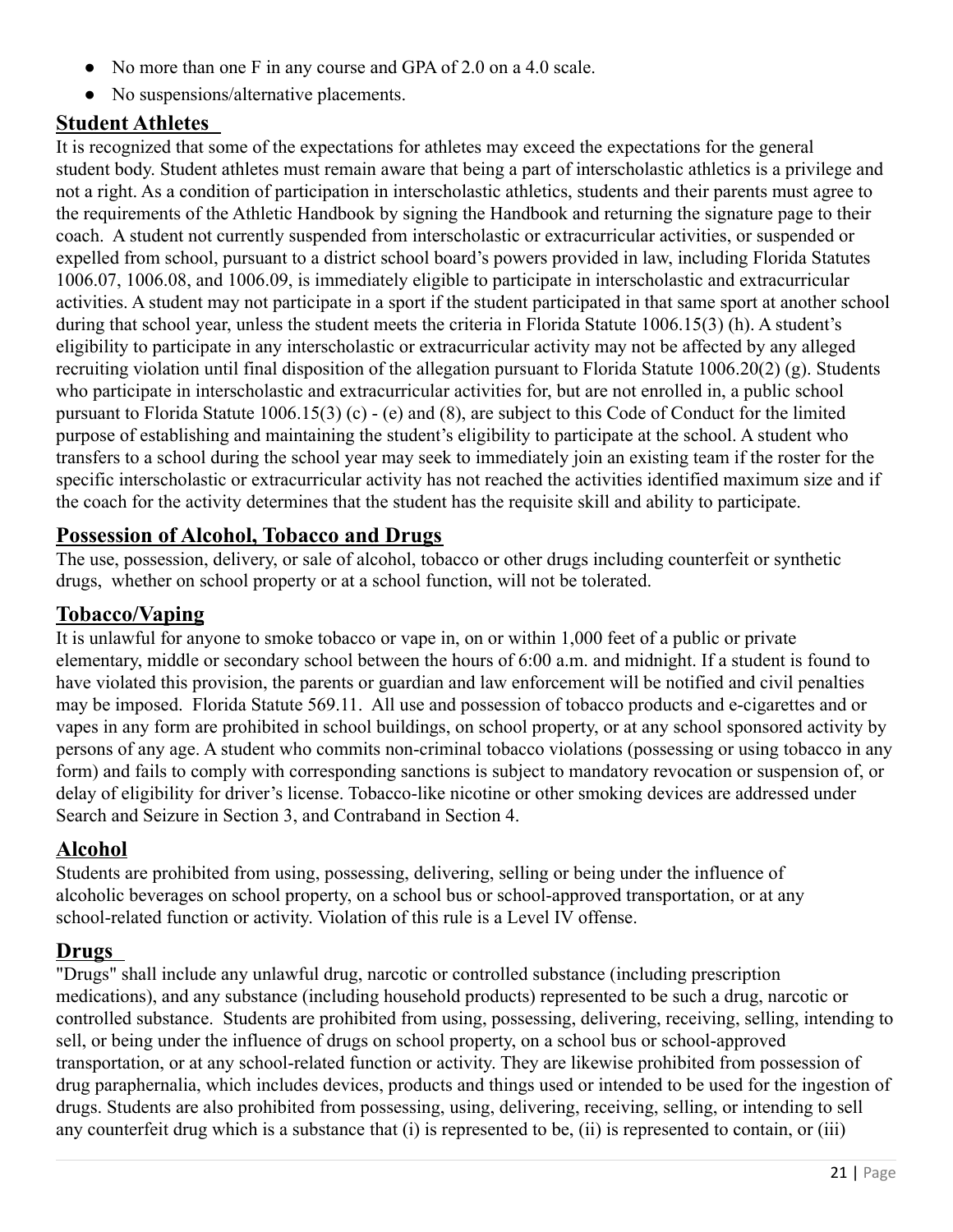appears to be (looks like) a narcotic drug, hallucinogenic drug, amphetamine, barbiturate, marijuana, alcoholic beverage, stimulant, depressant, intoxicant or controlled substance of any kind, on school property, on a school bus or school approved transportation, or at any school-related function or activity. A violation of these rules is a Level IV offense, and may subject a student to arrest and prosecution. While on school property, school bus, or school approved transportation, or at any school-related function or activity, students are prohibited from planning, intending or committing any act in furtherance of the possession, use, delivery, receiving, purchase, or sale of drugs, counterfeit drugs or drug paraphernalia.

## **Use of Alcohol and Drugs**

A student who is under the influence of alcohol or drugs on school property, on a school bus or schoolapproved transportation, or at any school-related function or activity shall be deemed to have used and possessed alcohol or drugs. Evidence of such use of alcohol or drugs includes, but is not limited to a student's admission of use of alcohol or drugs on or off campus; witness statements; a positive Portable Breath Test result indicating use of alcohol; red and/or glassy eyes; drooping eyelids; odor of alcohol or drugs; difficulty communicating, walking or standing; difficulty with other motor skills; or other impaired faculties. Students who violate the District's alcohol and drug policies are subject to the penalties provided for Level IV offenses. In addition, the principal may revoke the student's privilege of participating in non-academic school activities including, but not limited to, extracurricular activities, athletics, school trips, prom, and graduation exercise, and/or the revocation of school privileges, including, but not limited to, driving privileges. Delivery, receipt, or sale of alcohol or drugs, or intent to deliver, receive or sell alcohol or drugs, is a more serious offense than use and possession of drugs or alcohol and shall result in a more serious penalty.

## **Prescription and Non-Prescription Medicine**

Administration of medications during school hours is discouraged. All prescription and non-prescription (over the-counter) medication administered by the school must be prescribed by a physician who has determined that a student's health and well-being requires medication during school hours. The prescription must be documented by a medication form on file with the school. Students are prohibited from possessing prescription medication on school property, on a school bus or school approved transportation, or at any school-related function or activity. Prescription medication must be turned into the clinic and the prescription is documented by a medication form filed with the school before the student brings the medication on campus. Unauthorized possession of prescription medication without a valid, current prescription constitutes possession of a drug and is a Level IV offense. If the student has a valid, current prescription for the medication, but fails to file a medication form with the school before bringing it on campus, the possession is a Level II violation. Students are prohibited from possessing any non-prescription medication at school, on a school bus or school approved transportation, or at any school-related function or activity without the written permission from the parent or guardian, documented with the appropriate form on file with the school, prior to the medication being brought on campus. Unauthorized possession or use of any non-prescription medication is a Level II offense. Misuse of non-prescription medication is a Level III offense. Misuse of non-prescription medication includes (i) the delivery of non-prescription medication or (ii) any use inconsistent with the manufacturer's directions or generally accepted guidelines. Aggravated misuse of non-prescription medication is a Level IV offense. Aggravated misuse of non- prescription medication is the sale of non-prescription medication for any purpose or its delivery with the intended or actual effect of modifying mood or behavior, or inducing physical, emotional or behavioral changes, rather than for its intended purpose.

#### **Search and Seizure**

Students, their lockers, vehicles and other possessions are subject to search, upon reasonable suspicion that they may possess drugs, other prohibited substances, objects or contraband, while on school property or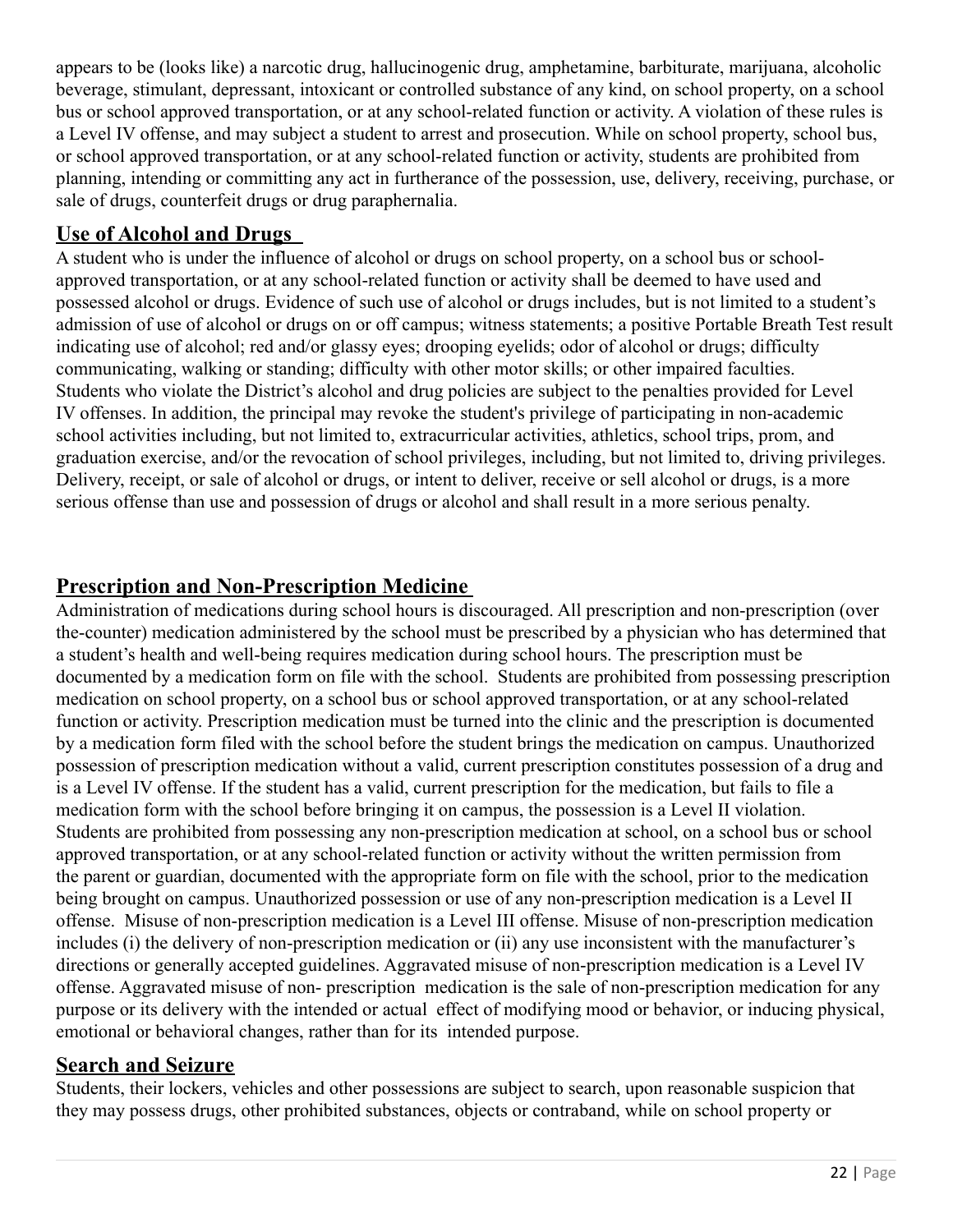wherever students are under school supervision, such as on field trips, at extracurricular activities, or while being transported by school bus or school- approved transportation.

For the purpose of this Code, "contraband" is any item or substance that is prohibited by federal and/or state law, School Board rule or this Code from being used or possessed on School Board property, a school bus or school approved transportation, or at any school-related function or activity. Contraband includes, but is not limited to, drugs, drug paraphernalia, alcohol, unauthorized non-prescription medications, tobacco, weapons, ammunition, matches, lighters, laser beam devices, firecrackers and fireworks, pornography, and gang- related signs or symbols, e-cigarettes, hookahs, and any other nicotine-dispensing device. School administration may search students reasonably suspected of being in possession of contraband or other prohibited items. They may search students' possessions when reasonable suspicion exists that such possessions may conceal or contain contraband or other prohibited items. Students' possessions subject to search include, but are not limited to, book bags, backpacks, athletic bags, notebooks, purses, coats, jackets, telecommunication devices, computers, devices capable of storing or communicating information, lockers, and vehicles. Students do not have any expectation of privacy in or around vehicles on school property.

Students are responsible for the contents of any vehicle they possess on school grounds and shall be deemed to be in possession of any contraband contained within their vehicle. School personnel are encouraged to seek consent from a student before the search but may proceed without consent if reasonable suspicion is present. In order to assist in the maintenance of drug and alcohol-free schools, school officials may enlist the assistance of law enforcement, including canine units. Canine inspections will be conducted in compliance with applicable law. Reasonable suspicion is not required for random canine inspections conducted in school classrooms, hallways, parking lots, and elsewhere on school premises. Schools may utilize metal detectors in the interest of security and student safety.

## **Portable Breath Test**

When there is a reasonable suspicion that a student may be under the influence of alcohol or drugs, the school's administration may request law enforcement to administer a portable breathalyzer test (PBT) or a Field-Sobriety test at school and school related activities.

## **Cell Phones and Wireless Communication Devices**

By state law, FS 1006.07 (2)(f), Students may possess cellular telephones and other wireless communication devices on buses, school property, and at school functions. However, they must be turned off, stored in the student's backpack, purse, locker or vehicle and shall not be used during the school day without administrative approval. Devices may be used on school buses to and from school as long as they do not create a disturbance or interfere with the safety and welfare of all students. Failure to comply may result in the device being confiscated. Repeated failure to comply will be considered defiance of school rules.

Any disruptive, harassing or other inappropriate use of a cell phone or wireless communications device in violation of this policy or school rules, shall be cause for disciplinary action, including confiscation of the device as contraband and, in the event of repeated or serious misuse, loss of the privilege to possess such a device on school property or while attending a school function. Inappropriate use includes, but is not limited to: (1) texting, phoning or web browsing during prohibited times; (2) taping conversations, music or other audio at any time; (3) photography or videography of any kind at any time; (4) "sexting;" and (5) any activity that could in any manner infringe upon the rights of other individuals, including but not limited to students, teachers and other staff members.

## **Instructional Technology**

The Franklin County School District recognizes the value of instructional technology as a tool that assists student achievement within the classroom. Students may possess an instructional technology device and utilize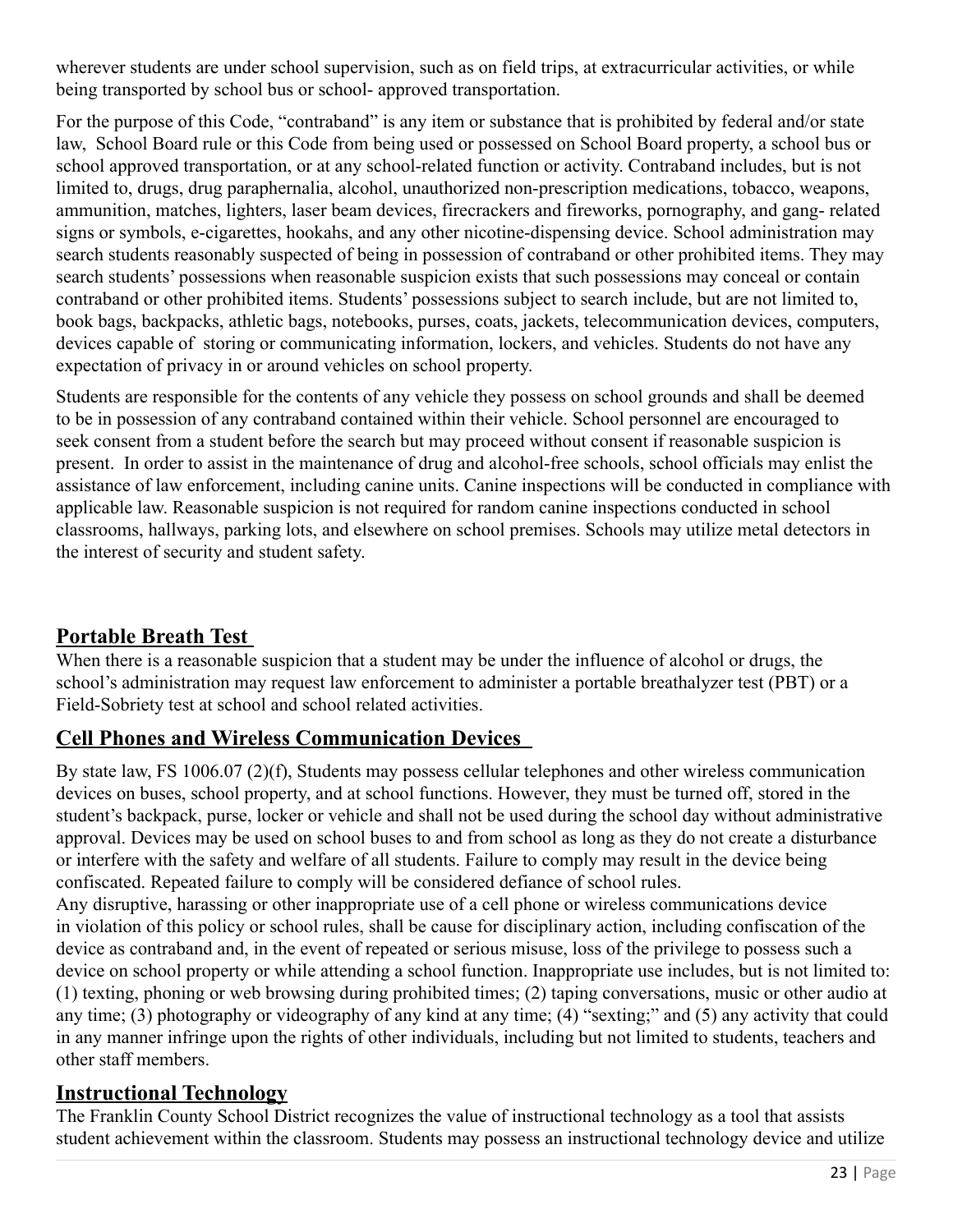it as an instructional tool in the classroom with the consent and under the direction of the school administration and teacher, as it pertains to the current curricular unit, lesson, etc., and only within the scope and sequence of the District's Acceptable Use Policy. However, this device must be turned off and stored when not being used. Failure to comply may result in the item being confiscated. Repeated failure to comply will be considered defiance of school rules and may result in consequences as provided in the District's Student Code of Conduct.

When there is reasonable suspicion that a student has used an instructional technology device in violation of the Code of Conduct/AUP or other school rules, or if used for an unlawful purpose, the school administration may review the device's applications in furtherance of its investigation of the suspected violation.

## **Bullying and Harassment**

Students and employees should be provided a safe and secure learning and work environment, free from bullying, harassment, and cyber-bullying of any kind. The complete text of the School Board's bullying and harassment policy is set forth in School Board Policy 5517.01. Bullying and harassment are Level IV violations of the Code of Conduct and are major infractions. Bullying or harassment will not be tolerated and disciplinary action will be taken. In addition to school consequences, criminal charges may be filed. This policy shall be interpreted and applied consistently with all applicable state and federal laws. Conduct that constitutes bullying or harassment, as defined herein, is prohibited in all educational environments. Bullying and Harassment may be reported on the school website, under the Franklin Tip Line link.

## **Hazing**

Hazing will not be tolerated and disciplinary action will be taken when hazing occurs in connection with athletics, clubs, extracurricular activities or any other educational environment. The complete text of the School Board's Hazing Policy is set forth in School Board Policy 5516. This policy shall be interpreted and applied consistently with all applicable state and federal laws. Hazing is a Level III violation of the Student Code of Conduct and is a major infraction.

## **Dating Violence and Abuse**

It is Franklin County School District policy that all of its students have an educational setting that is safe, secure, and free from dating violence and abuse. The complete text of the District's dating violence and abuse policy is contained in School Board Policy 5517.03.

## **Zero Tolerance**

Schools will conduct investigations of suspected criminal offenses independent of law enforcement and arrive at their own determination. Students who commit a criminal offense will be subject to possible arrest and prosecution by law enforcement authorities. All school personnel will be held accountable for required reporting of suspected battery, abuse, or neglect.

A student found to have committed the following offenses on school property, school-sponsored transportation or during a school-sponsored activity shall receive the most severe consequences provided by this Code of Conduct. In addition, the offense shall be reported to law enforcement for appropriate action:

- Homicide (murder, manslaughter)
- Sexual battery
- Robbery
- Aggravated battery
- Battery or aggravated battery on a teacher or other school personnel
- Kidnapping or abduction
- Arson
- Possession, use or sale of any firearm
- Possession, use or sale of any explosive device
- Possession, use, or control of any other dangerous weapon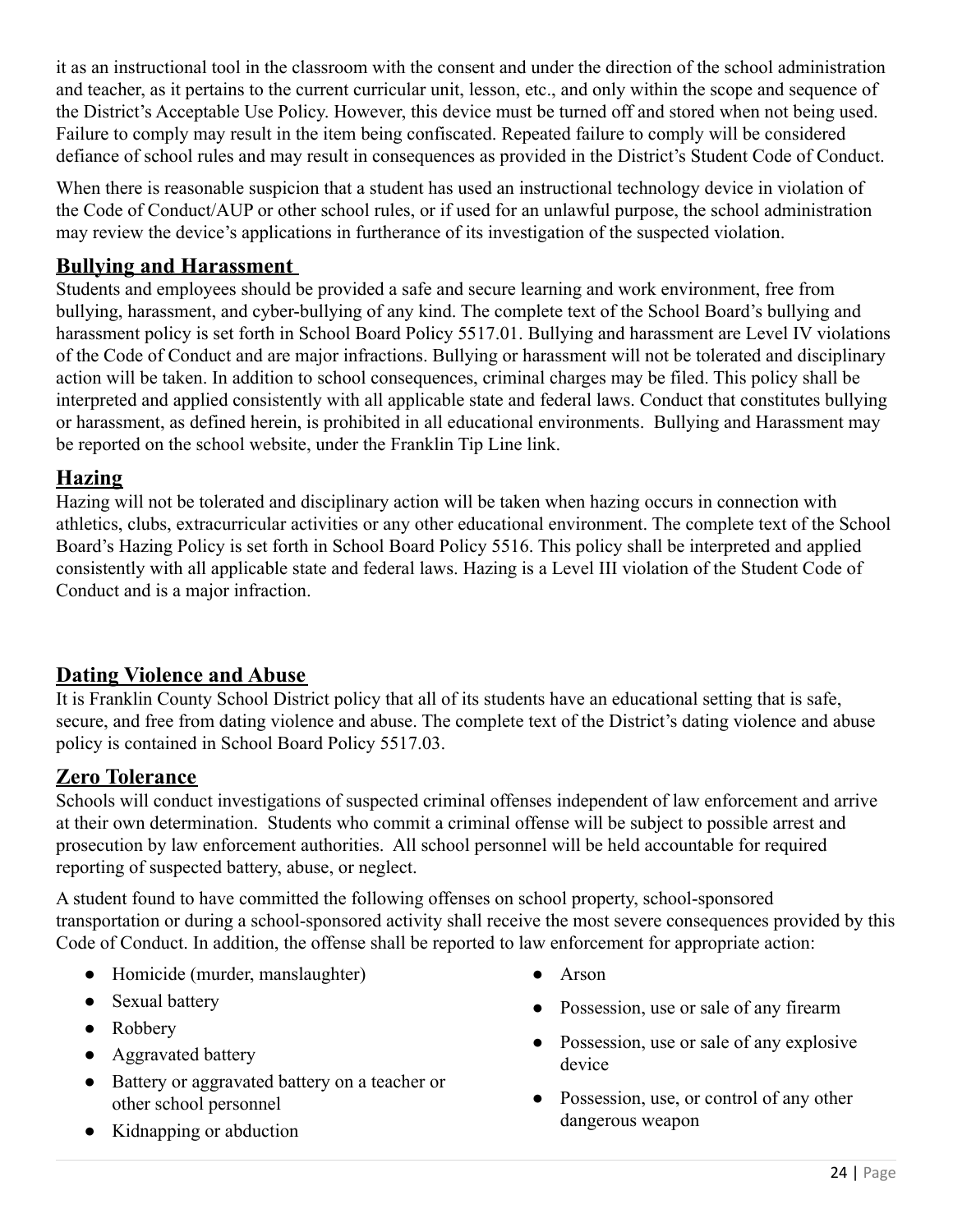If a student is found to have committed any of the following offenses, they will be subject to Level IV disciplinary sanctions. In addition, such offenses will be reported to law enforcement:

- Disturbances which substantially disrupt school or a school function
- Making a false report, with the intent to deceive, mislead, or otherwise misinform a person concerning the placing or planting of any bomb, dynamite or other deadly explosive
- Possession, use or distribution of drugs or alcohol
- Property damage of a substantial nature
- Robbery and/or theft of property of a substantial nature
- Vandalism other than of a minor nature

## **Weapons Prohibited**

In addition to those penalties provided for Level IV offenses, any student who is determined to have brought a firearm (as defined in Chapter 790, Florida Statutes), to school, any school function, or on any school-sponsored transportation will be expelled, with or without continuing educational services, from the student's regular school for a period of not less than one full year and referred for criminal prosecution. It is a third degree felony for a person to exhibit, in a rude and threatening manner, any firearm or destructive device, or other weapon within 1000 feet of school during school hours or during the time of a sanctioned school activity.

Toy pistols, more than two inches in length, water guns, or facsimile guns are prohibited from school property, transportation and activities. However, pursuant to Florida Statute 1006.07(2)(g), simulating a firearm or weapon while playing or wearing clothing or accessories that depict a firearm or weapon or express an opinion regarding a right guaranteed by the Second Amendment to the US Constitution is not grounds for disciplinary action or referral to the criminal justice or juvenile justice system under Florida Statues. "Simulating a firearm or weapon while playing" includes, but is not limited to:

- Brandishing a partially consumed pastry or other food item to simulate a firearm or weapon.
- Using a finger or hand to simulate a firearm or weapon.
- Possessing a toy firearm or weapon made of plastic snap-together building block
- Vocalizing an imaginary firearm or weapon.
- Drawing a picture, or possessing an image, of a firearm or weapon.
- Using a pencil, pen, or other writing or drawing utensil to simulate a firearm or weapon.

However, a student may be subject to disciplinary action if simulating a firearm or weapon while playing substantially disrupts student learning, causes bodily harm to another person, or places another person in reasonable fear of bodily harm. The severity of consequences imposed upon a student, including referral to the criminal justice or juvenile justice system, must be proportionate to the severity of the infraction and consistent with district school board policies for similar infractions. If a student is disciplined for such conduct, the school principal or his or her designee must call the student's parents.

## **Legal Notices - Florida Statute 1006.07**

- Illegal use, possession, or sale of controlled substances, as defined in Chapter 893, by any student while the student is on school property or in attendance at a school function is grounds for disciplinary action by the school and may result in criminal penalties being imposed.
- Use of a wireless communications device includes the possibility of the imposition of disciplinary action by the school or criminal penalties if the device is used in a criminal act. A student may possess a wireless communications device while the student is on school property or in attendance at a school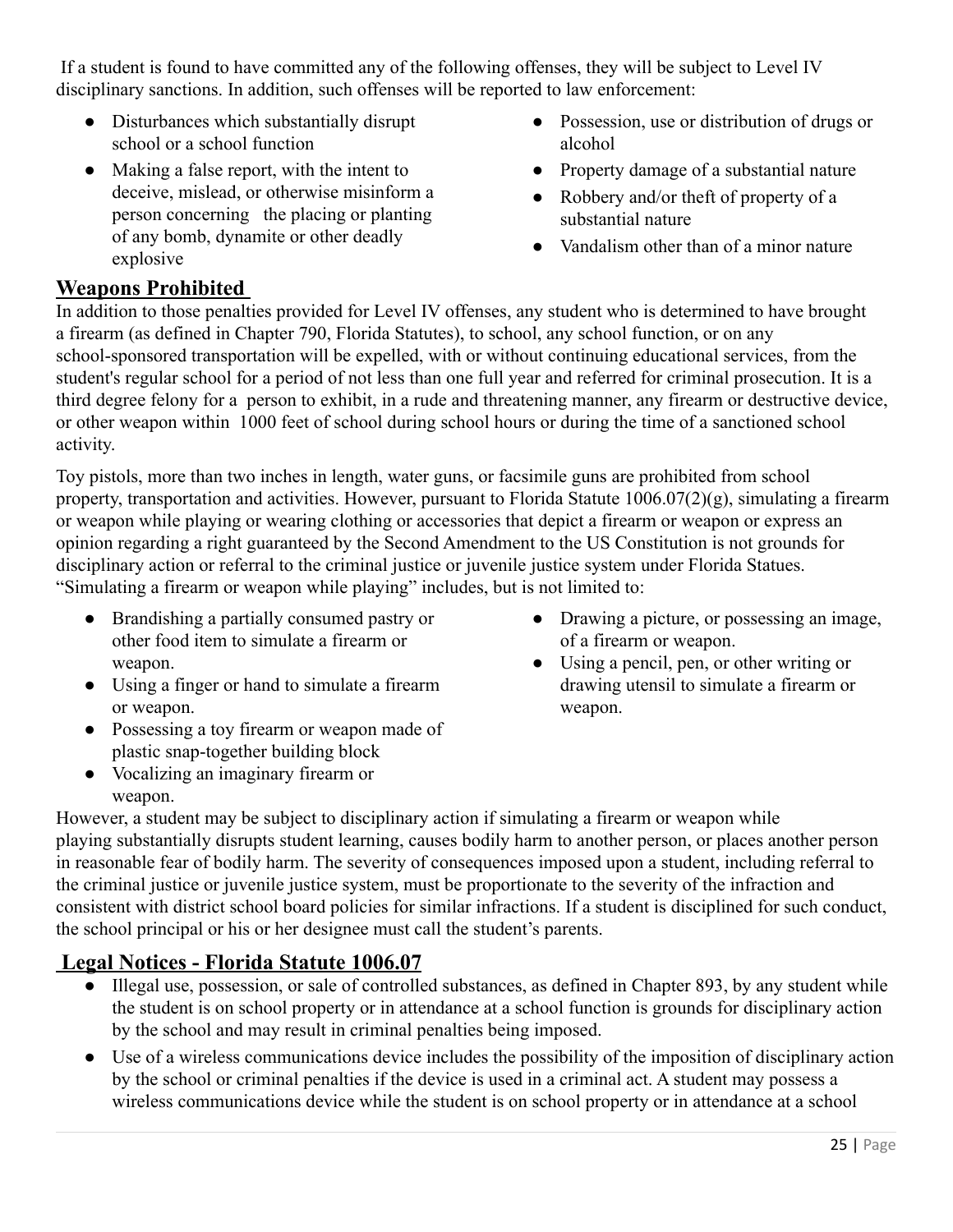function. The student's use of such a device is subject to School Board rules and the provisions of this Code of Conduct.

- Violence against any School Board personnel, including acts committed off-campus, by a student is grounds for out-of-school suspension, expulsion, or imposition of other disciplinary action by the school and may result in criminal penalties being imposed.
- Violation of the District's bullying, harassment and sexual harassment policies by a student is grounds for in-school suspension, out-of-school suspension, expulsion, or imposition of other disciplinary action by the school and may result in criminal penalties being imposed.
- Any student who is determined to have brought a firearm or weapon, as defined in Chapter 790, Florida Statutes, to school, shall be recommended for expulsion, with or without continual educational services, from the student's regular school for a period of not less than one full year and referred to the criminal justice of juvenile justice system.
- Any student who is determined to have made a threat or false report, as defined by Florida Statutes 790.162 and 790.163, respectively, involving school or school personnel's property, school transportation, or a school-sponsored activity will be recommended for expulsion, with or without continuing educational services, from the student's regular school for a period of not less than one full year and referred for criminal prosecution.

The School Board may assign the student to a disciplinary program or second chance school for the purpose of continuing educational services during a period of expulsion. The Superintendent may consider the one-year expulsion requirement on a case-by-case basis and request the School Board to modify the requirement by assigning the student to an alternative school or program or second chance school. The procedures for assignment of disruptive or violent students to an alternative school are set forth in Section 6 of the Code of Conduct.

#### **\*\*\*\*\*\*\*Any Student that is involved in any violent act or disruptive behavior on or off of school board property, will be referred for safety evaluation and mental health services.\*\*\*\*\*\*\***

# **SECTION 4 DISCIPLINE**

## **Overview**

School District staff should intervene in an effort to prevent or curtail misconduct. If further action is necessary, staff should refer the student to the school administration for disciplinary action. After hearing the student's explanation, consulting with staff members and doing any other investigation necessary, the administration will decide on disciplinary action.

## **Progressive Discipline**

When deciding what disciplinary action should be taken, the principal or designee shall consider the student's age, exceptionality, and previous conduct, probability of a recurring violation, intent, attitude, and severity of the offense and, whenever possible, shall impose disciplinary action in a progressive manner. For all levels, any incident that is hate-related, gang-related, or SESIR (School Environmental Safety Incident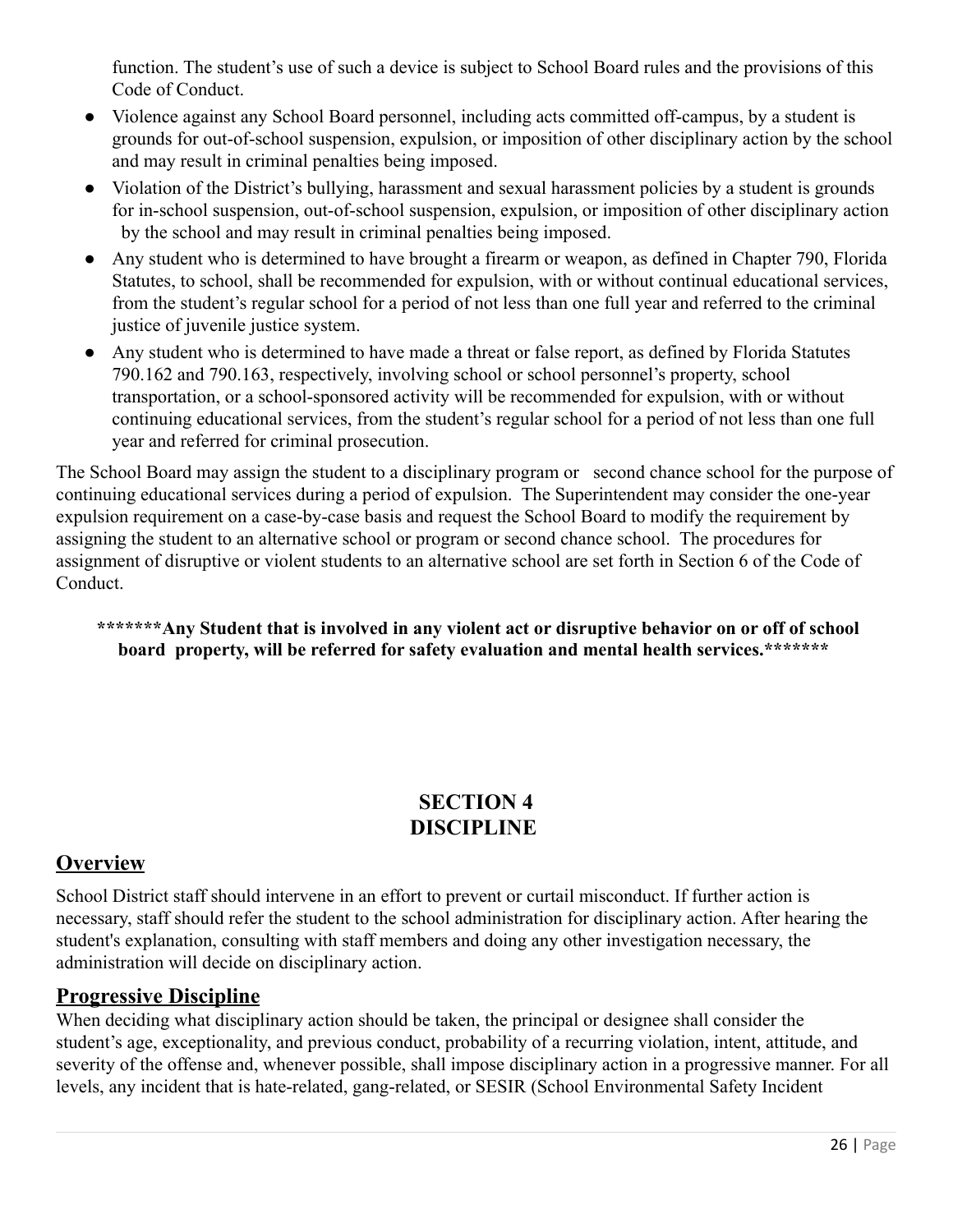Reporting) reportable should be coded in the appropriate "related" category AND should be grounds to increase disciplinary actions.

## **Level I:**

Level I offenses are relatively minor acts of misconduct that interfere with the orderly operation of the classroom, a school function, extracurricular/co-curricular program or approved transportation. A student who commits a Level I offense may also be subject to criminal proceedings.

#### **Infractions**

- A. **Classroom Disruption** saying or doing something that keeps the teacher from teaching or other students from learning.
- B. **Cell Phone and Wireless Communications Devices** using a cell phone or wireless communications device, except during authorized times, during school, a school function, or on a school bus, without permission, or in violation of this Code or school rules.
- C. **Disorderly Conduct** saying or doing something that upsets the normal school routine or any school activity, i.e. horseplay in hallways, inappropriate behavior in the lunchroom.
- D. **Dress Code** wearing anything that does not follow the school dress code.
- E. **Failure to Report** not showing up to assigned location
- F. **Insubordination** failure or refusal to follow the directions of school staff, school rules, classroom rules, or behavior contracts.
- G. **Repeated Misconduct** continual disruption of the normal school routine or activity.
- H. **Tardiness** being late for school or class more than five times per 9 weeks.
- I. **Unauthorized Absence from School or Class** being absent from school or class without a valid written excuse from a parent, guardian or doctor.
- J. **Physical Contact after Misconduct (Elementary Age)** refusing to settle down after being told to stop misbehavior - pushing, shoving or striking out at another child or adult.
- K. **Other** any other minor act of misconduct which interferes with the orderly operation of the classroom, the school program, a school function or activity, an extracurricular activity or approved transportation.

## **Responses and Disciplinary Actions**

If a student commits a Level I offense, the school administration shall take such action as deemed appropriate in the exercise of its judgment and discretion including, but not limited to:

- Counseling and direction with the student
- Parental notification **required**
- Verbal reprimand
- Special work assignment
- Withdrawal of privileges which may include, but not be limited to participation in extracurricular activities and or/or parking privileges
- Return of property, payment for same, or restitution for damages
- Detention (parental contact required)
- Behavior Contract
- Level II sanctions for repeated offenses
- Suspension from bus
- Corporal punishment
- Assignment to Short-term Alternative School
- Other school-based consequences as deemed appropriate by the administration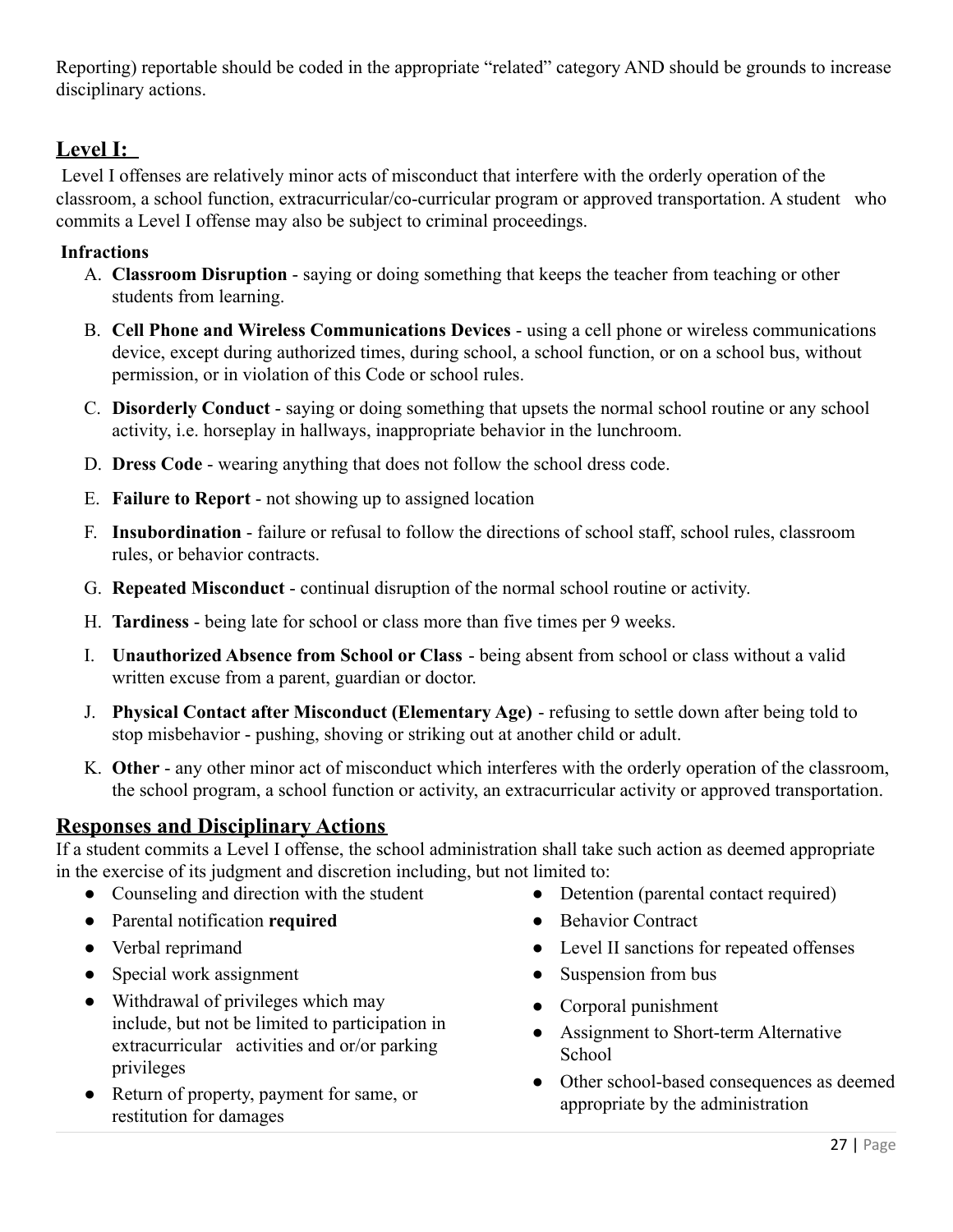# **Level II:**

Level II offenses are acts of misconduct that are more serious or disruptive than offenses in Level I. Level II also includes repeated acts of Level I misconduct and acts directed against people or property that do not seriously endanger the health or safety of others. A student who commits a Level II offense may also be subject to criminal proceedings.

#### **Infractions**

- A. **Cheating/Plagiarism** -cheating is the unauthorized use of notes or other forms of assistance, including electronic devices, to complete a test or assignment; and plagiarism is the unauthorized use of another person's work and calling it one's own. Cheating offense penalties are also applicable to the student who provided notes, forms of assistance, answers to complete a test or assignment, etc.
- B. **Destruction of Property (under \$10)** breaking or destroying things that belong to the school or to another person.
- C. **Disrespect** conduct or behavior that demeans, degrades, antagonizes, humiliates or embarrasses a person or group of persons, including employees. This includes racial slurs and/or provocation (more serious than Level I).
- D. **Altercation** verbal confrontation or minor physical contact (pushing, shoving) between two or more students, which is harmful or disruptive.
- E. **Forgery** falsifying or altering a signature, note, or document with the intent of misleading a staff member.
- F. **Gambling** betting on games or activities for money or other valuables.
- G. **Insubordination** repeated, (more serious than Level I).
- H. **Intimidation/Threats** making a threat or coercing another person.
- I. **Profane, Obscene, or Abusive Language/Materials** using words, gestures, pictures, or objects including racial slurs that are not acceptable at school and/or upset the normal school routine or activity.
- J. **Repeated Misconduct of Level I offenses** saying or doing something that disrupts the normal school routine or school-sponsored activity or repeating a Level I infraction or repeated defiance of school rules.
- K. **Stealing** taking the property of another without their permission.
- L. **Unauthorized Assembly and/or Publications** holding meetings or passing out materials to other students, without permission, that disrupts the school routine or any school-sponsored activity.
- M. **Verbal Confrontation** being argumentative, using profanity and verbally rude to an adult or another student.
- N. **Unauthorized Use of Technology** any student found in violation of the District's Acceptable Use Policy regarding the use of technology, including but not limited to, hardware and software.
- O. **Unauthorized Possession of Non-Prescription Medication** possession or use of non-prescription medication without prior written parental consent being filed with the school.
- P. **Misconduct on School Bus or School Approved Transportation** saying or doing something that interferes with good order and discipline on the bus, or interferes with the safety of others.
- Q. **Public Display of Affection** in a manner which is inappropriate in a school setting in the judgment and discretion of the principal.
- R. **False and/or Misleading Information** failure or refusal to tell the truth to members of the school staff.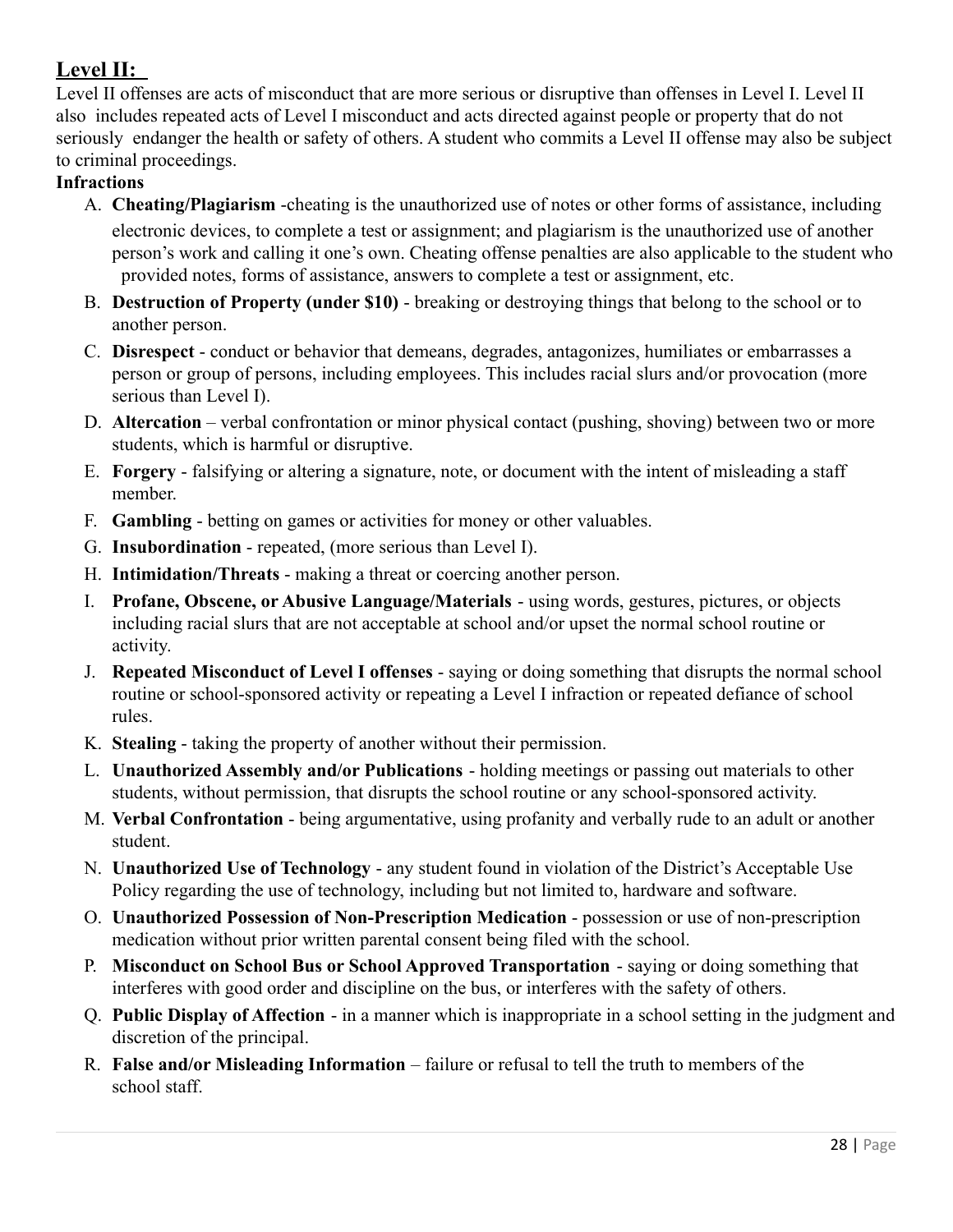S. **Other** - any other intermediate act of misconduct or any more serious, harmful or disruptive than any of the offenses described in Level I.

#### **Responses and Disciplinary Action**

If a student commits a Level II offense, the school administration shall take such action as deemed appropriate in the exercise of its judgment and discretion including, but not limited to:

- Parental notification **required**
- Assignment to Short-term Alternative **School**
- Work detail
- Detention (parental contact required)
- Confiscation of unauthorized materials/objects/contraband
- Return of property, payment for same or restitution for damages
- Suspension and/or Assignment to Long-term Alternative School
- Suspension from bus
- Level III sanctions for repeated offenses
- Referral to law enforcement.
- Corporal punishment
- Other school based consequences as deemed appropriate by the administrator.

## **Level III:**

Level III infractions are major acts of misconduct which the School Board has determined constitute a serious breach of conduct. They include repeated misconduct acts from Level II, serious disruptions of school order and threats to the health, safety and property of others. A student who commits a Level III offense may also be subject to criminal proceedings.

#### **Infractions**

- A. **Breaking and Entering** unlawfully and forcefully entering or trying to enter school, school personnel property or student property.
- B. **Contraband Material** having, using, displaying or giving to others items not allowed at school such as unauthorized non-prescription medications, tobacco, weapons, ammunition, matches, lighters, laser beam devices, firecrackers and fireworks, pornography, hookahs, e-cigarettes, and other nicotinedispensing devices, gang-related signs or symbols. Also included are instruments or objects in any vehicle brought onto school property or to a school-sponsored activity, which could be used to inflict harm on or intimidate another person, but which are not designed or ordinarily intended for use as a weapon (i.e. Leatherman, multi-tools, keychain tools). These items may be confiscated and not returned.
- C. **Dating Violence and Abuse** violation of the District's dating violence and abuse policy set forth in School Board Policy 5517.03.
- D. **Destruction of Property (\$10 and over)** breaking or destroying things that belong to the school or to another person.
- E. **Open Defiance With Adult** flagrant or hostile challenge to the authority of a school staff member, bus driver or other adult in authority.
- F. **Disrespect** conduct or behavior that demeans, degrades, antagonizes, humiliates or embarrasses a person or group of persons, including employees including racial slurs and/or provocation. (More serious than Level II).
- G. **Extortion/Threats** making threats to hurt others, their reputation, or their property, in order to obtain money, information, or help from them.
- H. **Gang-Related Signs and Symbols** use of gang-related signs or symbols, or language intended or reasonably calculated to insult and/or incite another person.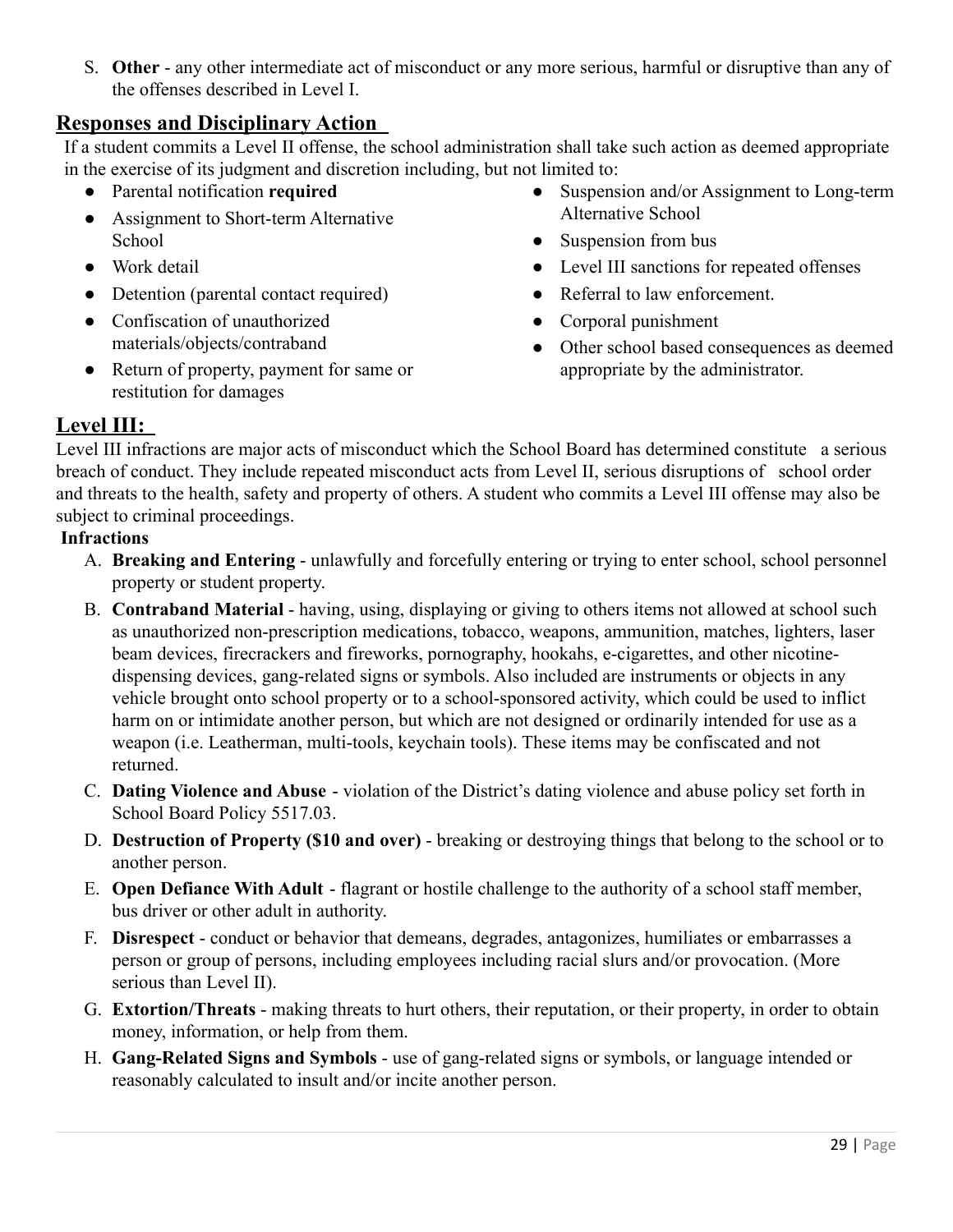- I. **Harassment** any threatening, insulting or dehumanizing gesture, use of data or computer software or written, verbal, or physical conduct directed against a student or school employee which places the student or the school employee in reasonable fear of harm to his or her person or damage to his or her property and/or substantially interferes with the student's educational performance, opportunities or benefits and/or the orderly operation of a school.
- J. **Illegal Organizations** belonging to or being a part of secret groups or clubs while at school.
- K. **Leaving Campus Unauthorized** leaving campus without permission from school officials.
- L. **Repeated misuse of cell phones or other electronic devices**.
- M. **Smoking and Other Use of Tobacco Products** having, using, selling or giving to other students tobacco products at school or at a school activity.
- N. **Stealing** taking the property of others without their permission.
- O. **Trespassing** entering or staying on school property or at a school activity after being told to leave by the school staff.
- P. **Repeated Commission of Level I and Level II offenses** repeated commission of Level I or II offenses, which tend to substantially disrupt the orderly conduct of school, a school function or extracurricular/co-curricular activity.
- Q. **Other** any other major act of misconduct which seriously disrupts the orderly operation of the school program, or any school activity or transportation services which threatens the health, safety or property of self or of others or behavior not specifically described above which substantially disrupts the orderly conduct of a school, school function or an extracurricular activity.

## **Responses and Disciplinary Action**

If a student commits a Level III offense, the school administration shall take such action as deemed appropriate in the exercise of its judgment and discretion including, but not limited to:

- Parental notification **required**
- Return of property/payment for same or restitution for damages
- Assignment to Short-term Alternative school
- Suspension from bus
- Suspension and/or Long-term Alternative school
- Expulsion from bus (for bus-related offenses)
- Temporary or permanent removal from participation in extracurricular activity and/or
- ●
- driving privileges
- Referral to appropriate prevention or treatment program
- Referral to law enforcement
- Expulsion
- Level IV sanctions for repeated offenses
- Other school-based consequences as deemed appropriate by the administrator.

## **Level IV:**

Level IV acts of misconduct are the most serious. All infractions must be reported to the Superintendent and School Safety Office, as well as a report through SESIR. Sanctions may include suspension and placement in an alternative school and/or expulsion. A student who commits a Level IV offense may also be subject to criminal proceedings.

## **Infractions**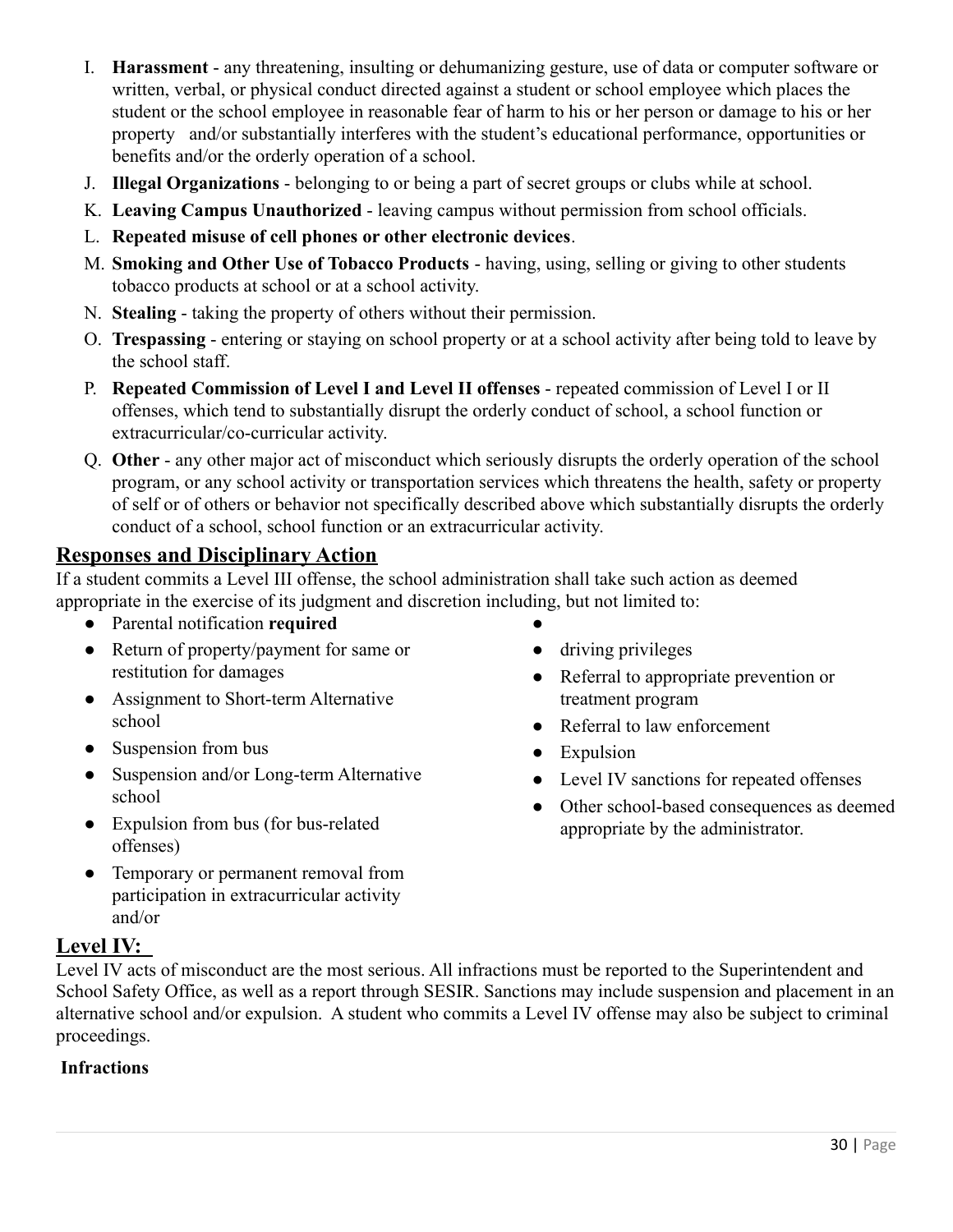- A. **Aggravated Misuse of Non-Prescription Medication** the sale of non- prescription medication for any purpose or its delivery with the intended or actual effect of modifying mood or behavior, or inducing physical, emotional or behavioral changes, rather than for its intended purpose.
- B. **Alcohol** the possession, use, delivery or sale of alcoholic beverages. Which means the person is caught in the act of using, admits to use or is discovered to have used in the course of the investigation.
- C. **Arson** (intentionally setting a fire on school property) to damage or cause to be damaged, by fire or explosion, any dwelling, structure, or conveyance, whether occupied or not, or its contents. (mandatory referral to an appropriate agency)
- D. **Vandalism**: the intentional destruction, damage, or defacement of public or private/personal property without the consent of the owner or the person having custody or control of it; damage would be \$1000 or more.
- E. **Battery/Aggravated/Felony (Serious)** the physical use of force or violence by an individual against another. The attack must be serious enough to warrant reporting it to Law Enforcement and result in more serious bodily injury. To distinguish from fighting, report an incident of battery only when the force or violence is carried out against a person who is not fighting back.
- F. **Breaking and Entering/Burglary** (illegal entry into a facility) the unlawful entry with force, or unauthorized presence in a building or other structure or conveyance with evidence of the intent to damage or remove property or harm a person(s).
- G. **Bullying** an incident is bullying-related if the incident includes systematically and chronically inflicting physical hurt or psychological distress on one or more students or employees that is severe or pervasive enough to create an intimidating, hostile, or offensive environment; or unreasonably interfere with the individual's school performance or participation. Includes, but is not limited to: teasing, social exclusion, threat, intimidation, stalking, physical violence, theft, sexual or racial harassment, public humiliation, or destruction of property.
- H. **Disruption on Campu**s (major) (major disruption of all or a significant portion of campus activities, school sponsored events and school bus transportation) disruptive behavior that poses a serious threat to the learning environment, health, safety, or welfare of others. Ex. Bomb threat, inciting a riot, initiating a false fire alarm, etc. \*Inciting, Leading or Participating in any Act which Substantially Disrupts the Orderly Conduct of School or a School Function - the willful act of inciting, leading or participating in any disruption (including gang-related activities or incidents with multiple (significant damage or destruction to public or private property (including electronic communication devices); causes personal injury to participants and others; or otherwise poses a threat to the health, safety, and/or welfare of students, staff and others. This may also include any false accusations made by a student that jeopardizes the professional reputation, employment or professional certification of any district employee.
- I. **Drug Sale** (illegal sale or distribution of drugs) manufacture, cultivation, sale, or distribution of any drug, narcotic, controlled substance, or substance represented to be a drug.
- J. **Drug Use/Possession excluding Alcohol** (illegal drug possession or use) the use or possession of any drug, narcotic, controlled substance, or any substance when used for chemical intoxication. Use means the person is caught in the act, admits to use or is discovered to have used in the course of the investigation.
- K. **Fighting** two or more students mutually participate in the use of force or physical violence that requires either: 1) Physical restraint or 2) Results in injury requiring first aid or medical attention.
- L. **Firecrackers/Fireworks** having or using fireworks or firecrackers at school or at a school activity.
- M. **Gross Insubordination** unconditionally refusing to do as directed by school staff; saying or doing something that shows the student will not follow directions.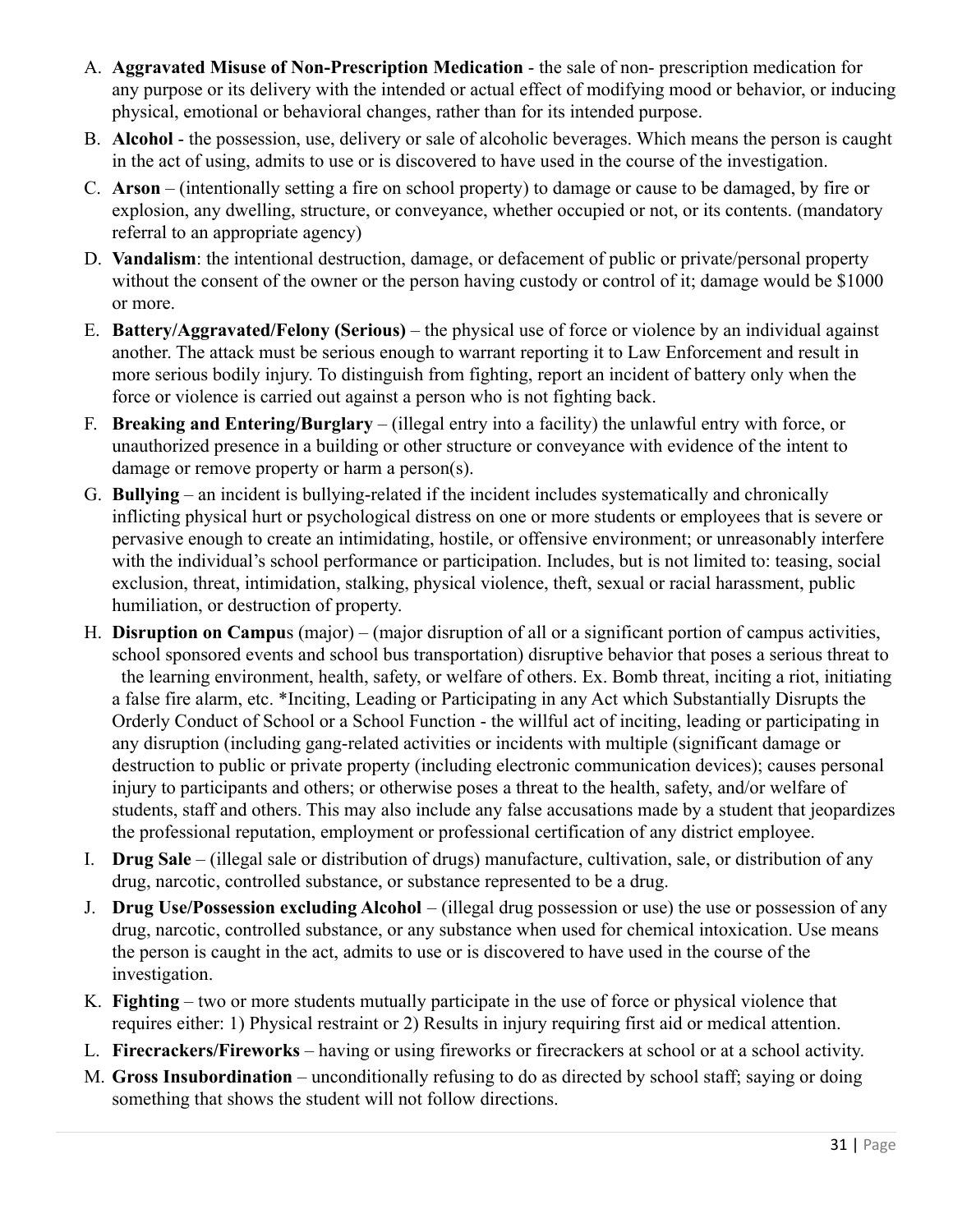- N. **Hazing** any action or situation that endangers the mental or physical health or safety of a student at a school serving any or all grades from 6 through 12 for purposes including but not limited to, initiation or admission into affiliation with any organization operating under the sanction of a school. Hazing includes, but is not limited to pressuring, coercing, or forcing a student into:
	- Violating state or federal law
	- Consuming any food, liquor, drug, or other substance
	- Participating in physical activity that could adversely affect the health or safety of the student Hazing also includes any brutality of a physical nature, such as whipping, beating, branding, or exposure to the elements.
- O. **Homicide** (Murder, Manslaughter) the unjustified killing of one human being by another.
- P. **Kidnapping** (abduction of an individual) forcibly, or by threat, confining, abducting or imprisoning another person against/his/her will and without lawful authority.
- Q. **Misuse of Non-Prescription Medication** misuse of non-prescription medication, including (i) the delivery of non-prescription medication or (ii) any use inconsistent with the manufacturer's directions or generally accepted guidelines.
- R. **Physical Attack** refers to the actual and intentional striking of another person against his/her will, or the intentional causing of bodily harm to an individual.
- S. **Robbery/Extortion** (using force to take something from another) the taking or attempted taking of anything of value that is owned by another person or organization, under the confrontational circumstances of force or threat of force or violence and/or putting the victim in fear.
- T. **Sexual Assault** an incident that includes a threat of: rape, fondling, indecent liberties, child molestation, or sodomy. The threat must include all of the following elements: 1) intent; 2) fear; and 3) capability.
- U. **Sexual Battery** (attempt or actual) forced or attempted sexual act using either a sexual organ, object simulating a sexual organ, or another body part or object.
- V. **Sexual Harassment** any unwelcome sexual advances, requests for sexual favors, and other inappropriate verbal, non-verbal, or physical conduct of a sexual nature. Also any unwanted verbal or physical behavior with sexual connotations that is severe or pervasive enough to create an intimidating, hostile, or offensive educational environment.
- W. **Sexual Offenses (Other)** (lewdness, indecent exposure) other sexual contact, including intercourse, without force or threat of force. Subjecting an individual to lewd sexual gestures or comments or sexual activity, or exposing private body parts in a lewd manner.
- X. **Threat/Intimidation** (instilling fear in others) a threat to cause physical harm to another person with or without the use of a weapon that includes all of the following elements; 1) intent- an intention that the threat is heard or seen by the person who is the object of the threat; 2) fear-a reasonable fear or apprehension by the person who is the object of the threat that the threat could be carries out; and 3) capability-the ability of the offender to actually carry out the threat directly or by a weapon or other instrument that can easily be obtained. Examples include stalking and cyber-stalking.
- Y. **Trespassing** (illegal entry onto campus) to enter or remain on school grounds/campus, school transportation, or at a school-sponsored event/off campus without authorization or invitation and with no lawful purpose for entry.
- Z. **Tobacco (cigarettes or other forms of tobacco)** The possession, use, distribution, or sale of tobacco or nicotine products on school grounds, at school-sponsored events, or on school transportation by any person. It is unlawful for any person under 21 years of age to knowingly possess an electronic nicotine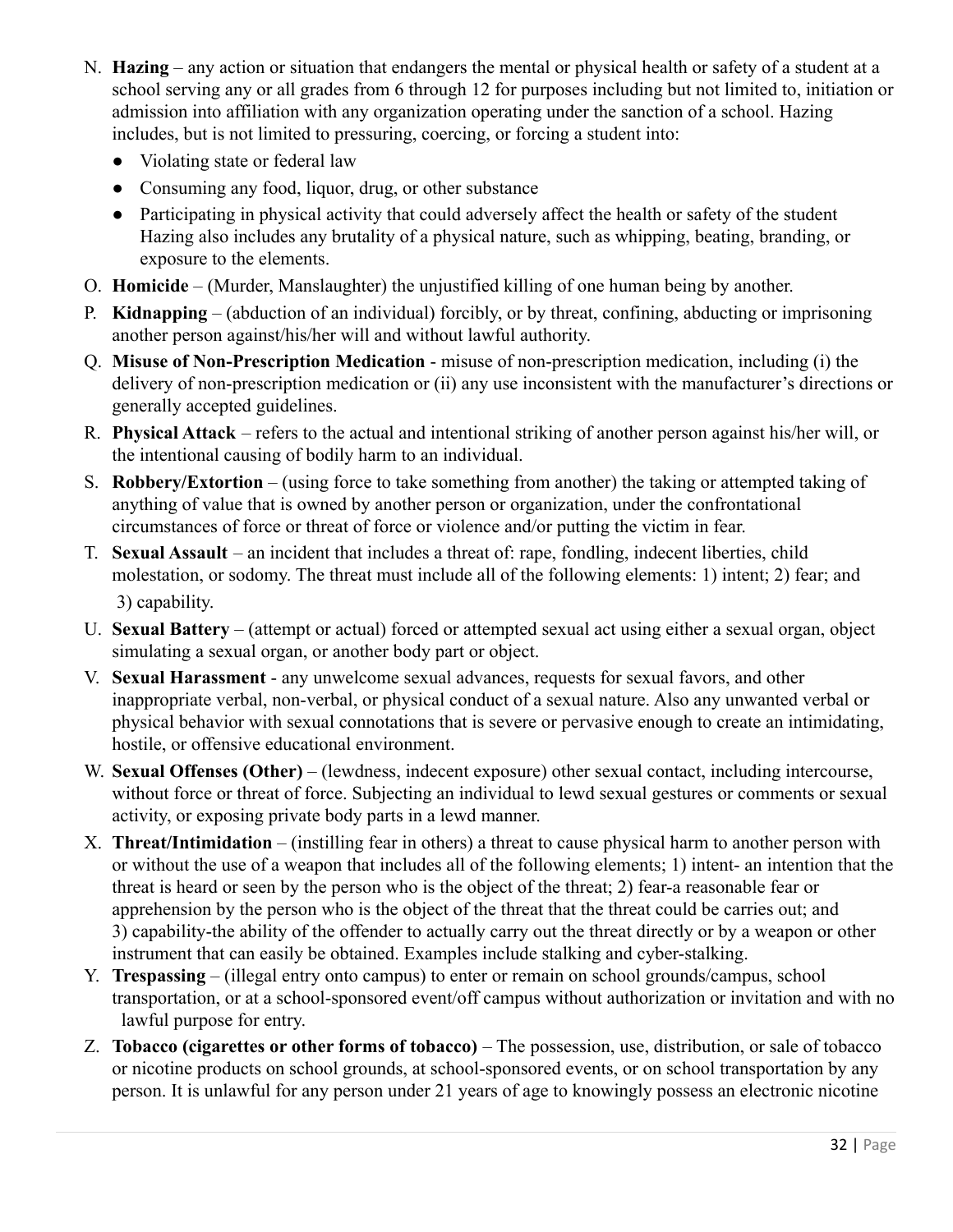dispensing/smoking device ie. Vape/Juul per FL Statute 877.112. Students in possession of such devices will be subject to a civil citation.

- AA. **Unauthorized video-taping or recording of students and/or distribution**.
- BB. **Weapons Possession/Firearms** (possession of firearms and other instruments which can cause harm) possession of any instrument or object, as defined by Section 790.001, Florida Statutes, or district code of conduct that can inflict serious harm on another person or that can place a person in reasonable fear of serious harm. Ex. Possessing a firearm or knife, using a knife, pocketknife, or other sharp or pointed implement to harm another. \*Possession of a common pocketknife is exempt from state zero tolerance expulsion requirement 1006.07(2) F.S.; however, law enforcement should be notified of any weapon or knife, including pocketknives, for investigation. Included in this category are objects such as BB guns or pellet guns, knives of any kind, chains, pipes, razor blades, ice picks, other pointed instruments (including pencils or pens), nunchakus, brass knuckles, explosives, Chinese stars, Billy-clubs, tear gas guns, paintball guns, or electrical/chemical weapons or devices.
- CC. **Other Major** any serious, harmful incident resulting in the need for law enforcement not previously classified. Examples include producing or knowingly using counterfeit money, participating in gambling activities, possessing pornographic materials depicting others under the age of 18, or possessing drug paraphernalia.
- DD. **Serious Assault** any threat, direct or indirect, by word or act, to do violence or harm to a school employee, volunteer, or student which creates a fear that violence is imminent,
- EE.**Serious Battery** an actual or intentional touching or striking of a school employee, volunteer, or student against his or her will or intentionally causing bodily harm to an individual; in severe cases, the battery of a student may be the basis for expulsion.
- FF. **Bomb Threats/Explosives** threatening an explosion on school property or at a school function; having, preparing, or setting off explosives (including fireworks) on school property, or at a school function. This also includes items that appear to be explosive devices including novelty items, toys, and/or replicas.
- GG. **Drugs** possessing, using, delivering, buying, selling, intending to sell, receiving, or being under the influence of any drug or counterfeit drug, or planning, intending or committing any act in furtherance of the possession, use, distribution, purchase or sale of drugs, counterfeit drugs, or drug paraphernalia. This offense also includes Possession, use, buying, delivery or sale of drug paraphernalia.
- HH. **False Fire Alarm** pulling a fire alarm falsely or reporting a fire when there is no fire.
- II. **Larceny/Theft** the act or attempted act of taking, carrying, leading, or riding away with property, from the possession, or constructive possession, of another person. Included are pocket picking, purse snatching, theft from a building, theft from a motor vehicle, theft of bicycles, theft from a machine or device which is operated or activated by the use of a coin or token and all other types.
- JJ. **Other Weapons** (major incidents that do not fit within the other definitions) the possession, use or control of any instrument or object, other than a firearm, which could be used to inflict harm on another person, or to intimidate any person; included in this category are objects such as BB guns or pellet guns, knives of any kind, chains, pipes, razor blades, ice picks, other pointed instruments (including pencils or pens), nunchakus, brass knuckles, explosives, Chinese stars, Billy-clubs, tear gas guns, paintball guns, or electrical/chemical weapons or devices. Also included is anything represented to be a firearm or other weapon if used in an intimidating manner toward another person? This is not a comprehensive list of items considered weapons.
- KK. **Repeated Level III Offense** repeated commission of a Level III offense.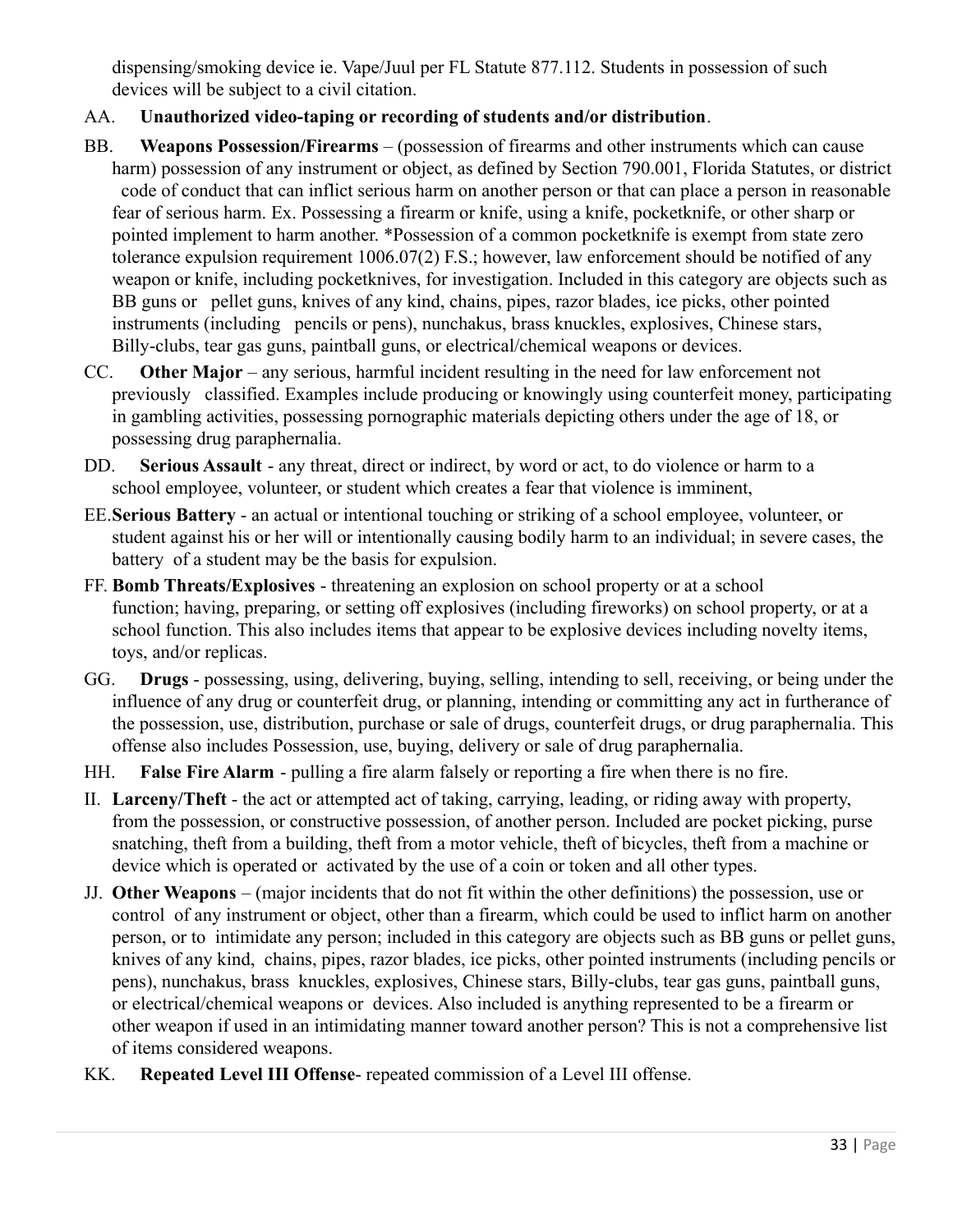- LL.**Violation of Early Re-entry Plan/Probation** any act or series of acts that violates or has the practical effect of violating a re-entry plan from expulsion or a probationary plan.
- MM. **Othe**r -any other intentional, or wanton act which significantly harms or poses a realistic threat of serious harm to one's self or another person and which is clearly beyond the bounds of acceptable and tolerable student conduct in the community. This may include hate crimes, bullying, harassment, and repeated misconduct that result in multiple out-of-school suspensions. This also includes the planning or commission of any act in furtherance of a Level IV offense or felony.

## **Responses and Disciplinary Action**

- If a student commits a Level IV offense, the school administration shall take such action as deemed appropriate in the exercise of its judgment and discretion including, but not limited to:
- Mandatory  $5 10$  day suspension from middle/high school
- Placement in Short-term or Long-term Alternative school
- 1-10 day suspension for pre-kindergarten-grade 5
- Referral for placement in the alternative school
- Referral to appropriate agency
- Referral to law enforcement
- Expulsion from the school district
- Loss of senior year privileges up to and including senior trip, prom, and graduation ceremony
- Other school-based consequences as deemed appropriate by the administrator.
- Repeated Level IV offenses will result in expulsion from the school district.

## **Procedures Relating to Suspension**

Suspension, also referred to as out-of-school suspension, is the temporary removal of a student from all classes of instruction on public school grounds and all other school-sponsored activities, except as authorized by the principal, for a prescribed period of time not to exceed ten (10) school days at any one time. Referral to an alternative school is not a suspension, but rather a school assignment.

When a student is accused of misconduct that would warrant suspension under the Code of Conduct, the following procedures shall apply. Before suspension is imposed, students shall be given notice of the provisions of the Code of Conduct they are accused of violating and the factual basis for the charges. Students shall have an opportunity to present their version of the incident before suspension is imposed.

The principal is authorized to immediately suspend a student if the student has physically assaulted another individual, engaged in behavior posing an immediate danger to students or staff, substantially disrupted the orderly operation of the school, or otherwise committed any offense which the School Board has determined constitutes a serious breach of conduct, including any Level III or IV offense. However, in these cases, the student shall still be given oral notice of the allegations and an opportunity to explain or defend the conduct. In these cases where immediate suspension is not authorized in accordance with this paragraph, the principal or designee should make a good faith effort to seek parental assistance before suspension.

In a timely manner following the imposition of suspension, the principal or designee shall make a good faith effort to inform the student's parent or guardian by telephone of the suspension and the reason such action was taken in a timely manner. The suspension and the reason for the suspension shall be communicated in writing to the parent or guardian within twenty-four (24) hours by United States mail or hand delivery. In case of high school students, written notice of suspension may be hand delivered in the care of the student.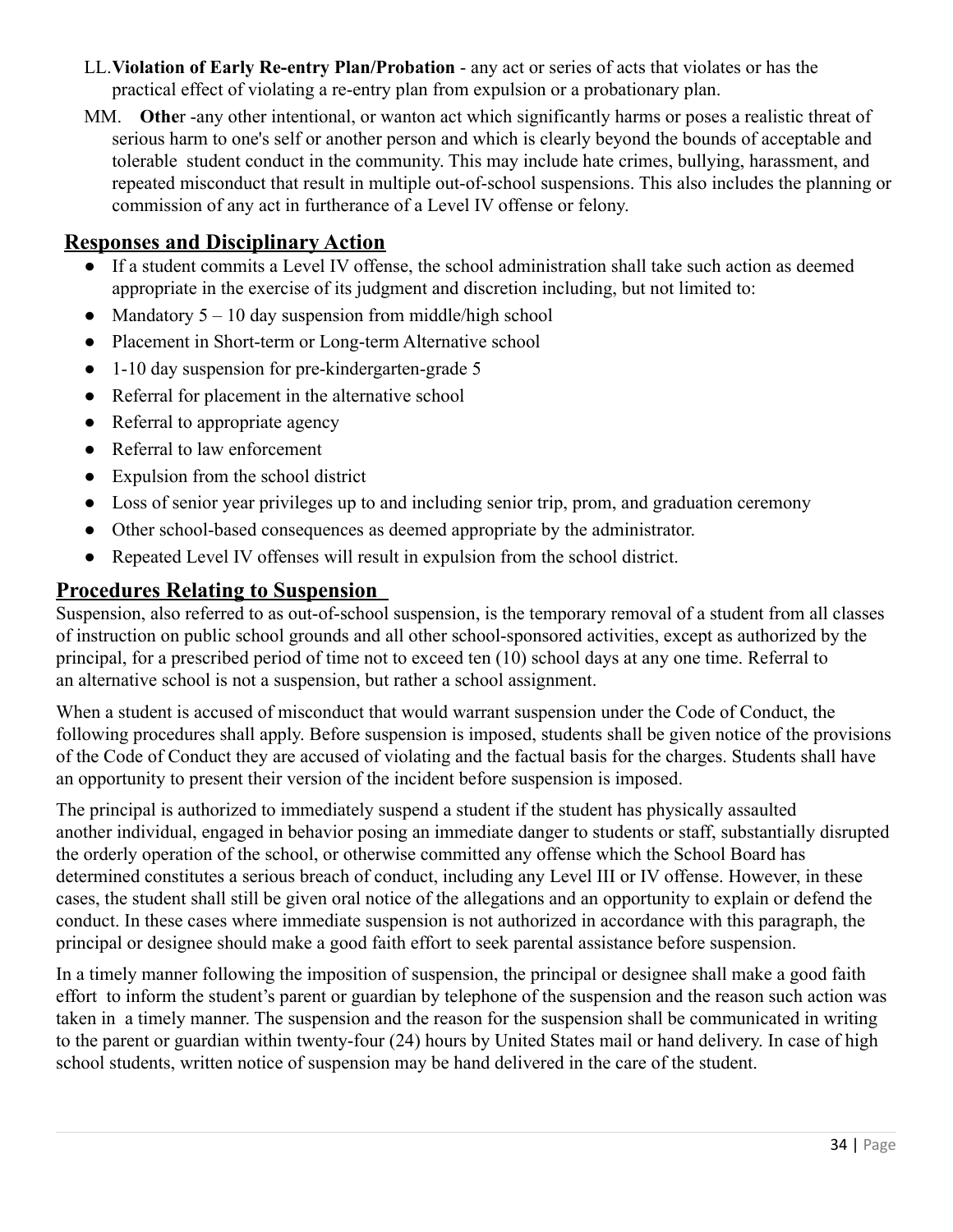The school staff shall notify the Superintendent within twenty-four (24) hours of the suspension and the reasons therefore. The school shall use the District-approved Notice of Suspension form. The Superintendent's designee shall review such suspension for compliance with the requirements of the Code.

The rules of evidence and judicial procedure do not apply to suspension procedures. The school's decision to impose suspension is not subject to further review beyond the Superintendent's designee.

Any student who brings a firearm or weapon to school or who has made a threat or false report will be referred to mental health services for evaluation and treatment.

## **Procedures for Placement in an Alternative School**

A District Discipline Committee will review all recommendations for placement in an alternative school and/or expulsion. Students may be referred for counseling with mental health services, substance abuse programs, and subject to random drug screening. If the school principal or designee recommends alternative placement, the principal or designee shall appear before the Committee and explain the facts and the rationale for the recommendation. After due deliberation, this Committee shall act upon the recommendation and so advise the student and principal. The District Discipline Committee may accept, reject, or modify the principal's recommendation.

Students will be registered at the Franklin Learning Center (Alternative School) following placement by the District Discipline Committee. Students who do not attend Franklin Learning Center may not attend any Franklin County School District school until they have attended the Learning Center for the prescribed period. Students may be assigned to the Short-term Alternative program or the Long-term Alternative program. Short-term Alternative School is assigned as a result of lesser infractions as prescribed by the Code of Conduct. It is a progressive disciplinary program that begins with 3 days, then 5 days, then 10 days, depending on the severity of the infraction and at the discretion of the Principal. Long-term Alternative School is a 90-day program in which the student progresses through four levels. Students begin in a Level 1 environment and must progress through all four levels before exiting the program.

## **Procedures for Appeal of Alternative School Placement**

The student, parent or guardian may request an appeal of the Discipline Committee's decision to place the student in an alternative school to the District School Board. However, the student must enroll at the alternative school while the appeal is pending. The School Board may request, receive, and will consider such additional information from the parties as necessary to properly review the initial decision. After due deliberation, the Board shall make a recommendation to the Superintendent, who may affirm, reject or modify the original decision.

For all meetings under this section, with the exception of the initial meeting of the District Discipline Committee, the student shall attend with the student's parent(s) or guardian or other responsible adult. The student may also invite others to attend on the student's behalf including legal counsel or other representation. The student shall have an opportunity to explain his or her actions and provide any additional information, as the student may believe necessary. These are not legal proceedings, and the rules of evidence and judicial procedure do not apply. No transcript of testimony will be required or provided.

The Superintendent may request, receive, and review such additional information from the parties as necessary to properly review the Board's decision. After due deliberation, the Superintendent shall act upon the Committee's recommendation and so advise the student and principal. The decision of the Superintendent is final, conclusive and binding.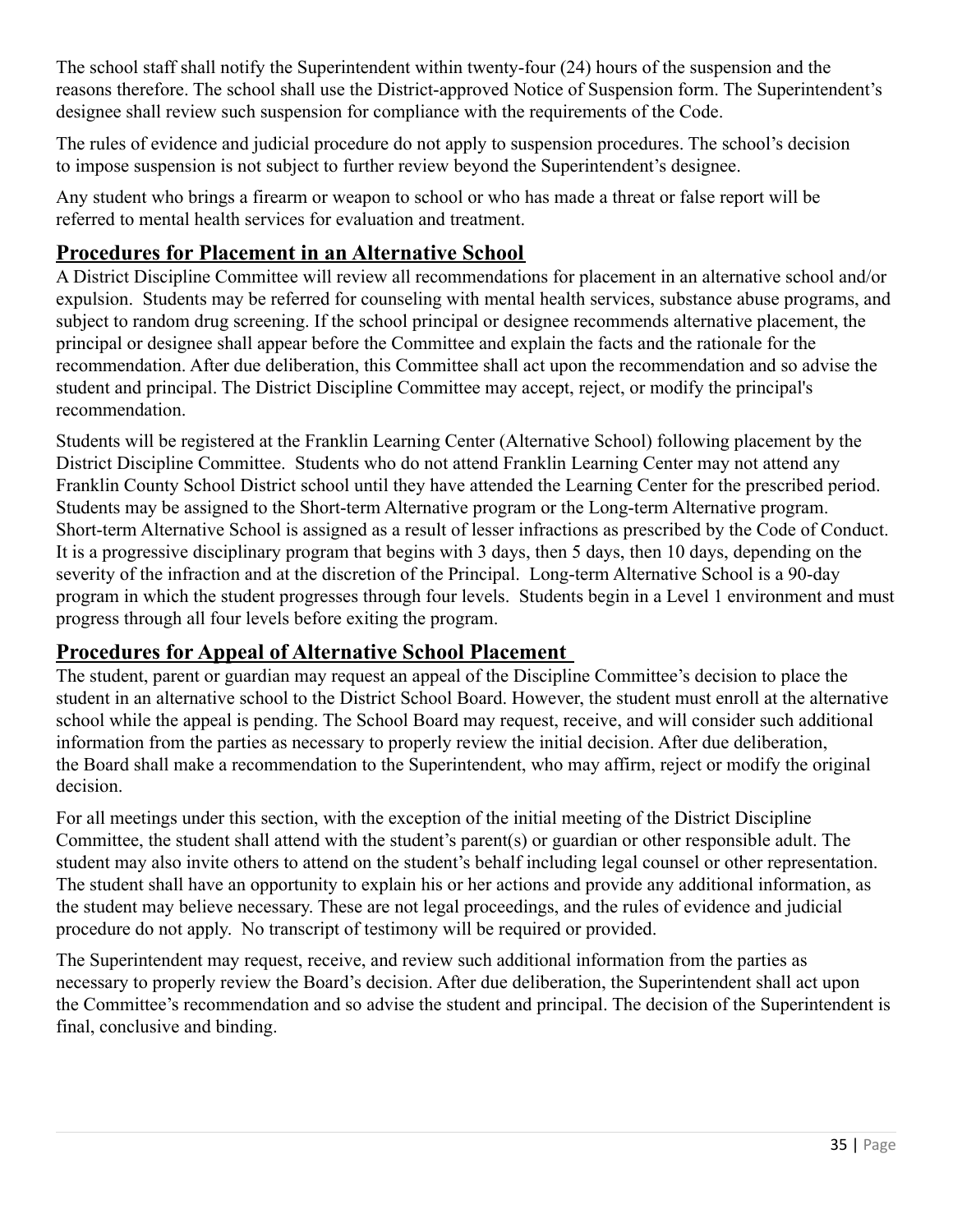## **Expulsion**

The school Principal may recommend the expulsion of any student who has committed a serious breach of conduct, including any Level IV or other offense that is subject to expulsion under this Code or Florida law. The principal's recommendation of expulsion shall include a detailed report explaining the basis for the recommendation and alternative measures to expulsion considered by the principal before making the recommendation. The Superintendent shall consider the recommendation and may adopt, modify or reject it. If the Superintendent recommends expulsion, the recommendation shall be forwarded to the School Board for final action.

The student or parent or guardian shall have the right to an expulsion hearing before the School Board. The hearing shall be conducted in accordance with the requirements and safeguards of School Board Policy 5610. The District School Board shall review the recommendation for expulsion and either accept, reject or modify the principal's recommendation. The Board's decision shall be communicated in writing to the Superintendent and the student's parents or guardian.

## **Discipline Procedures for Students with Disabilities**

The District complies with all federal and state laws pertaining to students with disabilities. A student identified as disabled under Section 504 of the Rehabilitation Act of 1973 (Section 504) shall be subject to the same disciplinary procedures prescribed by Department of Education Rule 6A-6.03312 and the District's Exceptional Student Program Policies and Procedures.

Students with disabilities may be subjected to short-term or long-term removals depending on the disciplinary infraction of the Code of Conduct. A short-term removal is one in which a student with a disability is removed from a school up to ten (10) school days within a school year. Short-term removals do not require the school to provide services identified in the student's Individualized Education Plan (IEP) or Section 504 plan, or to conduct a manifestation determination meeting.

## **A long-term removal is one in which a student with a disability:**

- is suspended for a period of more than ten (10) consecutive days, or
- has been suspended for more than ten (10) cumulative days in the school year, or
- Is subject to expulsion.

## **A long-term removal of a student with a disability requires the following:**

- The school will schedule a manifestation determination meeting with the relevant members of the IEP or Section 504 team including the parent and student. At this meeting, the team reviews the student's IEP or Section 504 plan, the student's file, teacher observations, and relevant information provided by the student's parents. Following this review, the IEP or Section 504 team shall determine whether the student's behavior was a manifestation of his/her disability.
- If the behavior is not a manifestation of the student's disability, then the student may be disciplined in the same manner as non-disabled students. Additionally, the student may be removed to an alternative education setting if recommended by the District Discipline Committee. The District Discipline Committee will also serve as an IEP team to consider any educational placement issues relating to the student's disability. Students with disabilities may also be recommended for expulsion by the District Discipline Committee when appropriate.
- If the behavior is a manifestation of the student's disability, the District shall conduct a functional behavioral assessment (FBA) and implement a behavior intervention plan (BIP) for the student to address the behavior. The student may not be disciplined and shall be returned to his/her original placement unless the parent and District agree otherwise as part of the student's IEP. However, if recommended by the District Discipline Committee, a student may be removed to an interim alternative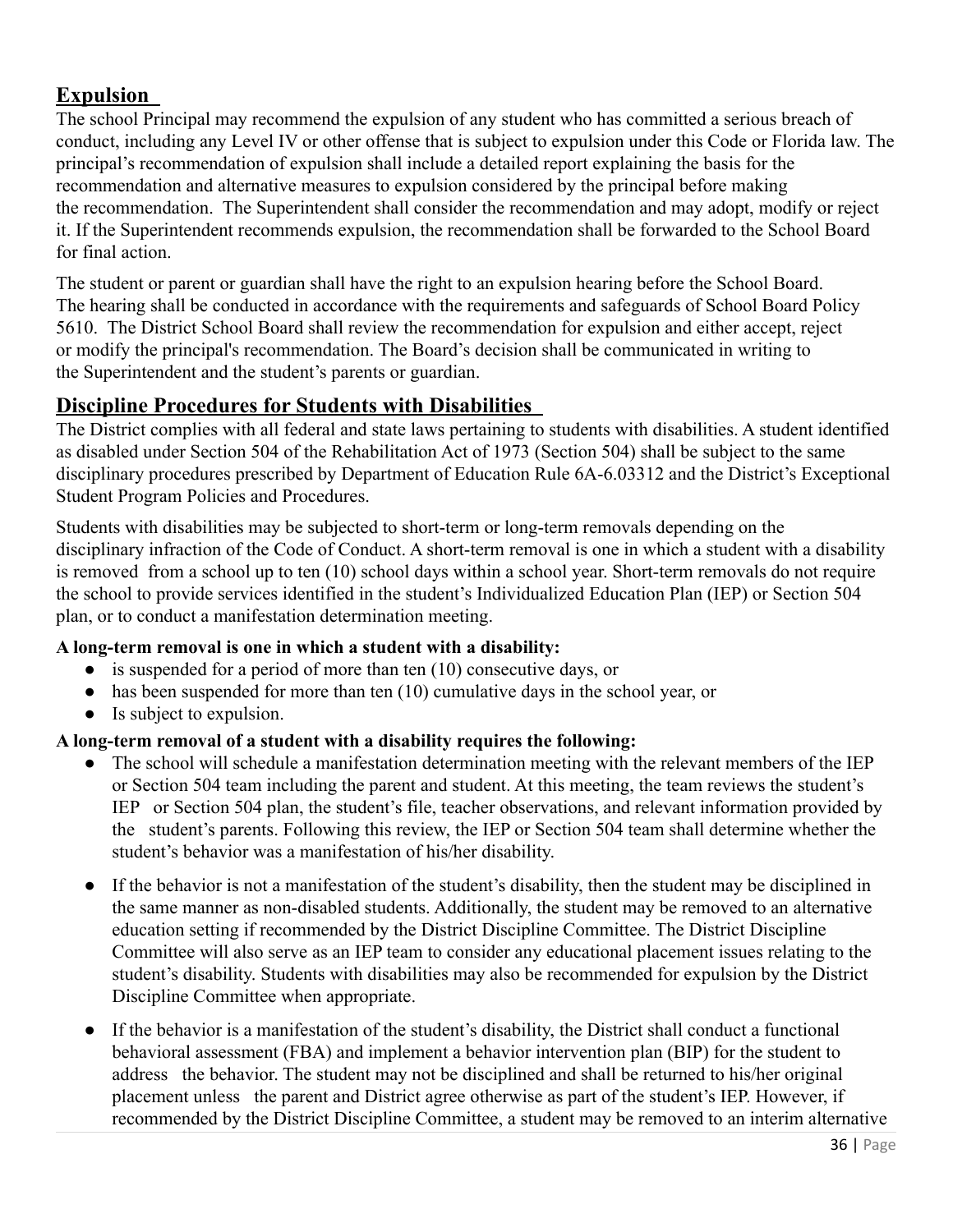educational setting for not more than forty-five (45) school days without regard to whether the student's behavior is determined to be a manifestation of his/her disability if the student: (a) carries a weapon to or possesses a weapon at school, (b) knowingly possesses or uses illegal drugs at school, or (c) has inflicted serious bodily injury upon another person while at school.

Additional requirements for the suspension and expulsion of students with disabilities are detailed in the District's Exceptional Student Program Policies and Procedures, and Florida Department of Education Rule 6A-6.03312. Any time a significant change in placement (such as an exclusion of more than ten (10) consecutive days is being considered, the parent(s) or guardian of a student with a disability shall be provided a copy of the notice of procedural safeguards for parents of students with disabilities and written notice, or the procedural safeguards and parent rights for Section 504.

## **Procedures for Felony Suspension**

A student may be suspended from all regular classes when formally charged with a felony, or with a delinquent act which would be a felony if committed by an adult, by a proper prosecuting attorney for an incident which allegedly occurred on other than school property, but which is shown to have an adverse impact on the educational program, discipline, or welfare in the school in which the student is enrolled. The procedures and requirements for felony suspensions are prescribed by Florida Statute 1006.09(2) and Department of Education rules.

## **Corporal Punishment**

The principal shall prepare guidelines for the use of corporal punishment. The guidelines will identify the types of punishable offenses, conditions under which the punishment shall be administered, and the specific personnel of the school staff authorized to administer the punishment.

- Corporal punishment is defined as "the moderate use of physical force or physical contact by principal, assistant principal or dean as may be necessary to maintain discipline or to enforce school rules."
- It is required that corporal punishment be administered only in the presence of another adult who is informed beforehand, and in the student's presence, of the reason for the punishment. It is recommended that female staff members administer corporal punishment to female students (middle and high school). The school officials will honor a written request by a parent or guardian for no corporal punishment. An alternative disciplinary measure will be used in its place, such as suspension/Alternative School.
- Principal, assistant principal or dean who has administered corporal punishment is also required, upon request of a student's parent or guardian, to provide a written explanation of the need for the punishment and the name of the adult witness who was present.
- In no case shall corporal punishment be unduly severe or degrading in its nature.
- Corporal punishment shall never be administered to a student known to be under medical treatment for an emotional disability or to a student suffering from a physical condition which would cause his/her life to be endangered by the use of such punishment.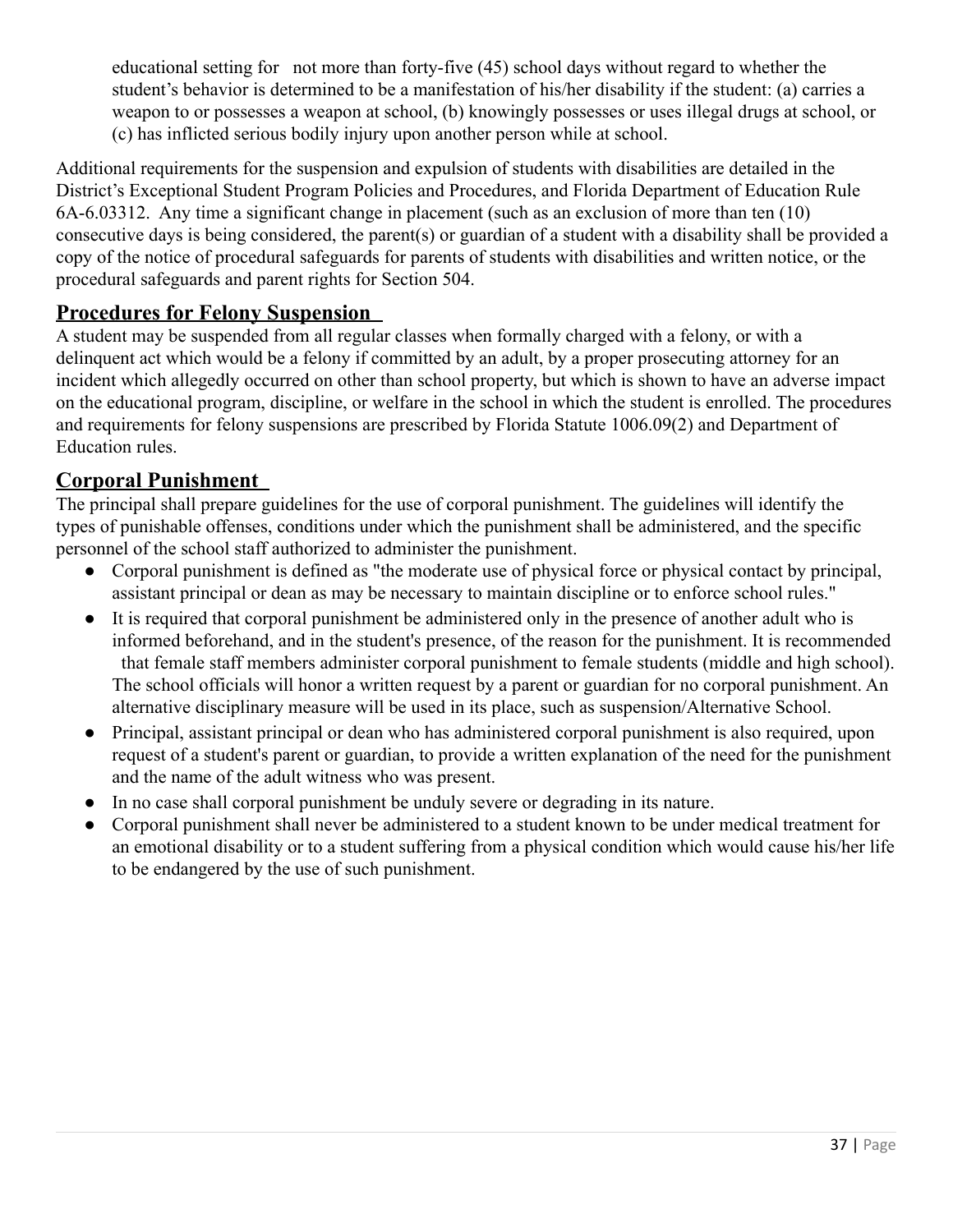# **SECTION V MISCELLANEOUS**

## **Administrative Assignment to an Alternative School**

The Superintendent has the authority to administratively assign students to Franklin Learning Center to facilitate their transition into a mainstream district school. This transition may be due to previous assignments to a juvenile justice facility, an alternative school outside the District, or from another school district where serious disciplinary charges were pending at the time of the student's withdrawal or transfer. In addition, the Superintendent may use their judgment and discretion to determine if such alternative placement would be in the District's best interest in terms of protecting student safety and welfare.

## **Educational Records Release - FS 1002.22**

#### **Directory Information**

In accordance with School Board Policy 8330, the School Board reserves the right to release selected personal information about students ("Directory Information") without the consent of the students or their parents or guardian. A student's parent(s) or an adult student, however, may notify the School Board that Directory Information concerning the student shall not be released. Such "opt-out" notice shall be in writing and filed annually with the principal of the student's school and with the District's office. Please refer to the "Release of the Student Directory Information Options" form at the end of this booklet. However, Directory Information will be released as required by law and in cases of photographs, video or other Directory Information presented at a public forum, public event or open house.

Directory Information consists of the following data:

- Name;
- Address:
- Telephone number, if listed;
- Date and place of birth;
- Internally generated pupil number;
- Participation in officially recognized activities and sports;
- Weight and height, if an athletic team member;
- Most recent previous school or program attended<sup>-</sup>
- Dates of attendance at schools in the District;
- Degrees, awards and honors received;
- Major Field of study; and
- Photographs and video

Directory Information will be released to:

- Yearbook publishers, school ring vendors, school photograph vendors, as selected by each school;
- Law enforcement and other governmental agencies, both state and federal (official request only);
- U.S. Armed Forces recruiting officials (as required by federal law); and
- College and university recruiters

## **Notice of Rights**

Federal and State law affords parents, guardians and students over 18 years of age ("eligible students") certain rights with respect to the student's educational records. These rights are:

A. The right to inspect and review the student's education records within forty-five (45) days of the day the School receives a request for access. Parents or eligible students should submit to the school principal [or appropriate school official] a written request that identifies the record(s) they wish to inspect. The school official will make arrangements for access and notify the parent or eligible student of the time and place where the records may be inspected.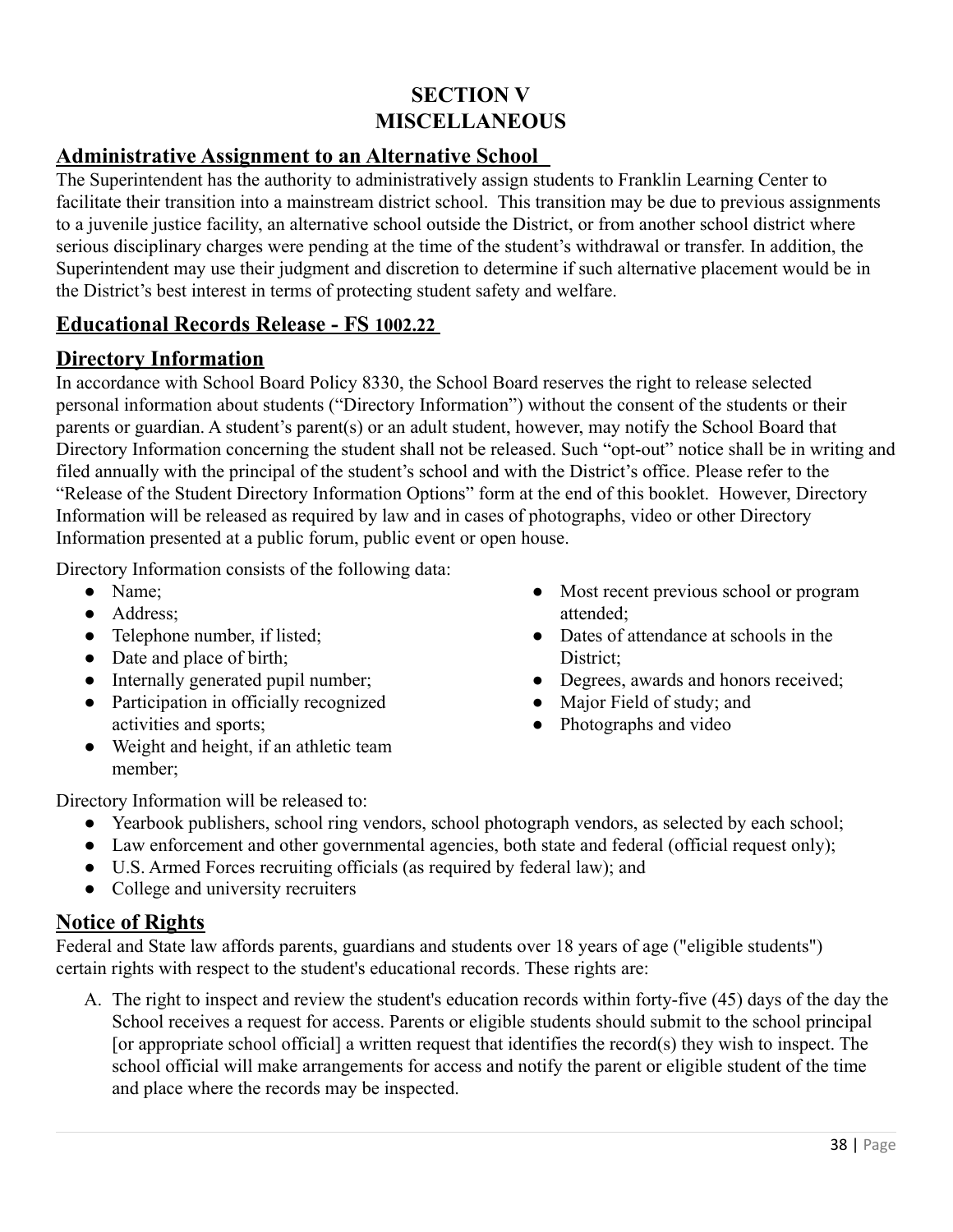- B. The right to request the amendment of the student's education records that the parent or eligible student believes are inaccurate, misleading, or otherwise in violation of the student's privacy rights under federal law. Parents or eligible students who wish to ask the school to amend a record should write to the school principal [or appropriate school official], clearly identify the part of the record they want changed, and specify why it should be changed. If the school decides not to amend the record as requested by the parent or eligible student, the school will notify the parent or eligible student of the decision and advise them of their right to a hearing regarding the request for amendment. Additional information regarding the hearing procedures will be provided to the parent or eligible student when notified of the right to a hearing.
- C. The right to privacy of personally identifiable information in the student's education records, except to the extent that federal law authorizes disclosure without consent. One exception, which permits disclosure without consent, is disclosure to school officials with legitimate educational interests. A school official is a person employed by the School as an administrator, supervisor, instructor, or support staff member (including health or medical staff and law enforcement unit personnel); a person serving on the School Board; a person or company with whom the school has outsourced services or functions it would otherwise use its own employees to perform (such as an attorney, auditor, medical consultant, or therapist); and a volunteer assisting another school official in performing his or her tasks. A school official has a legitimate educational interest if the official needs to review an education record in order to fulfill his or her professional responsibility. Upon request, the School District discloses education records without consent to officials of another school district in which a student seeks or intends to enroll, or is already enrolled if the disclosure is for purposes of the student's enrollment or transfer.
- D. The Franklin County School Board has designated student Directory Information and the conditions for its release. Please refer to paragraph 2 above and Board Policy 8330 listed on the District's website for further information.
- E. The right to file a complaint with the U.S. Department of Education concerning alleged failures by the School to comply with the requirements of FERPA. The name and address of the office that administers FERPA are: Family Policy Compliance Office

U.S. Department of Education 400 Maryland Avenue, SW Washington, DC 20202-8520

## **Divorced or Unmarried Parents**

Regardless of who may have legal custody or parental responsibility for a student, both parents have the right of access to the student's educational records unless there is a judicial order limiting or prohibiting a parent's access.

## **Name Change**

When a parent, guardian or any other person seeks to enroll a student under a name other than the legal name, or seeks to change the name of a student already enrolled, the parent or other person shall be informed that the name of the child as shown on the birth certificate or other supporting evidence as provided in Florida Statute 1003.21(4) of these regulations will be used until such time as a final court order verifies a legal change.

## **Discrimination Prohibited**

The School Board does not discriminate on the basis of race, ethnicity, color, national origin, sex, disability, pregnancy, marital status, age (except as authorized by law), religion, military status, ancestry, or genetic information which are classes protected by State and/or Federal law in its programs and activities, including employment opportunities.In accordance with the Boy Scouts of America Equal Access Act 20 U.S.C. 7905, the School Board shall not deny equal access to District facilities or discriminate against Boy Scouts of America or any youth group listed in Title 36A patriotic society. School Board Policy 2260/7510 as summarized below,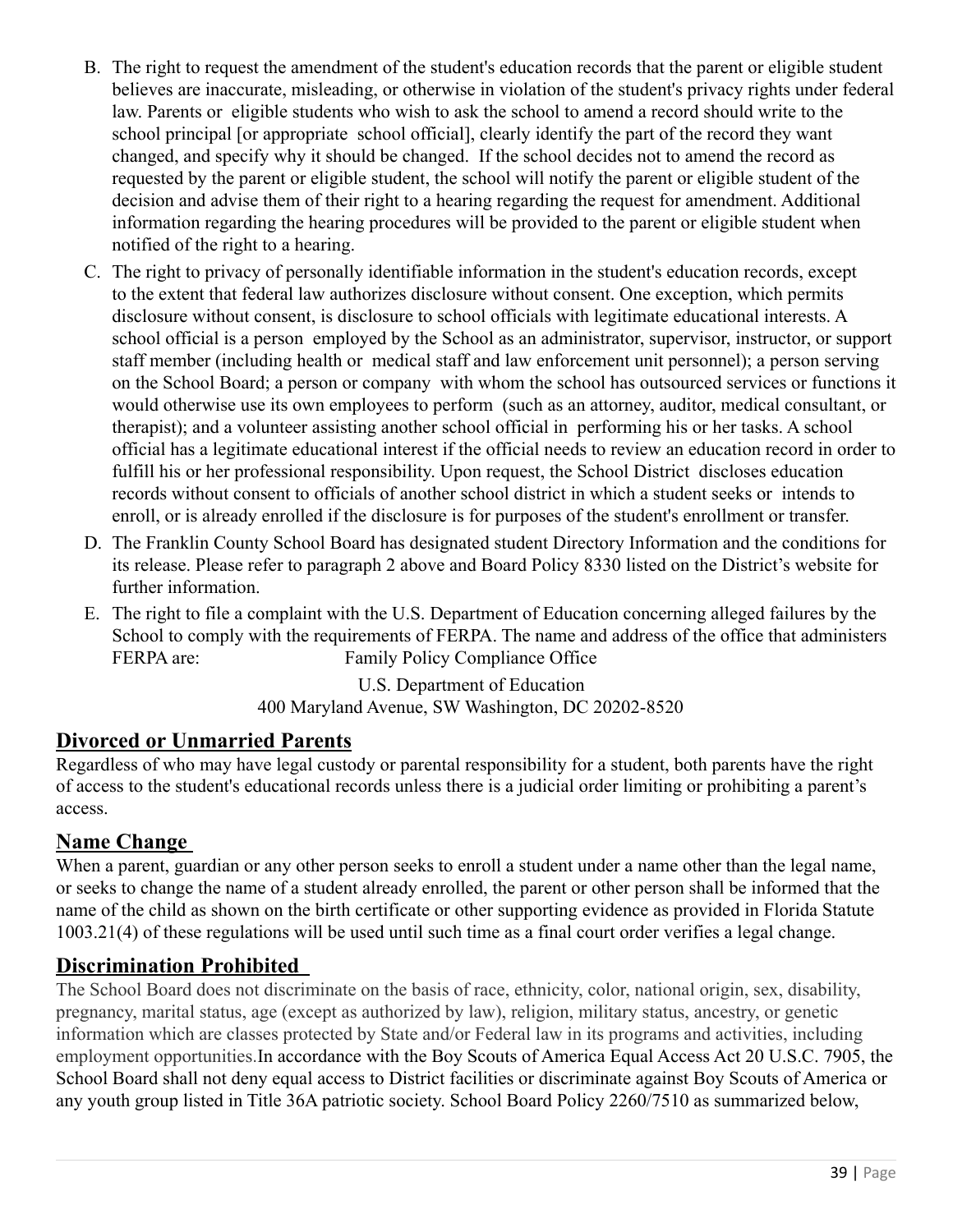contains the grievance procedure related to harassment and discrimination for employees, students and applicants.

## **Students Alleging Unlawful Discrimination or Sexual Harassment**

The Board and the Superintendent recognize that unlawful discrimination and sexual harassment are inappropriate in District schools and prevent students from achieving at their highest level. Whenever a student makes a complaint of unlawful discrimination or sexual harassment, every effort will be made to arrive at a satisfactory resolution of the problem on an informal basis. When this is not successful, a student can resort to the more formal procedures as provided herein.

Definitions:

- "**Unlawful Discrimination**" occurs when a student is excluded from participation in, is denied the benefits of, or is subjected to discrimination under any education program or activity conducted by this School District, on the basis of race, color, religion, sex, age, national or ethnic origin, political beliefs, marital status, disability, social and family background or a language other than English by Limited English Proficiency (LEP) students when allowed by law.
- "**Sexual Harassment**" is defined as unwelcome sexual advances, requests for sexual favors and other inappropriate verbal, non-verbal or physical conduct of a sexual nature when:
	- a. Submission to such conduct is made either explicitly or implicitly a term or condition of a student's education
	- b. Submission to or rejection of such conduct by an individual is used as the basis for academic decisions affecting such individual
	- c. Such conduct has the purpose or effect of unreasonably interfering with a student's educational performance, or creating an intimidating, hostile or offensive school environment.
	- d. Such conduct places a student in reasonable fear to his or her person.
- "**Equity Committee**" is a group of District administrators who are involved in resolving issues of unlawful discrimination and sexual harassment. The members of the Equity Committee and their telephone number(s)/e mail(s) are:

Human Resources Director (850) 670.2810 ext. 4101

Special Programs Director (850) 670.2810 ext. 4109

FCS Principal (850) 670.2800 ext. 3115

ABC School Principal (850) 653.1222 ext. 16

Members may also be contacted by mail at 85 School Road Eastpoint FL 32328

#### **Examples:**

- Sexual harassment may include, but is not limited to, the following:
- Verbal harassment or abuse of a sexual nature
- Subtle pressure for sexual activity
- Repeated remarks to a person with sexual or demeaning implications (e.g., a person's body, clothes or sexual activity, etc.)
- Unwelcome or inappropriate physical contact (e.g., patting, pinching, or unnecessary touching)
- Suggesting or demanding sexual involvement accompanied by implied or explicit threats.
- Display of sexually suggestive objects, pictures, or written materials.

Sexual harassment does not refer to occasional compliments or welcomed interactions of a socially acceptable nature.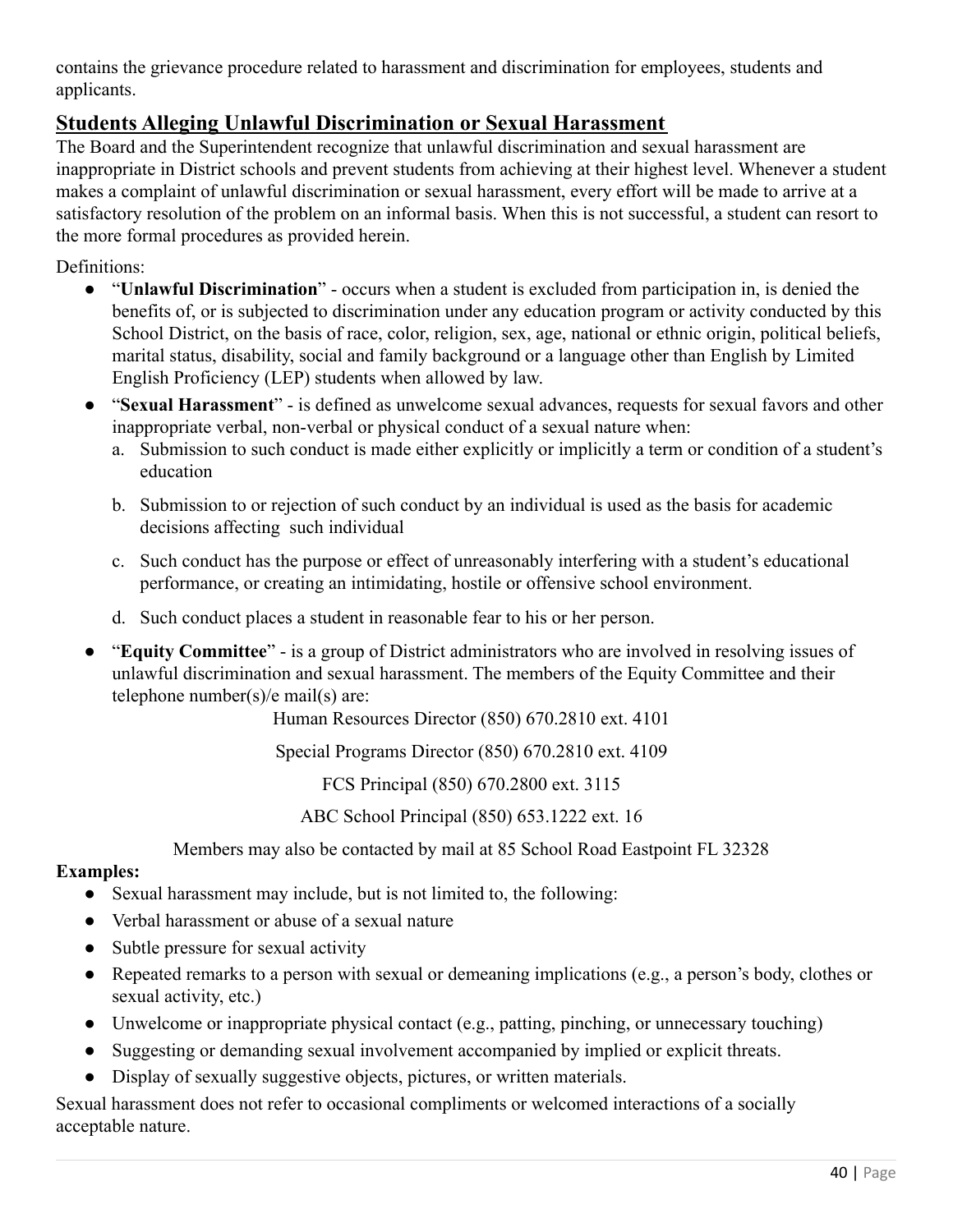## **Grievance/Complaint Procedures - SB Policy 2260**

- **Informal complaint-** A student who believes s/he has been unlawfully discriminated/retaliated against may make an informal complaint, either orally or in writing: (1) to a teacher, other employee, or building administrator in the school the student attends; (2) to the Superintendent or other District-level employee; and/or (3) directly to one of the Compliance Officers.
- **Formal Complaint-** A student who believes s/he has been subjected to unlawful discrimination/retaliation (hereinafter referred to as the "complainant") may file a formal complaint, either orally or in writing, with a teacher, Principal, or other District employee at the student's school, the Compliance Officer, Superintendent, or another District employee who works at another school or at the District level.

#### **Investigations**

Reports of sexual harassment and discrimination will be promptly and impartially investigated by appropriate District staff. During the investigation, both the alleged perpetrator and victim will have the opportunity to present witnesses and other evidence.

## **Disciplinary Consequences**

Sexual harassment is a Level IV offense, subject to discipline that may include expulsion, mandatory suspension and placement in an alternative school, as prescribed in Paragraph 12, Section 3 of this Code.

## **Remedies and Support**

The District will take steps to prevent recurrence of incidents of sexual harassment and to remedy the discriminatory effects of such harassment. In addition to taking disciplinary action against the perpetrator, the District, when appropriate, will work with the victim to develop a safety plan designed to protect the victim from recurrence and to remedy the discriminatory effects of the harassment.

## **Confidentiality and Protection**

Confidentiality and protection from retaliation will be provided to the extent possible to any student who alleges unlawful discrimination or harassment. A student who appropriately reports unlawful discrimination or sexual harassment will not be subjected to adverse educational action or retaliation in any form.

## **Homeless Students**

Under Section 725 of the **McKinney-Vento Act** established in 1987 by the U.S. Department of Education and the **No Child Left Behind** legislation, school districts have an obligation to provide guidance for homeless students and their families. Incorporated in these guidance services, homeless students/families are eligible for the following services:

- Homeless children/youth are identified by school personnel and through coordination activities with other entities and agencies
- Homeless students/youth have access to a district liaison who will assist in the school enrollment process
- Homeless children/youth have access to immediate enrollment in school districts.
- Parents or guardians of homeless children/youth are informed of educational opportunities for their children.
- Parents or guardians and unattached youth are informed of their rights to comparable services, including, but not limited to, transportation, special education, pre-school programs, etc.
- Enrollment disputes are mediated in accordance with McKinney-Vento Act
- Public notice of the educational rights of homeless students is widely disseminated to various appropriate locations.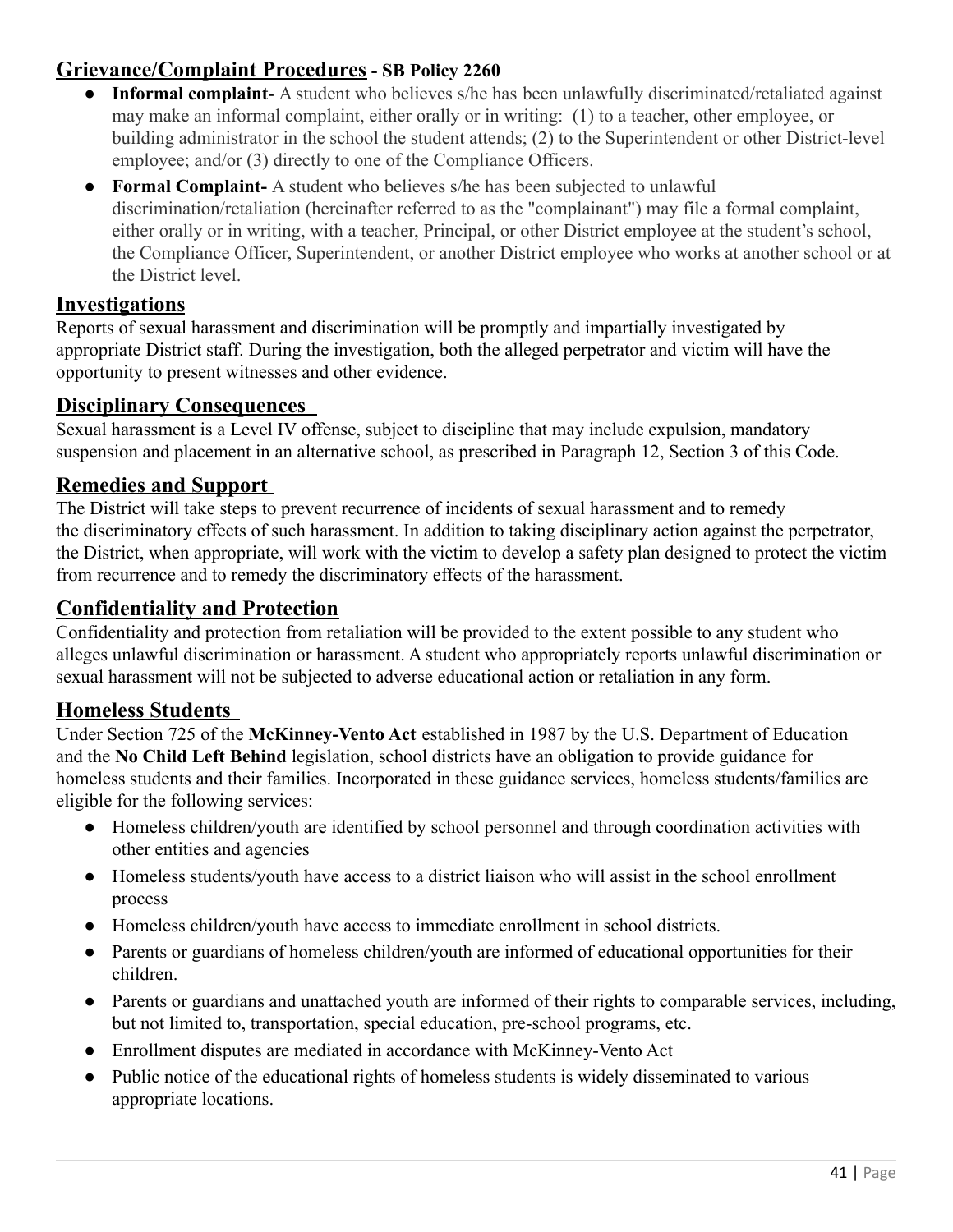• For further information please see the Franklin County website or contact the homeless liaison at (843) 957-3248. (850) 670-2810 ext. 4129 or 4109

## **Notification of Social Security Number Collection and Use**

In compliance with Florida Statute 119.071(5), the District gives this notice regarding the purpose of the collection and use of a student's Social Security number. The District collects students' Social Security numbers for use in performance of the District's duties and responsibilities. To protect students' identity, the District will secure the Social Security number from unauthorized access. The District will never release a student's Social Security number to unauthorized parties; in addition each student in the District will be issued a unique student identification number. A student's identification number is used for all educational purposes while enrolled in the District schools, including registration, access to your online record, etc. In addition to the federal reporting requirements, the public school system in Florida uses the Social Security number as a student identifier. This use is authorized in Florida Statutes 229.559 and 1008.386. In a seamless K-20 educational system, it is beneficial for postsecondary institutions to have access to the same information for purposes of tracking and assisting students in the transition from one educational level to the next. All Social Security numbers are protected by federal regulations and are never released to unauthorized parties.

## **Pledge of Allegiance**

As provided by Florida Statute 1003.44(i) and School Board Policy 8800, the Pledge of Allegiance shall be recited at the beginning of each day in Franklin County public schools. A student has the right to be excused from reciting the pledge, including standing and placing the right hand over his or her heart, upon written request of the student's parent.

## **Acceptable Use Procedures (AUP) for Students and Visitors/Digital Network & Technology Resources**

Acceptable Use of the Digital Network of the Franklin County School District

- Students' use of the District's digital network, internet service and other electronic resources is a privilege. As a condition of that privilege, students must comply with this Acceptable Use Policy ("AUP"). The following general rules govern students' use of the District's digital network and technology resources:
- The use must be in support with the District's educational goals and policies.
- The use must comply with this Acceptable Use Policy ("AUP").
- The use must comply with the instructions of teachers and staff.
- Require that students who access our network with district or personally owned electronic equipment ANNUALLY sign this Acceptable Use Agreement which is to be kept on file at each school or district department.
- The use must comply with applicable laws and regulations, including (a) bullying and harassment and (b) copyright laws.

## **Prohibited Activities**

● Use that violates the Code of Conduct.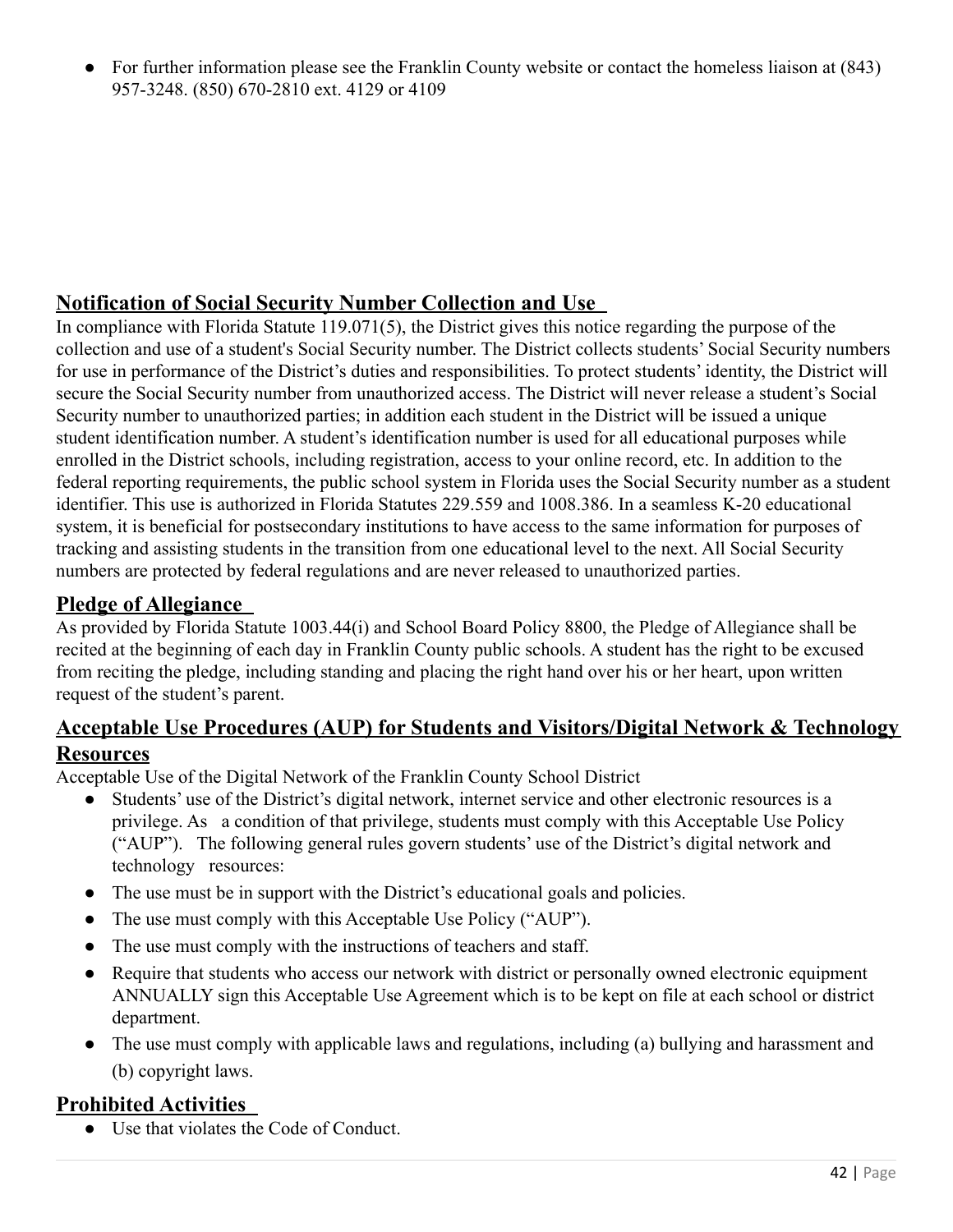- Use of another individual's account or providing individual account information to another person.
- Use of the network for financial gain or for political or commercial activity.
- Attempting to send or sending anonymous messages of any kind or pretending to be someone else while sending a message.
- Attempting to access, modify, harm or destroy another user's data on the network.
- Harassing, insulting, ridiculing, attacking or defaming others via network communications.
- Attempting to subvert, defeat or disable installed web or network access filters, workstation security software, antivirus software or other features, network firewalls or other measures in place to secure the school district's technology resources.
- Users of unauthorized methods of access to Franklin County School District technology resources such as modems and virtual private networks (VPN's).
- Use of remote access software or services to access remote computer networks, workstations or servers from the district system.
- Attempting to transmit damaging agents (e.g., computer viruses, Trojan horses, and worms) or otherwise willfully damaging or disrupting any computer facility, software, or data.
- Attempting to interfere with the normal operation of computers, terminals, peripherals, or networks.
- Usage invades the privacy of others. .
- Use or experimentation with software or hardware.
- Willfully publishing, storing, displaying, transmitting, playing, or editing material that is obscene, threatening, profane, prurient, sexually suggestive or otherwise inappropriate.
- Changing, deleting or modifying Internet browser settings including hiding or deleting Internet history or records of Internet use.
- Use of the system for an unauthorized purpose.

## **Enforcement**

Students who violate these procedures may be denied access to Franklin County School District computing or technology resources and may be subject to disciplinary action, including possible expulsion. Alleged violations will be subject to the Franklin County School District disciplinary procedures.

## **No Expectation of Privacy**

Students and visitors have no expectation of privacy in their use of the District system.

## **AUPAgreement**

As a condition of the privilege of using the District system and technology resources, students are required to annually execute the District AUP Agreement found in the Forms Section of this Code of Conduct.

# **The Use & Operation of Personally Owned Technology Devices or Electronic Property**

Students and visitors who are authorized to use or operate personally owned devices must adhere to the following:

- District employees are not authorized to install software, perform any repair, configuration or maintenance on student-owned technology resources that are brought to school property or present during school sponsored activities including both software and hardware resources.
- Students shall not perform any kind of maintenance, repair, configuration or installation services on technology devices owned by the District, and while at school, students shall not perform services on technology devices owned by others.
- Students who are authorized to bring and/or use a personally owned technology device are responsible for the safekeeping and proper use of their property. The District is in no way liable for any loss or damage for student owned devices.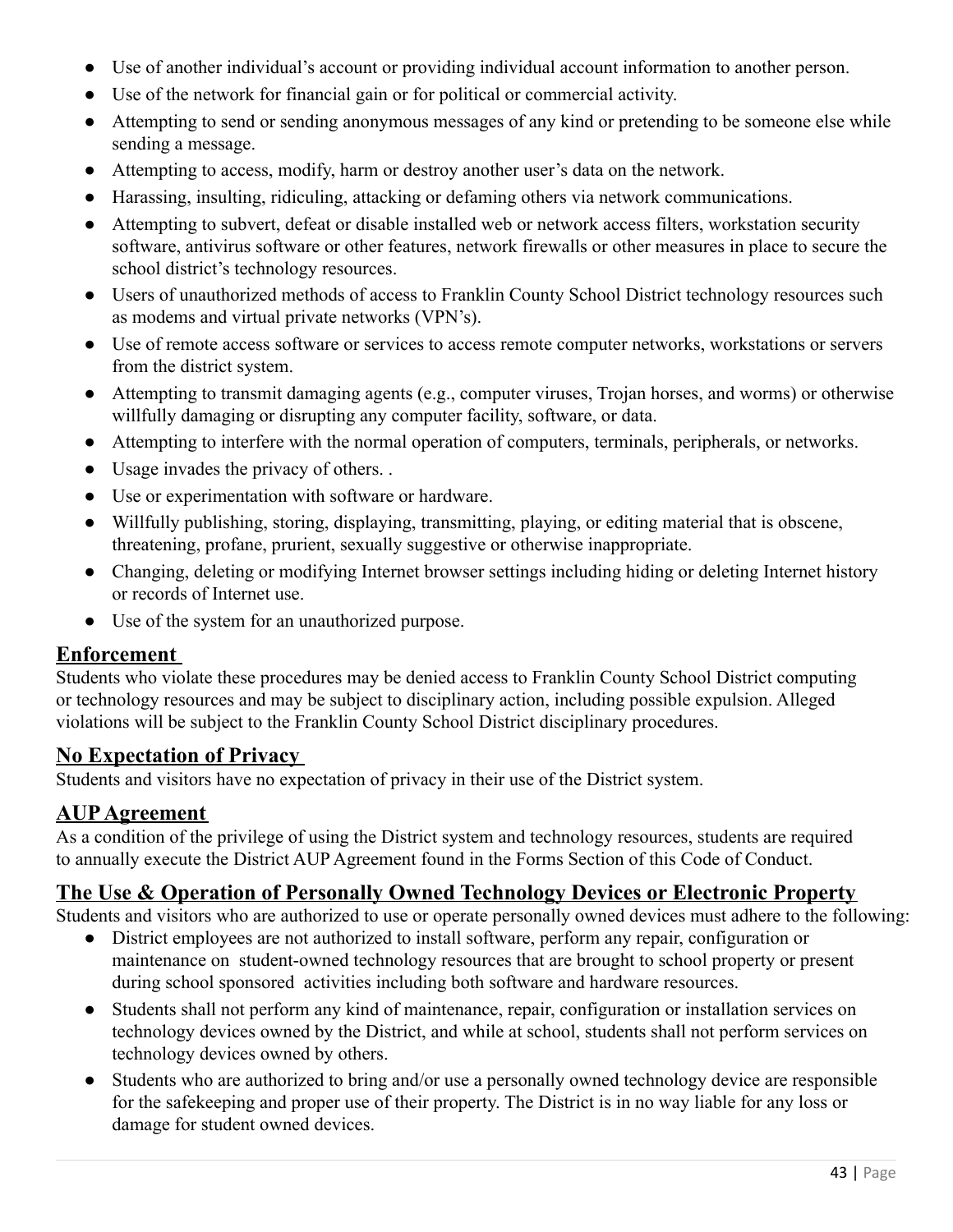• Schools/Departments will not be responsible to hold or store student-owned devices.

## **Additional Requirements for Students & Visitors Requesting a Waiver for Personal Electronic Property**

Students and visitors requesting to operate their personal electronic property within the district must obtain written approval and abide by the following additional requirements:

- Any computer that is connected to the District Digital Network via wired or wireless control must have approved and functioning anti-virus software running with up-to-date virus definitions. Acceptable anti-virus software includes those by Norton/Symantec, McAfee, and Trend Micro.
- A Waiver for Personal Electronic Property form must be signed (denoting approval) by the school or district department administrator prior to operating any personal electronic property in Franklin County School District schools or offices.
- Any student or visitor that operates any personal electronic property must also sign and acknowledge this AUP.

# **Additional Guidelines for Students**

Student users must adhere to the following additional guidelines:

- Students will follow teacher instructions regarding the use of the Franklin County digital network.
- Students must observe and adhere to all regulations when using any digital device on school campus or during sponsored events including cell phone use as outlined in the Student Conduct Code.

## **Additional Rules Governing the Use of Video, Photo &/or Audio Recording Devices at School**

This section addresses the use of devices that can record audio, photo or video content in the school environment, particularly the classroom. Such recording devices include:

- Smart Pen (i.e. Livescribe Echo), Personal audio recorder
- Mobile/Smart Phone (i.e. iPhone), Personal Media Player/MP3/MiniDisc Player (i.e. iPod)
- Mobile Tablet or Slate Device (i.e. iPad, Nexus), eReader (i.e. Nook, Kindle)
- Mobile Computer System capable of recording video, photo, audio (i.e. notebook, netbook)
- Digital or film-based Camera or video recorder
- Digital or film-based Audio Recorder (i.e. Cassette player)

## **General Rule**

Except at open house and public events as discussed below, students, parents and visitors are not allowed to videotape, photograph or make audio recordings while on school premises. All recording devices must be turned off at school. The purpose of this general rule is to foster an appropriate educational environment, prevent unwarranted disclosure of student images and information, and to comply with the requirements of the negotiated agreement with the Franklin Education Association.

## **Open House & Public Events Exception**

Open house and public events are events where school premises are opened to the public or a segment of the public at the direction of the principal. They include: open houses, sporting events, plays, musicals, contests, fairs, fundraisers, awards/recognitions and theatre performances. They also include off campus events such as graduations, contests, fundraisers and other school sponsored public events.

In the exercise of judgment and discretion, a principal may also allow videotaping or photographing under other circumstances, provided that appropriate steps are taken to prevent unwarranted disclosure of student images contrary to their directory information opt-out election and to avoid disruption of the educational environment.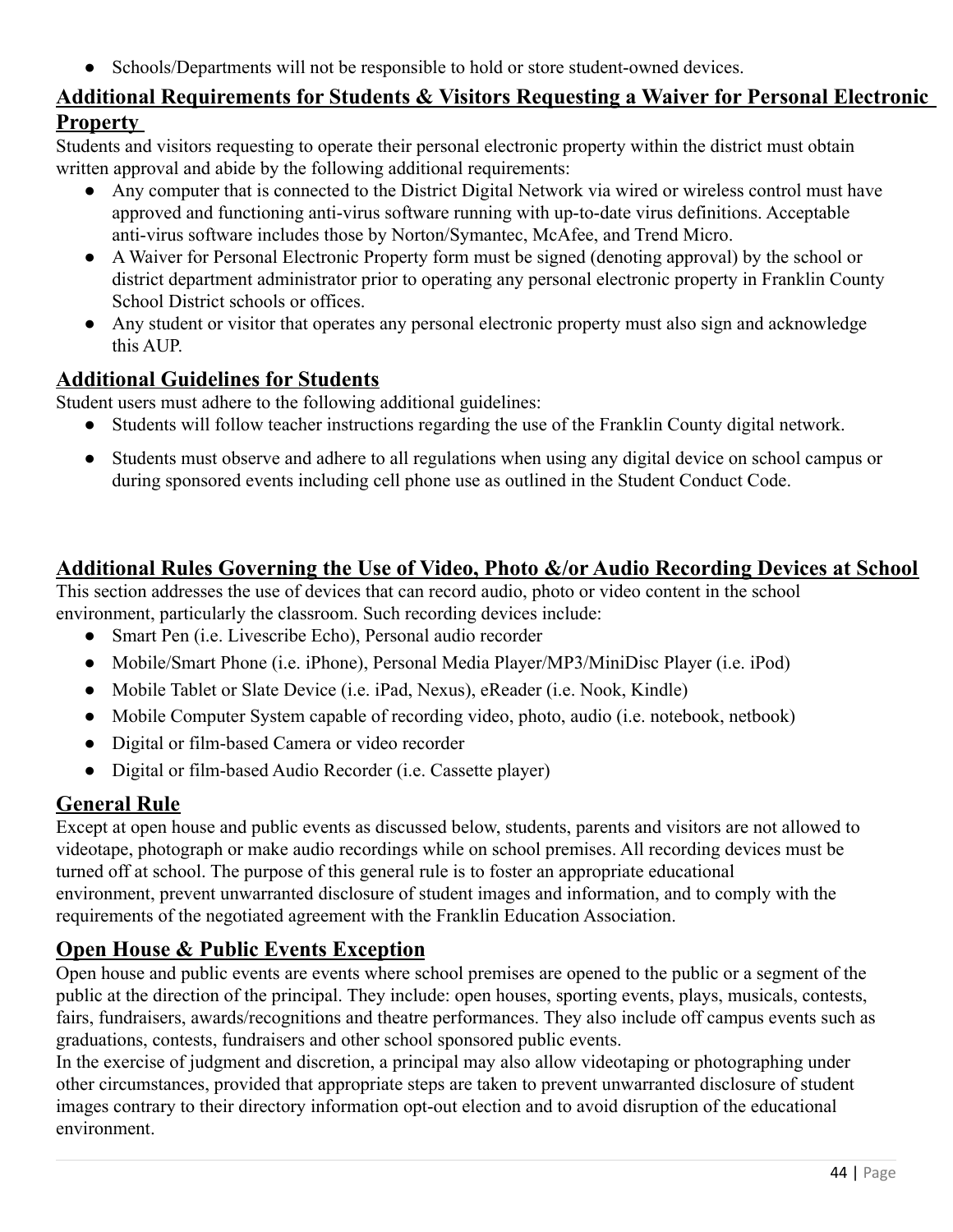## **Web Content Developed by Students**

As part of class/course projects, students may be developing and publishing content on web page(s) for the Internet. Student photographs, drawings, and written work that are published on a class or school page may NOT contain any personal information that can be linked to the student. Teachers may use first names or other codes, such as the teacher's name and a number for each student within the web page and with all file names.

The following procedures apply:

- Student web pages which profile a student are prohibited. No web page shall contain a student's phone number, address, e-mail address, opinions, or other personal information.
- Blogs in use by Franklin County School District students must be registered with their local school or department with an accountable publisher and content approver who is responsible for all content posted to the blog.
- Students are not authorized to share or post personal photos and other profile information to public or school district websites when using district or personally owned electronic devices on school property or during any school sponsored activities.

## **SECTION VI FORMS**

The following forms must be signed by parent/guardian and student and returned to school 5 days upon receiving the Student Code of Conduct.

1. Acceptable Use Procedures Agreement Form & Waiver for Personal Electronic Property

- 2. Release of Student Directory Information Options
- 3. Parent/Student Acknowledgment Student's Rules and Regulations of Operation
- 4. Student Directory Form
- 5. Authorization for Corporal Punishment Form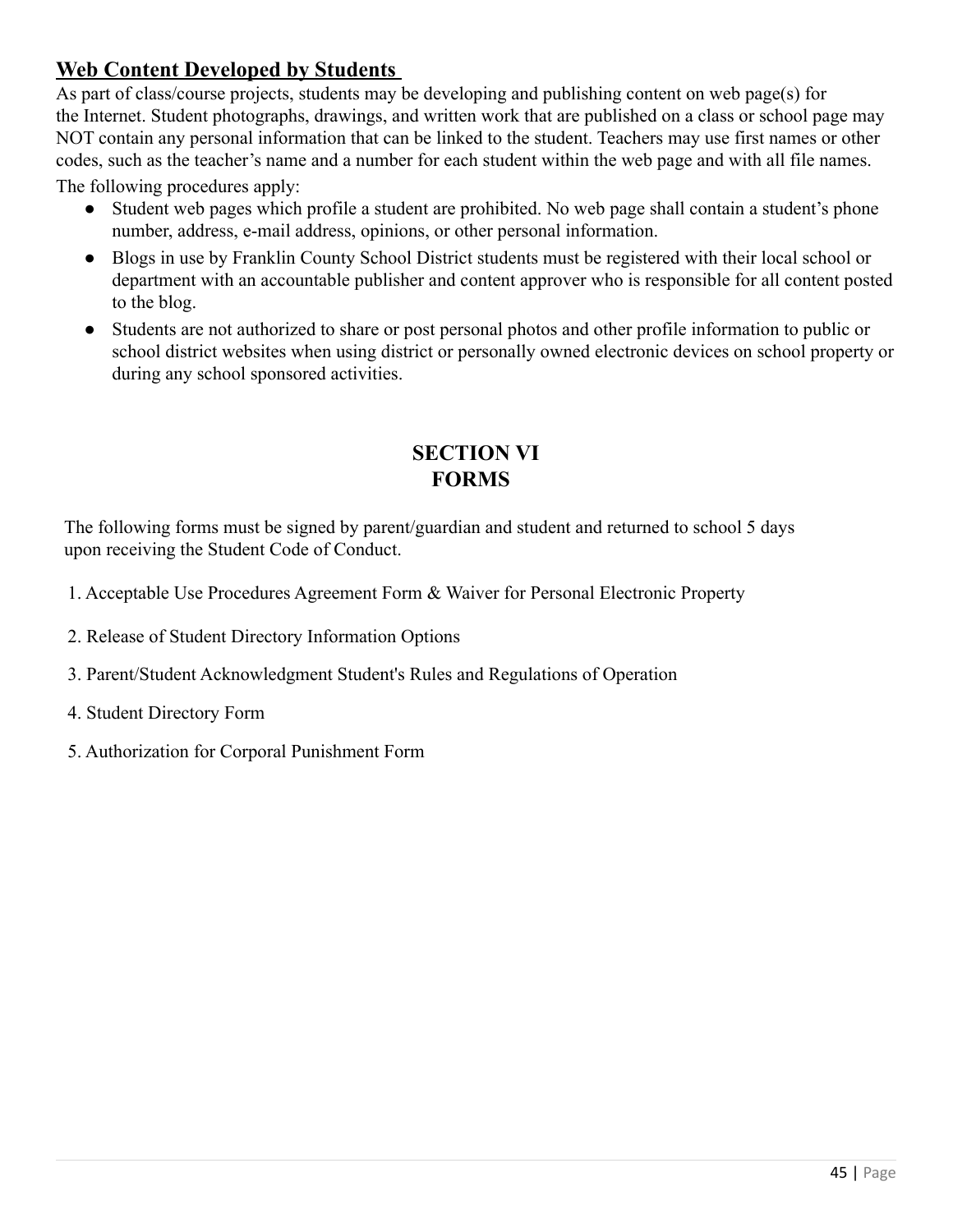# **Student Acceptable Use Procedures Agreement Form and Student Waiver for Personal Electronic Property Form**

(Applies to students or visitors who wish to use the District's digital network or students or visitors who wish to use their own personal electronic devices in schools/offices)

#### **Student or Visitor User**

\_\_\_\_\_\_I have read and agree to follow the Franklin County School District's Acceptable Use Procedures for Students and Visitors.

Student/Visitor Name: (Please print) \_\_\_\_\_\_\_\_\_\_\_\_\_\_\_\_\_\_\_\_\_\_\_\_\_\_\_\_\_\_\_\_\_\_\_\_\_\_\_\_\_\_\_\_\_\_\_\_\_\_\_\_\_\_\_\_\_\_\_\_\_

School or Visitor Affiliation: (School Name) \_\_\_\_\_\_\_\_\_\_\_\_\_\_\_\_\_\_\_\_\_\_\_\_\_\_\_\_\_\_\_\_\_\_\_\_\_\_\_\_\_\_\_\_\_\_\_\_\_\_\_\_\_\_\_

Student/Visitor Signature: \_\_\_\_\_\_\_\_\_\_\_\_\_\_\_\_\_\_\_\_\_\_\_\_\_\_\_\_\_\_\_\_\_\_\_\_\_\_\_\_\_\_\_\_\_\_\_\_\_\_\_\_\_\_\_\_\_\_\_\_\_\_\_\_\_\_\_\_\_\_

Date: \_\_\_\_\_\_\_\_\_\_\_\_\_\_\_\_\_\_\_\_\_\_\_\_\_\_\_\_\_\_\_\_\_\_\_\_\_\_\_\_\_\_\_

#### **Parent/Guardian**

Permission is required for Students to operate or access the District's digital network.

\_\_\_\_\_\_\_As the parent or guardian of this student, I have read, understand, and agree to the School District Acceptable Use Procedures for Students and Visitors for use of the District's Digital Network and the Internet. I give permission for my child to use the District's Digital Network in accordance with the Acceptable Use Procedures.

Parent/Guardian's name: (Please print)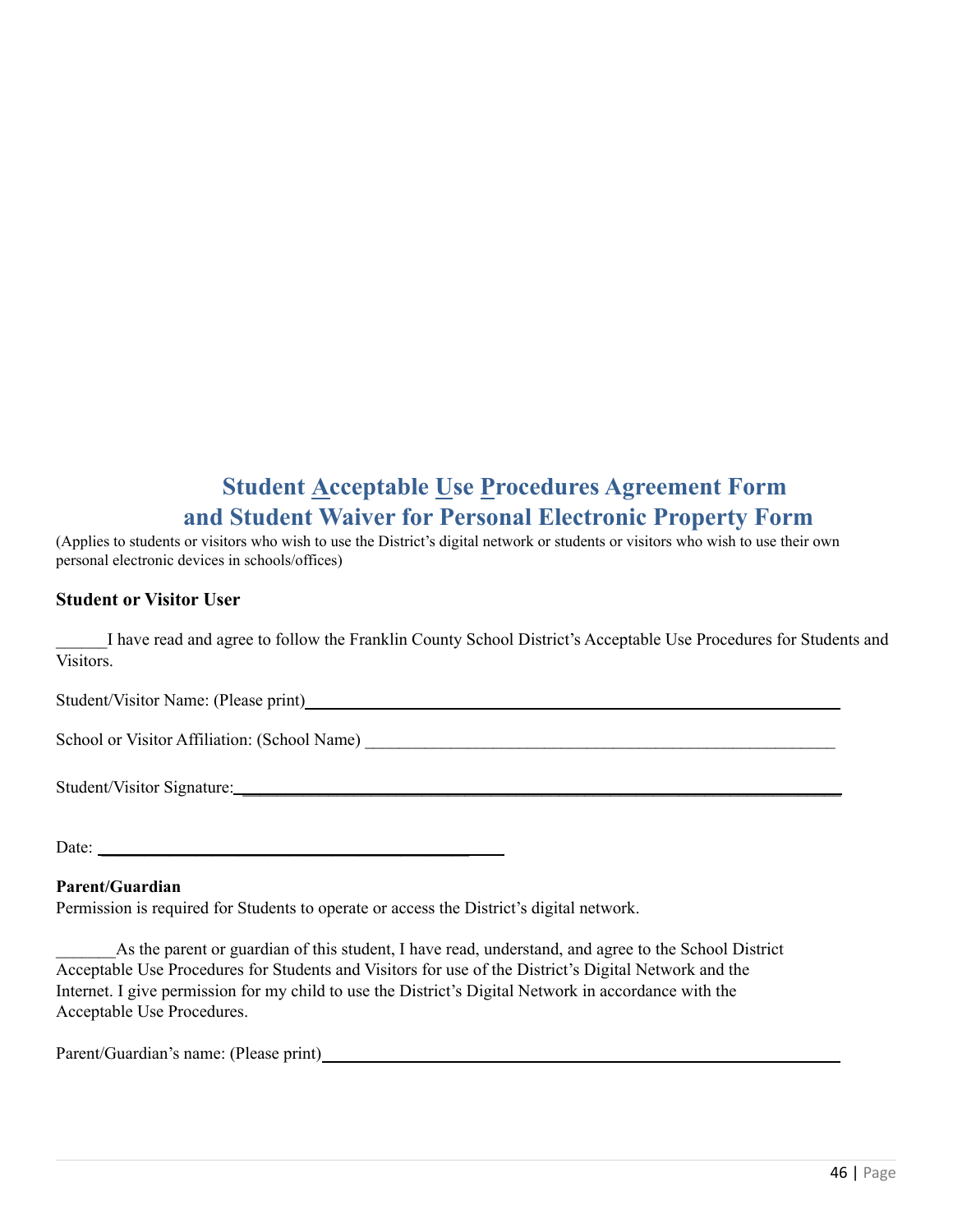| Parent/Guardian's signature: |  |
|------------------------------|--|
|                              |  |

 $Date:$ 

#### **School Administrator's Approval (School Designee)**

The administrator verifies the user and approves their access to the Franklin County School District Digital Network. Approval is also granted to use a personal electronic device, noted below (if applicable).

School Administrator's name/position: (please print)

Administrator's signature:

 $Date:$ 

#### **FRANKLIN COUNTY SCHOOL DISTRICT Release of Student Directory Information Options**

In conjunction with Section 6, Paragraph 3: Educational Records – Directory Information and School Board Policy 8330, this section provides the parent or adult student the opportunity to opt-out of the release of Student Directory Information. Parents should check the space (es) below that apply to opt-out of the release or publication of Student Directory Information:

1. I request that Student Directory Information not be released to Armed Forces, Military Recruiters or Military Schools. Federal public law 107-110, Section 9528 or the ESEA, "No Child Left behind Act", requires school districts to release student names, addresses, and phone numbers to military recruiters upon request. The law also requires school districts to notify you of your right to Opt-Out from this by requesting that the district not release your information to military recruiters.

And/or

2. I request that Student Directory Information not be released to the school's PTO like organization (If applicable). Many schools have a PTO support organization. PTO's typically create and distribute a PTO directory that includes the student's/parent's name, address and phone number. Once released, this PTO directory is generally considered public.

#### And/or

3. I request that NO Student Directory Information, including photographs and video (as outlined in Section 6 of the Student Code of Conduct) be released. This option would prevent Student Directory Information from being published (in yearbooks, school newspapers, school websites, etc.) or released to 3rd parties (i.e. PTO's, Armed Forces, Military Recruiters, Military Schools, approved school ring or yearbook vendors, etc.) by schools or District departments except where required by law, and except for photographs or video taken or other Directory Information presented at a public forum, public event, or open house. If any parent/guardian or adult student exercises any opt-out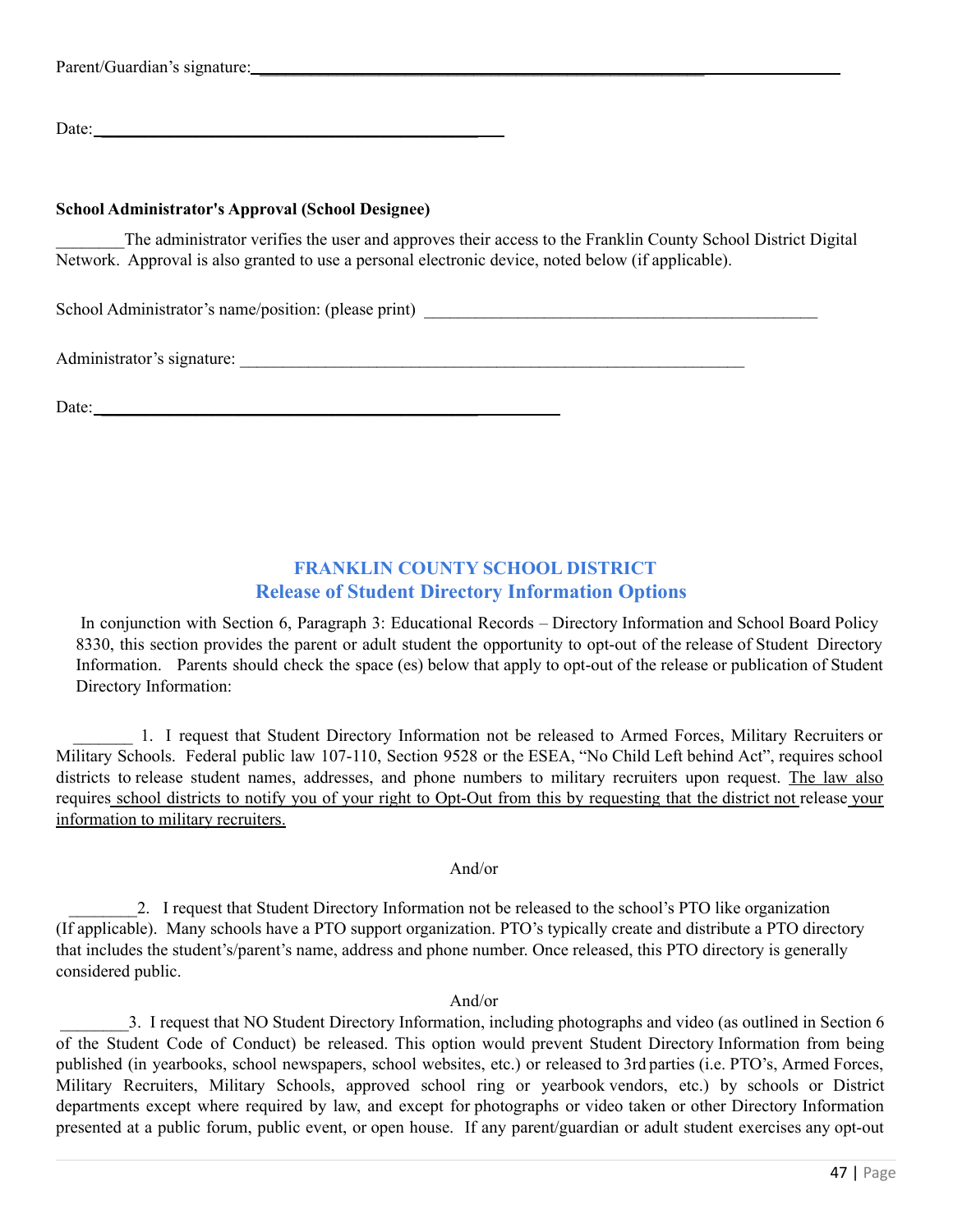option(s) above (by checking any box), this form must be signed by the parent or adult student and returned to the school.

Printed Parent or Adult Student's Name: \_\_\_\_\_\_\_\_\_\_\_\_\_\_\_\_\_\_\_\_\_\_\_\_\_\_\_\_\_\_\_\_\_\_\_\_\_\_\_\_\_\_\_\_\_\_\_\_\_\_

Parent or Adult Student Signature: \_\_\_\_\_\_\_\_\_\_\_\_\_\_\_\_\_\_\_\_\_\_\_\_\_\_\_\_\_\_\_\_\_\_\_\_\_\_\_\_\_\_\_\_\_\_\_\_\_\_\_\_\_\_\_\_\_

Print Student's Name:

School Name/Grade:

Date:

Franklin County School District 2021-22 STUDENT CONDUCT CODE

## Parent/Student Acknowledgment Student's Rules and Regulations of Operation

Students, parents/guardians, teachers, counselors, administrators, and office staff all have important roles to play in our schools. With so many people working together, problems may occur from time to time. Rules have been made to address these problems. Like laws, rules apply to everyone, and they work only when everyone knows what they are.

This booklet lists the district rules for students in Franklin County. The rules apply to all activities occurring on school grounds, on other sites being used for school activities and for any vehicles authorized for the transporting of students. Please read them. Since parents/guardians can be held responsible for the actions of their children, it is important that they are aware of the rules and consequences if the rules are broken. Parents, students, school faculty and staff need to know the rules.

Parents need to become involved in the education of their children and have the responsibility to provide the school with the current emergency contact person and/or telephone numbers. They also have the responsibility to notify the school of anything (such as medical information) that may affect their child's ability to learn, to attend school regularly, or to take part in school activities. As a parent, you also authorize designated Franklin County School District personnel and Franklin County Health Department School Health personnel to provide emergency care for your child and to exchange medical information as necessary to support the continuity of care of your child. Parents should also take special notice of the Attendance section of this Booklet as well as the Suspension and Expulsion provisions, which are in accordance with School Board Rule.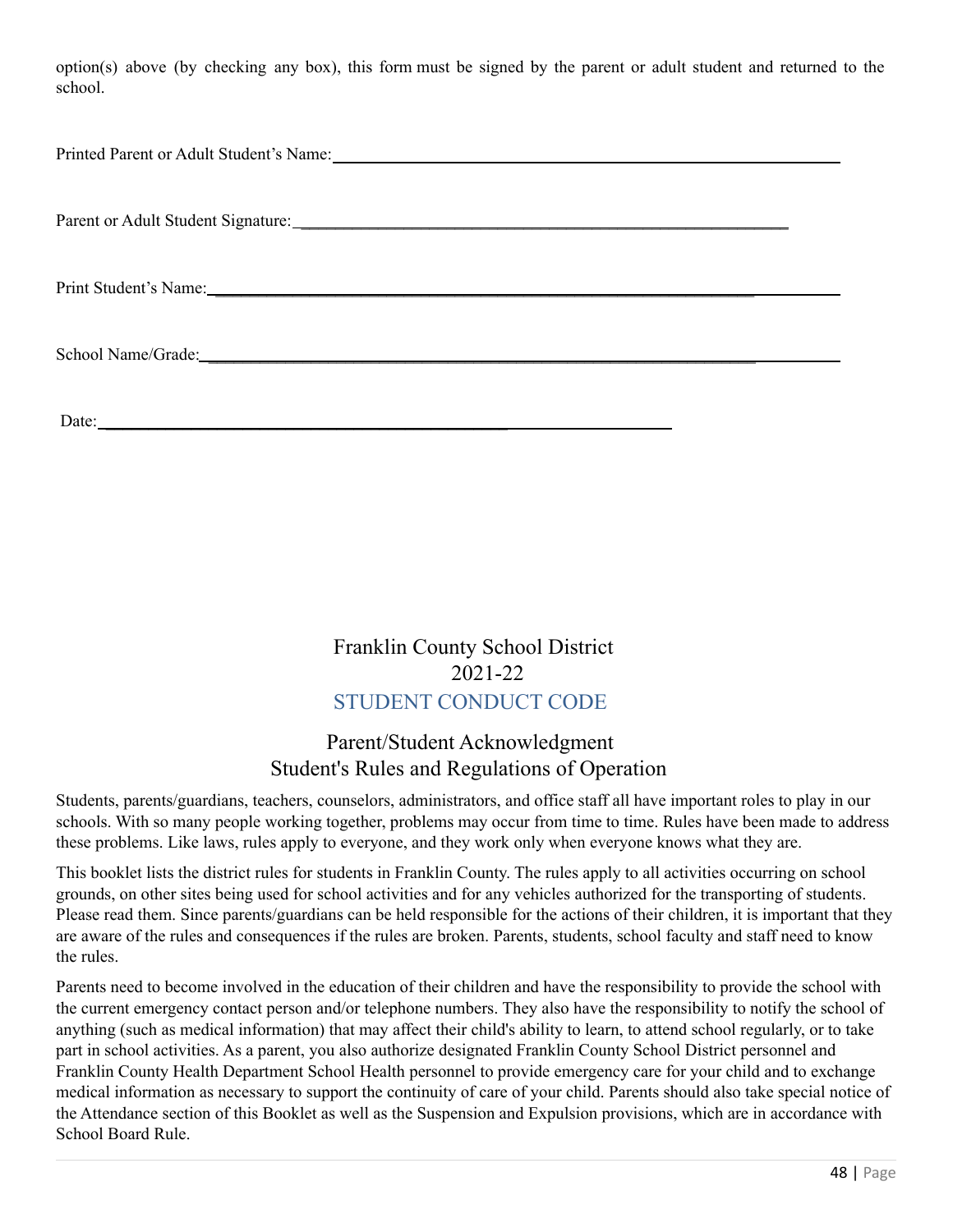Your signature means that you have received this Code of Student Conduct booklet and you know what the rules are. Signed forms must be part of every student's record. Parent signature means that parents have read this booklet and understand the rules. (It does not mean that you agree or disagree with them.)

All forms must be signed by parent/guardian and student and returned to school.

|                                                                                                                                                                                                                                | Date of Birth: 2008                                                                                                                                                                                                                                                                                                                                                                                                                               |  |
|--------------------------------------------------------------------------------------------------------------------------------------------------------------------------------------------------------------------------------|---------------------------------------------------------------------------------------------------------------------------------------------------------------------------------------------------------------------------------------------------------------------------------------------------------------------------------------------------------------------------------------------------------------------------------------------------|--|
|                                                                                                                                                                                                                                |                                                                                                                                                                                                                                                                                                                                                                                                                                                   |  |
| Parent/Guardian Signature: Management of the Contract of the Contract of the Contract of the Contract of the Contract of the Contract of the Contract of the Contract of the Contract of the Contract of the Contract of the C | Date: $\frac{1}{\sqrt{1-\frac{1}{2}} \cdot \frac{1}{\sqrt{1-\frac{1}{2}} \cdot \frac{1}{\sqrt{1-\frac{1}{2}} \cdot \frac{1}{\sqrt{1-\frac{1}{2}} \cdot \frac{1}{\sqrt{1-\frac{1}{2}} \cdot \frac{1}{\sqrt{1-\frac{1}{2}} \cdot \frac{1}{\sqrt{1-\frac{1}{2}} \cdot \frac{1}{\sqrt{1-\frac{1}{2}} \cdot \frac{1}{\sqrt{1-\frac{1}{2}} \cdot \frac{1}{\sqrt{1-\frac{1}{2}} \cdot \frac{1}{\sqrt{1-\frac{1}{2}} \cdot \frac{1}{\sqrt{1-\frac{1}{2}}$ |  |
|                                                                                                                                                                                                                                | Date: $\frac{1}{\sqrt{1-\frac{1}{2}} \cdot \frac{1}{\sqrt{1-\frac{1}{2}} \cdot \frac{1}{\sqrt{1-\frac{1}{2}} \cdot \frac{1}{\sqrt{1-\frac{1}{2}} \cdot \frac{1}{\sqrt{1-\frac{1}{2}} \cdot \frac{1}{\sqrt{1-\frac{1}{2}} \cdot \frac{1}{\sqrt{1-\frac{1}{2}} \cdot \frac{1}{\sqrt{1-\frac{1}{2}} \cdot \frac{1}{\sqrt{1-\frac{1}{2}} \cdot \frac{1}{\sqrt{1-\frac{1}{2}} \cdot \frac{1}{\sqrt{1-\frac{1}{2}} \cdot \frac{1}{\sqrt{1-\frac{1}{2}}$ |  |



# **FRANKLIN COUNTY SCHOOL**

1250 Highway 98 East Eastpoint, Florida 32328 Telephone: (850) 670-2800 Fax: (850) 670-2801

To Whom It May Concern,